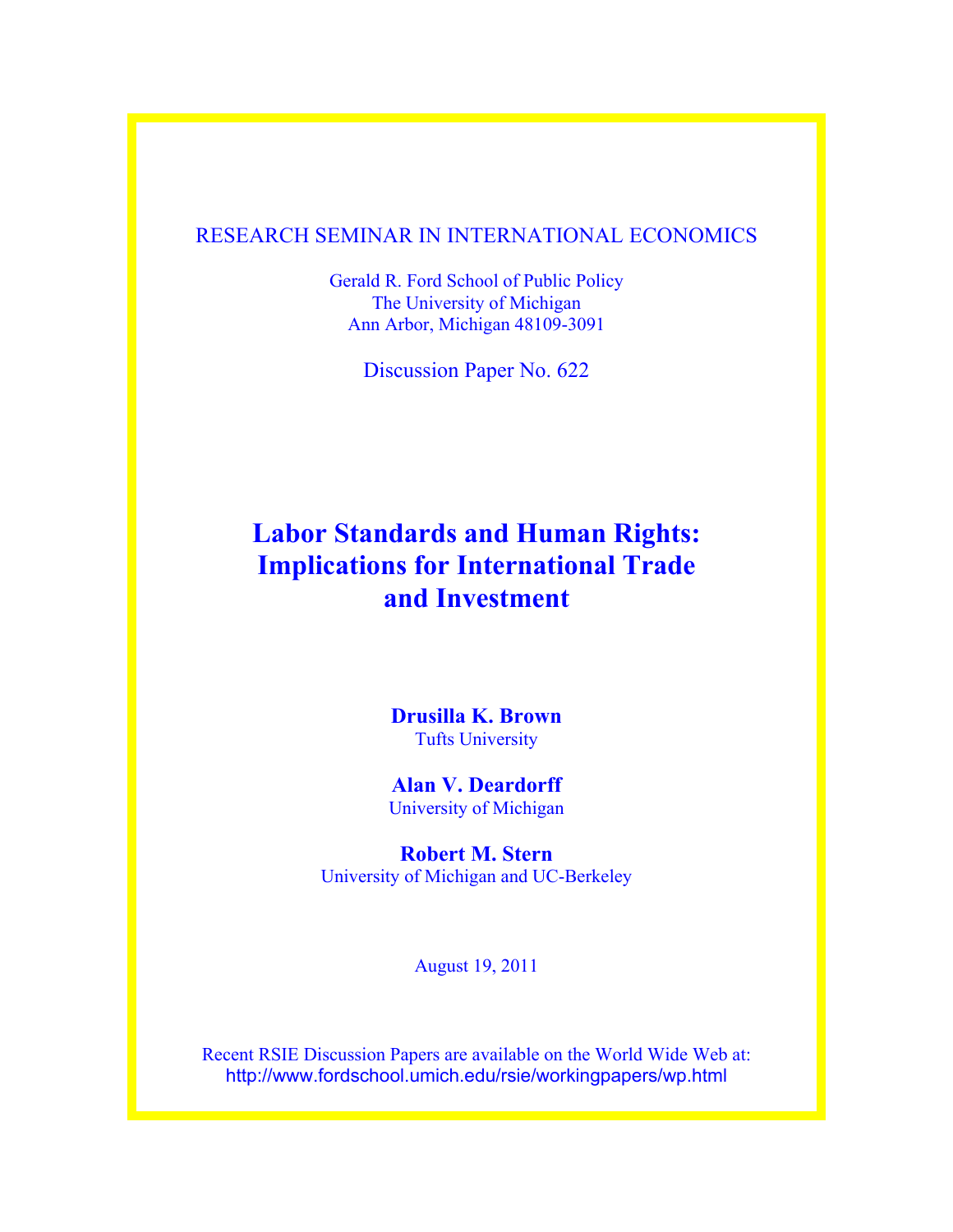#### **Labor Standards and Human Rights: Implications for International Trade and Investment**

## **Drusilla K. Brown, Tufts University Alan V. Deardorff, University of Michigan Robert M. Stern, University of Michigan and UC-Berkeley**

#### **Abstract**

The establishment of international labor standards linked to market access within the WTO is among the proposals intended to remedy the gross violations of labor and human rights that accompany international trade and investment. Yet, the WTO Charter and, previously, the GATT are virtually silent on the potential inhumanity of globally integrated goods and services markets. Despite intense pressure from the United States and the European Union, the Singapore Ministerial Declaration (December 1996), while acknowledging the importance of international labor standards, identified the International Labor Organization (ILO) as the competent body to establish and monitor labor standards. However, advocates for international labor standards ultimately gained access to the process of rules-setting in the WTO indirectly through Article XXIV governing the creation of customs unions and free trade agreements and, more importantly, the 1971 *GSP Decision* permitting *special and differential treatment* of developing country exports.

Thus, contrary to the WTO Ministerial dictates, labor standards are now routinely enforced by the prospective loss of preferential tariff concessions and market access. We discuss in this context a mechanism for linking ILO-established labor standards, monitoring by the ILO, and enforcement through the threat of lost trade concessions that emerged fully operational in the 1999 *U.S.-Cambodia Bilateral Textile Trade Agreement*. Under this agreement, the United States provided Cambodia access to US markets by giving expanded apparel and textile quotas conditional on improved working conditions in the garment sector.

We also discuss the labor and human-rights issues that emerge in a globalizing world economy, the market failures that produce labor and human-rights violations, and the role of labor standards in mitigating the most grievous of consequences. We then discuss the evidence on the impact that labor standards have on trade, firm behavior and investment, and on workers, and whether or not there is a race to the bottom, which we conclude not to be the case.

JEL Codes: F1, F10, F13

Keywords: International Labor Standards; ILO; WTO; Effects on Trade and Investment

August 19, 2011

Address correspondence to:

Robert M. Stern rmstern@umich.edu rms@berkeley.edu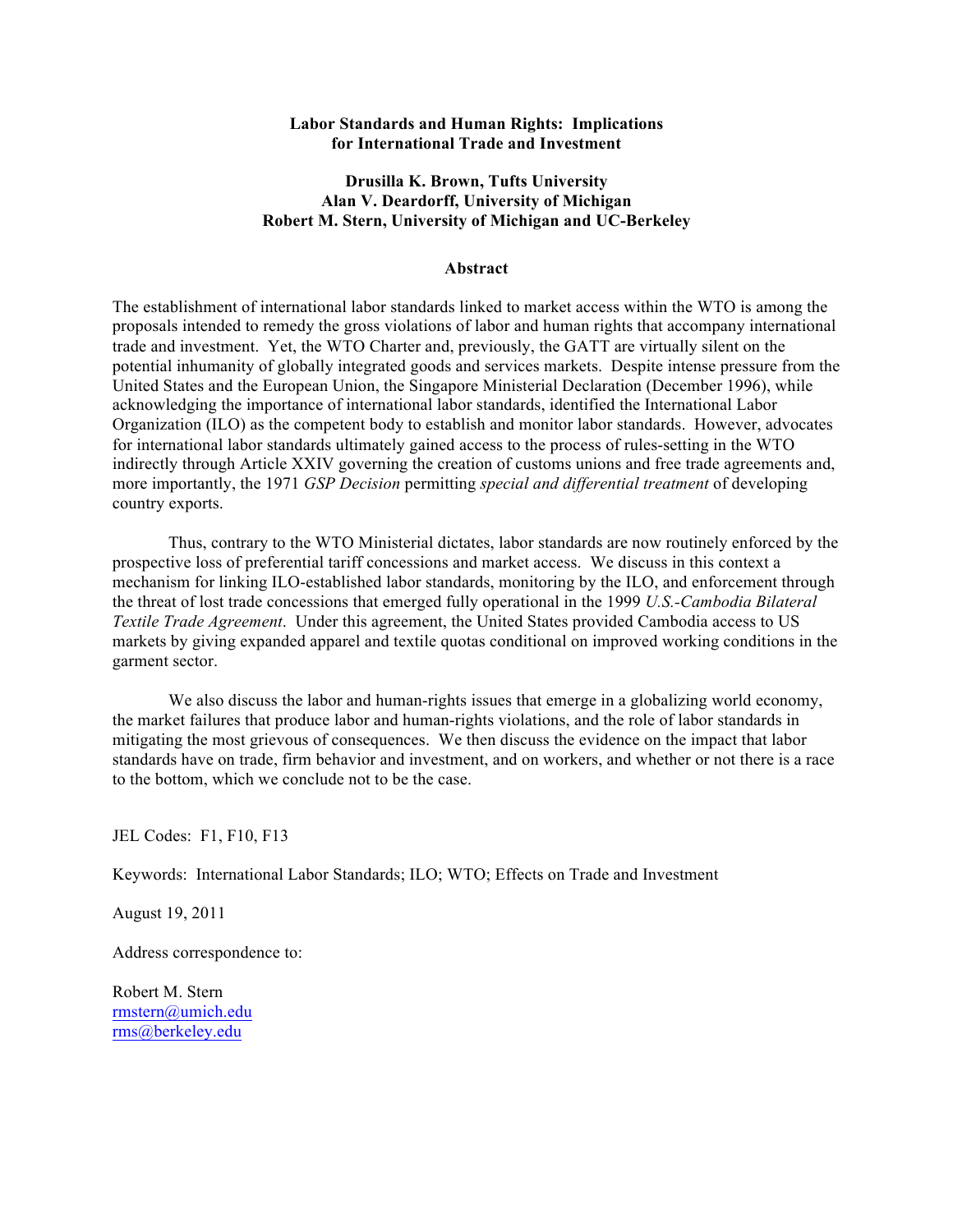## **I. Introduction**<sup>1</sup>

 

The integration of global goods and services markets facilitated first by the General Agreement on Tariffs and Trade (GATT) and subsequently by the World Trade Organization (WTO) is correlated with economic prosperity and a fall in poverty according to Harrison (2007). Nevertheless, news of labor and human-rights violations in global-supply chains abound. Violations of the most egregious sort such as human trafficking, child enslavement, mortally hazardous conditions of work, verbal and physical abuse, exhausting hours of work, nonpayment of wages, etc. are common occurrences (see National Labor Committee, 2006).

The establishment of international labor standards linked to market access within the WTO is among the proposals intended to remedy the gross violations of labor and human rights that accompany international trade and investment. Yet, the WTO Charter and, previously, the GATT are virtually silent on the potential inhumanity of globally integrated goods and services markets. The only labor standard currently in the WTO Charter is embedded in Article  $XX(e)$ , permitting member nations to prohibit imports of goods produced by prison labor.<sup>2</sup>

Following the failure of the International Trade Organization (ITO) which covered labor standards, the international harmonization of labor standards was removed to the United Nations, even though the International Labor Organization, which had been established in 1919, was designed for this purpose. The Universal Declaration of Human Rights of 1948 was adopted by the U.N. General Assembly without dissent. As noted in OECD (1996), the Declaration provides

<sup>&</sup>lt;sup>1</sup> What follows in this chapter has been adapted in part from Brown (2011) and Brown and Stern (2007). We are indebted to Andrew Brown, Kimberly Ann Elliott, Ana Frischtak, and David Kucera for helpful comments on an earlier version of the chapter. Elliott (2011) covers many issues related to this chapter.

<sup>&</sup>lt;sup>2</sup> Cross-country harmonization of labor-market regulations was first advanced by Switzerland in 1881, as noted in Engerman (2003). Following a series of international conferences, several west European countries agreed to ban international trade in white-phosphorous matches and place limits on night work for women. Article 7 of the 1948 Havana Charter established a 'Fair Labor Standards' clause and was to be included in the charter of the moribund International Trade Organization (ITO). However, only the general exceptions provisions limiting trade in goods produced by prison labor (Article XX(e)) survived into the GATT.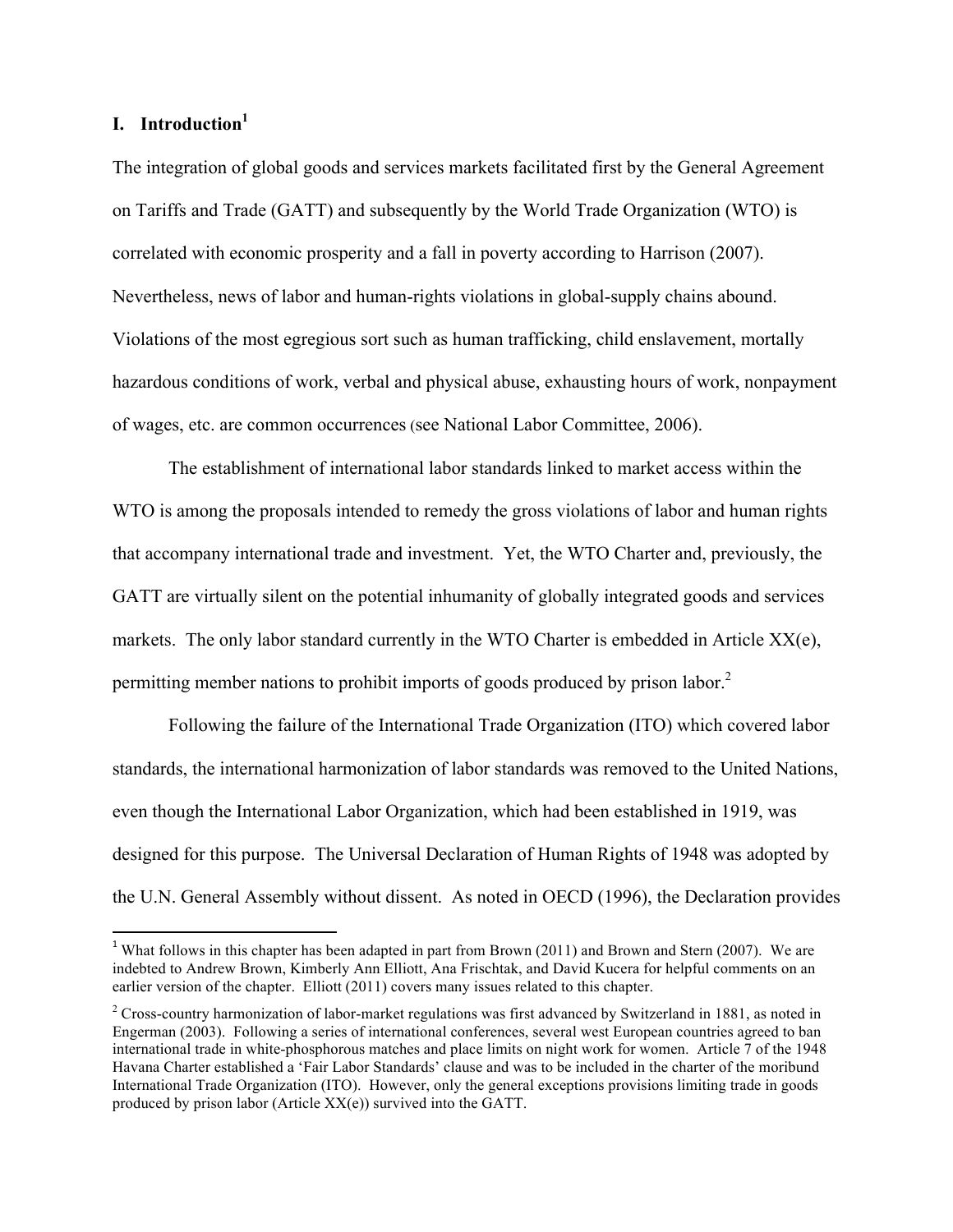for: "civil and political rights (the right to life, liberty, freedom from torture, freedom of opinion and expression, freedom from slavery and servitude, right to peaceful assembly and association) and economic, social and cultural rights (right to join and form trade unions, right to work, right to equal pay for equal work, right to education). $^{3}$ 

Further coordination of labor laws within the multilateral system was proposed by the European Parliament in 1983 and 1994, by the U.S. government in 1986 and at every WTO Ministerial between 1996 and 2001. Despite intense pressure from the United States and the European Union, as Stern (2003) notes, the Singapore Ministerial Declaration (December 1996) acknowledged the importance of international labor standards and identified the International Labor Organization (ILO) as the competent body to establish and monitor labor standards. On balance, the WTO Ministerial was implicitly reflecting a view that the agitation in favor of labor standards is motivated principally by a desire to protect domestic labor interests rather than a humanitarian concern for workers in global-supply chains. However, following the Singapore Ministerial, the effort to link the establishment of labor standards in the ILO to enforcement within the WTO *multilateral* framework was not pursued further.

Other than Article XX(e), the only human-rights exception permitted in the WTO is the *Waiver Concerning Kimberly Process Certification Scheme for Rough Diamonds,*<sup>4</sup> issued by the WTO General Council in 2003. The Kimberly Process certifies diamonds not originating from countries in which illegal trade in diamonds is funding gross human-rights violations. As noted by Schefer (2005), the waiver allows WTO members participating in the Kimberly Process to prohibit imports of uncertified diamonds, normally a violation of the *nondiscrimination*

<sup>&</sup>lt;sup>3</sup> It should be noted that what constitutes human rights is broader than the specification of labor rights, which, as noted, cover conditions in the workplace. Our focus in what follows is primarily on issues of labor rights.

 $4$  Decision of 15 May 2003, WT/L/518 (27 May 2003).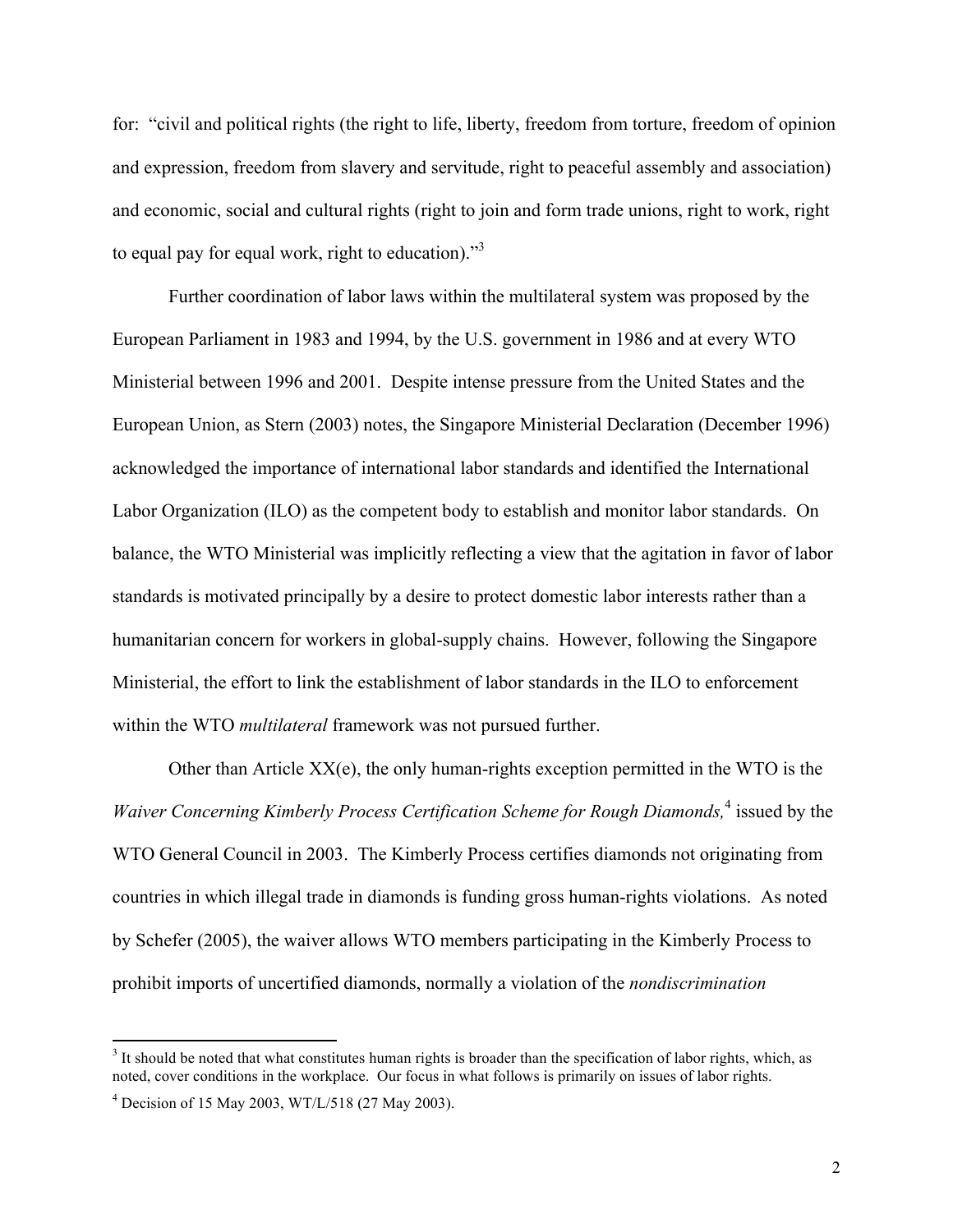provisions of the WTO Charter. However, while some of the human-rights violations targeted by the Kimberly process concern the treatment of laborers in diamond mines, the role that diamond profits play in human-rights violations that arise during armed conflict is the principle focus of the *Waiver*.

Advocates for international labor standards ultimately gained access to the process of rules-setting in the WTO indirectly through Article XXIV governing the creation of customs unions and free trade agreements (FTAs) and, more importantly, the 1971 *GSP Decision*,<sup>5</sup> permitting *special and differential treatment* of developing country exports. The GSP waiver permits all WTO members to extend preferential tariff treatment to the exports of developing countries. The principle of *special and differential treatment* for developing countries was made a permanent feature of GATT 1994 by the adoption of the *Enabling Clause* of 1979.<sup>6,7</sup> While the WTO charter establishes some of the terms limiting the use of preferential trade agreements, there are no restrictions on conditionality relating to labor standards and enforcement for countries invoking Article XXIV or the *Enabling Clause*. 8

The practice of imposing minimum conditions of work in trade agreements emerged in legislation establishing the 1983 Caribbean Basin Economic Recovery Act (USA), the 1984 renewal of the US GSP, and the 1988 *Community Charter of the Fundamental Social Rights for Workers*, ultimately adopted by all European Union (EU) members. The U.S. GSP Renewal Act

<sup>&</sup>lt;sup>5</sup> GATT Document, Generalized System of Preferences ('GSP Decision') (25 June 1971) BSD 18S/24. It is important to note, however, that actions relating to labor standards are not otherwise covered by the WTO dispute settlement procedures.

<sup>&</sup>lt;sup>6</sup> GATT Document, Differential and More Favorable Treatment, Reciprocity and Fuller Participation of Developing Countries ('Enabling Clause') (28 November 1979) L/4903 para 2(a).

 $^7$  Hoekman and Özden (2005).

<sup>8</sup> However, as Kimberly Elliott has suggested to us, the disciplines have been difficult to enforce in practice. And there has been one case—by India—challenging the conditions in the EU's GSP as being discriminatory.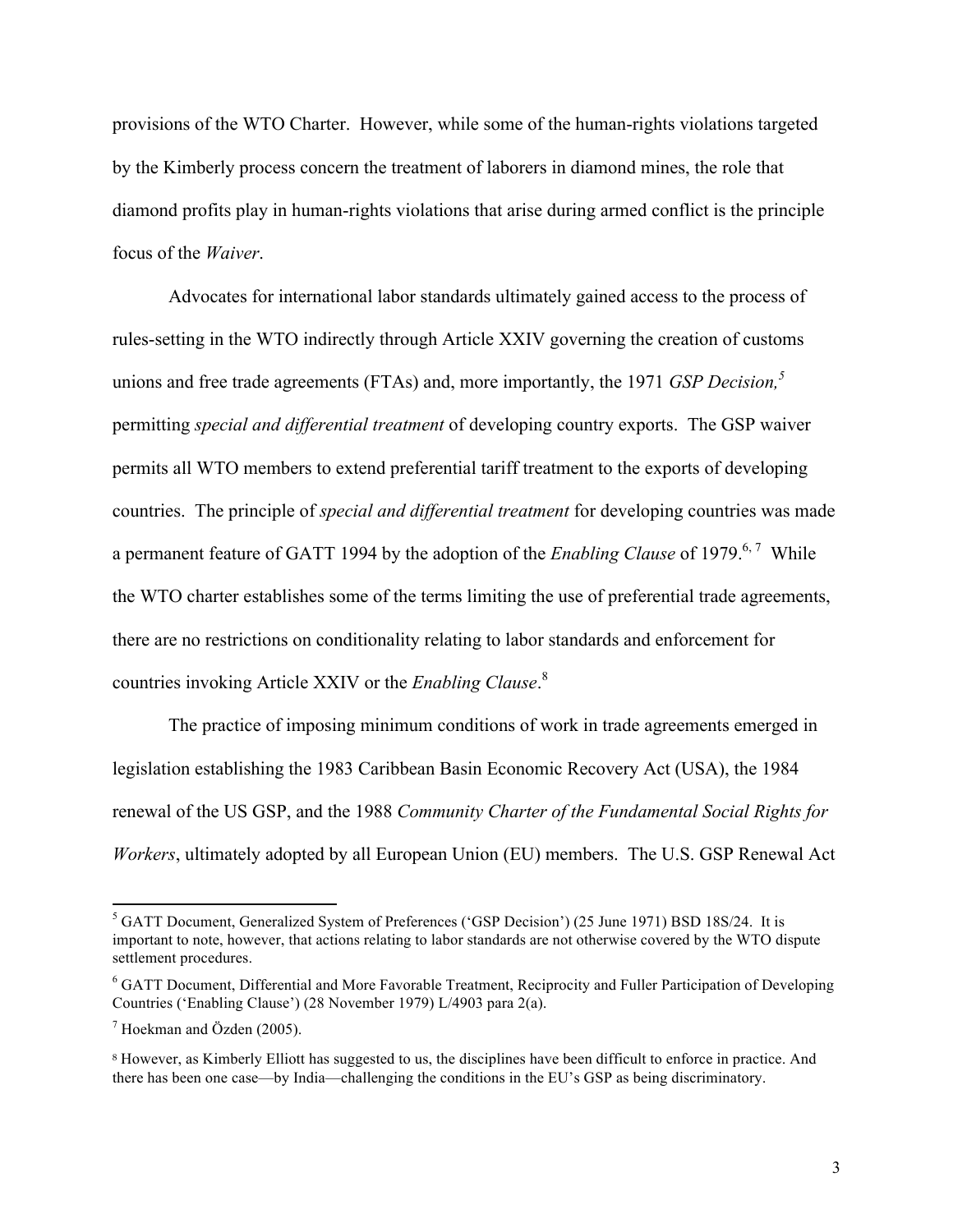of 1984 specifically sought to protect: (1) the right to freedom of association, (2) the right to organize and bargain collectively, (3) a prohibition on the use of any form of forced or compulsory labor, (4) a minimum age for the employment of children and (5) acceptable conditions of work with respect to minimum wages, hours of work, and occupational safety and health.<sup>9</sup> The Act also provided for enforcement. The established mechanism identified a threshold for petition review by the United States Trade Representative (USTR). As noted in Compa and Vogt (2001), domestic workers, trade unions and religious and human-rights activists could file a complaint, present evidence and argue for removal or suspension of benefits based on labor-rights violations. Between 1984 and 2001, 13 countries were suspended from US GSP status, and 17 were placed on temporary extension with continuing review.<sup>10</sup>

Labor standards in the Chile-U.S. (2003) and Singapore-U.S. (2003) FTAs are limited to requiring governments to enforce their own domestic labor law, and a fine may be imposed for noncompliance (see Stern, 2003; Polaski, 2004).<sup>11</sup> The text of the agreements also includes respect for the ILO's *Declaration on Fundamental Principles and Rights at Work*, but failure to comply is excluded from dispute resolution, according to Elliott (2004). Somewhat more expansive terms have been included in the North American Free Trade Agreement (NAFTA) and the U.S. Trade Agreement with Jordan (2001). Under the terms of the Jordan-U.S. FTA, each country has the right to challenge the partner's protection of labor rights. Adjudication is

<sup>9</sup> GSP Renewal Act of 1984, Pub. L. No. 98-573, 98 Stat. 3019 (1984).

<sup>&</sup>lt;sup>10</sup> Suspensions: Romania (1987), Nicaragua (1987), Paraguay (1987), Chile (1987), Burma (1989), Central African Republic (1989), Liberia (1990), Sudan (1991), Syria (1992), Mauritania (1993), Mauritania (1993), Maldives (1995), Pakistan (1996), and Belarus (2000).

 $11$  Kimberly Elliott has pointed out to us that NAFTA was also based on enforce-your-own-laws standards, although the institutional mechanism for complaints was more elaborate.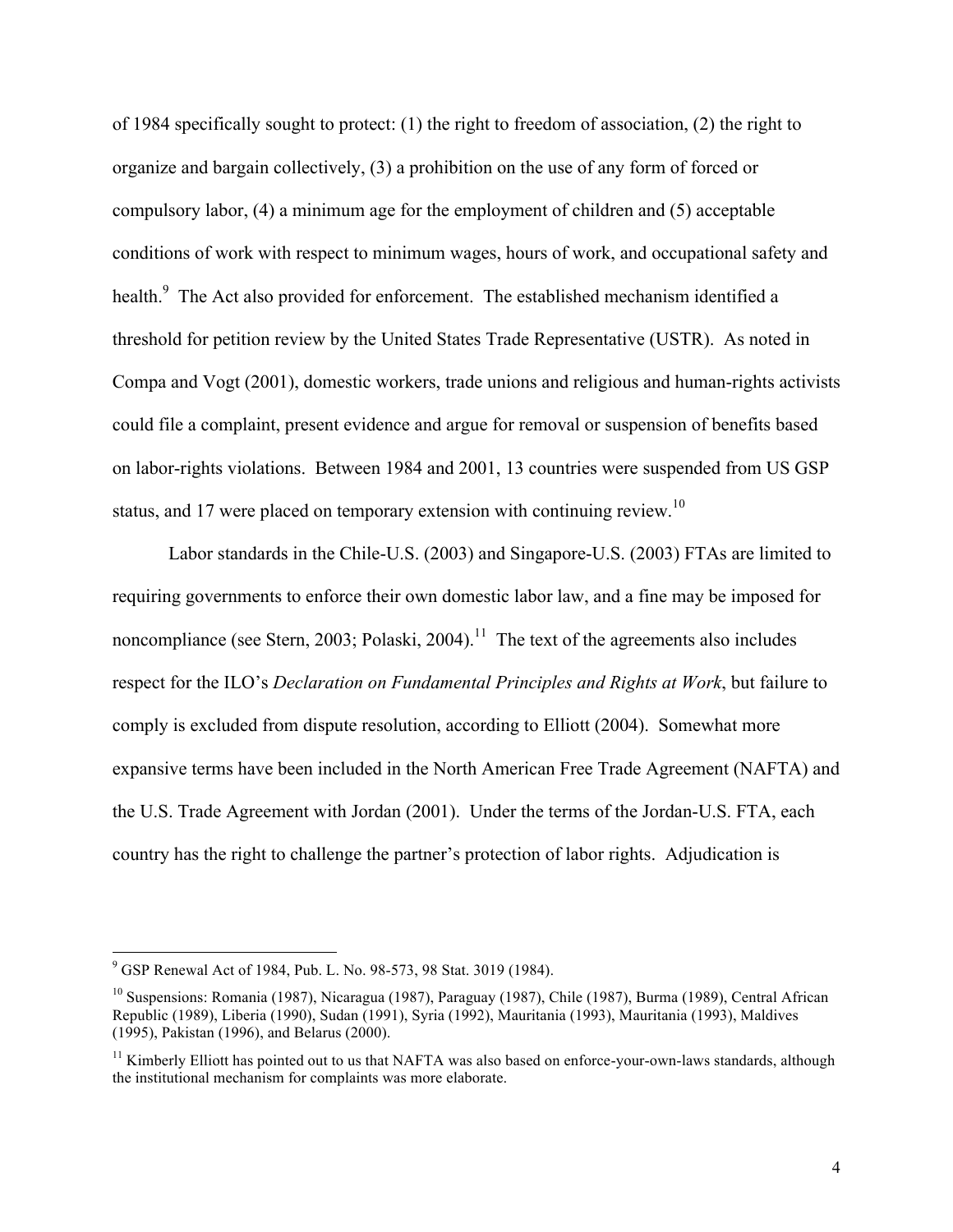undertaken by a neutral international dispute resolution panel. Penalties for an adverse finding include imposition of tariffs (see Polaski, 2004).

More expansive terms have been imposed through conditions in the European Union (EU) GSP. The EU GSP requires the ratification and implementation of the ILO's *Fundamental Rights at Work*: (1) freedom of association and collective bargaining, (2) elimination of forced labor, (3) eradication of child labor, and (4) abolition of discrimination. GSP beneficiaries are subject to supervision through the standard enforcement mechanisms of the ILO memberstate reports and tripartite reports of noncompliance (see Cavaglia, 2010).

A mechanism for linking ILO-established labor standards, monitoring by the ILO and enforcement through the threat of lost trade concessions emerged fully operational in the 1999 U.S.-Cambodia Bilateral Textile Trade Agreement.<sup>12</sup> The ILO Better Factories Cambodia<sup>13</sup> (BFC) program, to be discussed below, engages in monitoring and reporting on working conditions in Cambodian garment factories according to ILO Core Labor Standards and Cambodian labor law. Under this trade agreement, the United States provided Cambodia access to US markets by giving expanded apparel and textile quotas conditional on improved working conditions in the garment sector (see Polaski, 2009).

The ILO and the International Finance Corporation (IFC) jointly agreed to extend Better Factories Cambodia into a global program in 2006. The ILO/IFC Better Work Program, inaugurated in 2008, establishes labor standards in eight areas: child labor, forced labor, freedom of association and collective bargaining, discrimination, contracts, compensation, occupational safety and health, and work hours.

<sup>&</sup>lt;sup>12</sup> However, Kimberly Elliott has suggested to us that Polaski (2009) stresses that what made this agreement unique was that it used positive incentives—the potential for increased access—rather than threat of loss to encourage reform.

<sup>&</sup>lt;sup>13</sup> For more information, see http://www.betterfactories.org.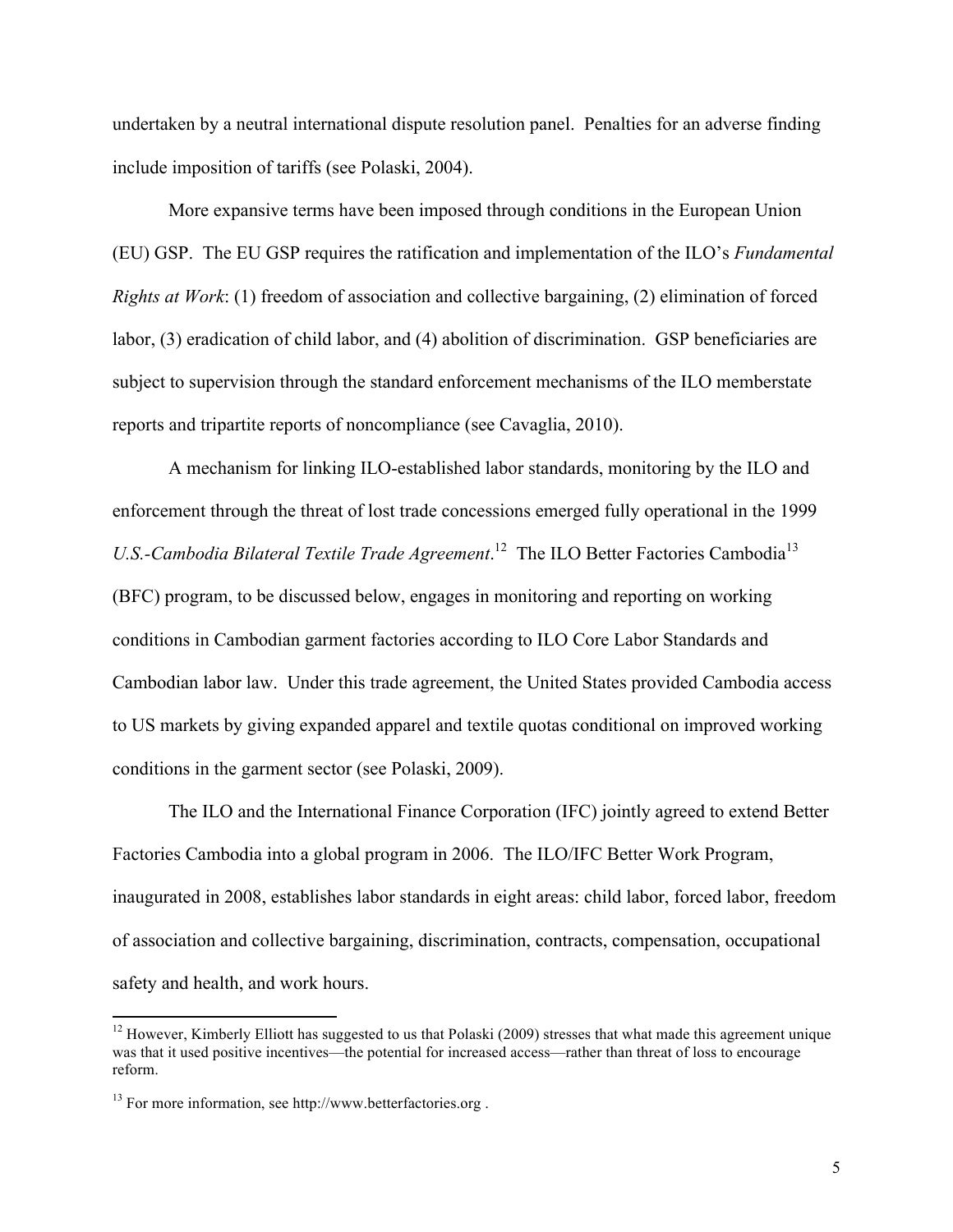Better Work country programs are currently operational in Cambodia, Vietnam, Jordan, Lesotho, Haiti, Nicaragua, and Indonesia, though each country program varies with national labor law and applicable trade agreements. For Vietnamese factories, participation in Better Work is entirely voluntary unless required by a principal buyer. For Jordan, participation by apparel factories was initially voluntary. However, as in Cambodia, the Jordanian government is promulgating rules requiring apparel factories producing for export to the United States to enroll in Better Work Jordan. The HOPE II legislation requires Haitian factories to enroll in Better Work Haiti. In addition, each *factory* in Haiti must reach a minimum level of compliance in order to receive preferential access to the U.S. apparel market.<sup>14</sup>

Thus, Article XXIV and the *Enabling Clause* have allowed for the establishment of labor standards within the WTO. As anticipated by the 1996 Singapore Ministerial Declaration, the ILO has been tasked with promulgating and monitoring compliance with international labor standards. However, contrary to Ministerial dictates and according to Kimberly Elliott, actual enforcement of labor standards has been rare rather than routine, in terms of the prospective loss of preferential tariff concessions and market access.

Critics of labor-standards provisions in trade agreements typically argue that domestic protectionism is masquerading as humanitarian concern for workers in developing countries. While it is likely true that domestic labor interests are one of the driving forces behind international labor standards, it remains the case that there are market failures that are aggravated by integration of global markets. These market failures may have severe adverse consequences for workers in developing countries, and they can be remedied through the imposition of labor standards. Thus, in Section II, we survey the labor and human-rights issues that emerge in a

 $14$  David Kucera has suggested to us that an important part of the BFC and BW programs is that they offer various forms of training, such as human-resource management and shop-floor efficiency. While it is not clear how effective these programs have been, they can be viewed as potentially offsetting costs of stronger compliance.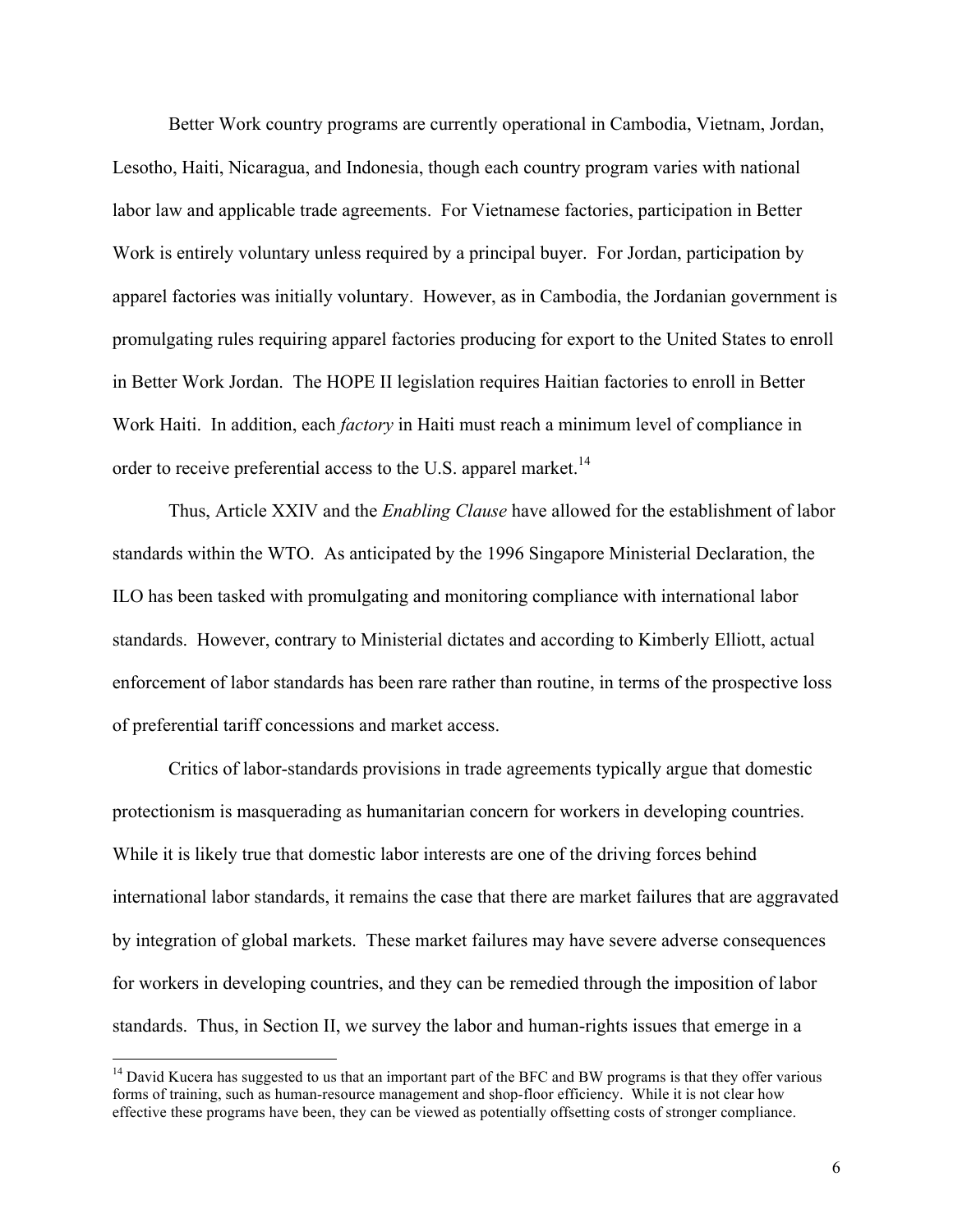globalizing world economy, the market failures that produce labor and human-rights violations, and the role of labor standards in mitigating the most grievous of consequences. Section III is devoted to a presentation of the evidence on the impact that labor standards in international trade agreements may have on trade, firm behavior, and workers. Conclusions follow.

### **II. Human Dignity in an Integrated Global Economy**

The case for or against including labor standards in trade agreements depends, in part, on the market process that each standard is intended to constrain. The theoretical case in favor of linking labor protections and international trade is advanced by Bagwell and Staiger (2001). They note that tariffs and labor protections are policy substitutes. A government that commits to tariff reductions during a round of international-trade negotiations can *ex post* achieve its protectionist objectives by reducing costly protections for workers in the import-competing sector. As a consequence, negotiating over tariffs alone will give rise to inefficiently weak domestic protection of labor and inefficiently low openness to international trade.

However, despite the strategic link between domestic labor protections and trade policy, Bagwell and Staiger's analysis does not suggest that coordination of trade and labor protections should take the form of labor standards in the WTO. Rather, WTO members who do not realize the expected market access from a round of trade negotiations as a consequence of *ex post* changes in the labor law of its trade partner can lodge a *nonviolation* complaint under GATT Article XXVIII. This allows the plaintiff to retract tariff concessions made in a previous round if promised market access is not realized due to subsequent actions by the partner's government. A complaint can be lodged even if the action of the protecting government is legal within the rules of the WTO. The threat of retaliation, then, for changes in labor protections that limit expected market access will eliminate the strategic benefit of the domestic-policy change. Thus, the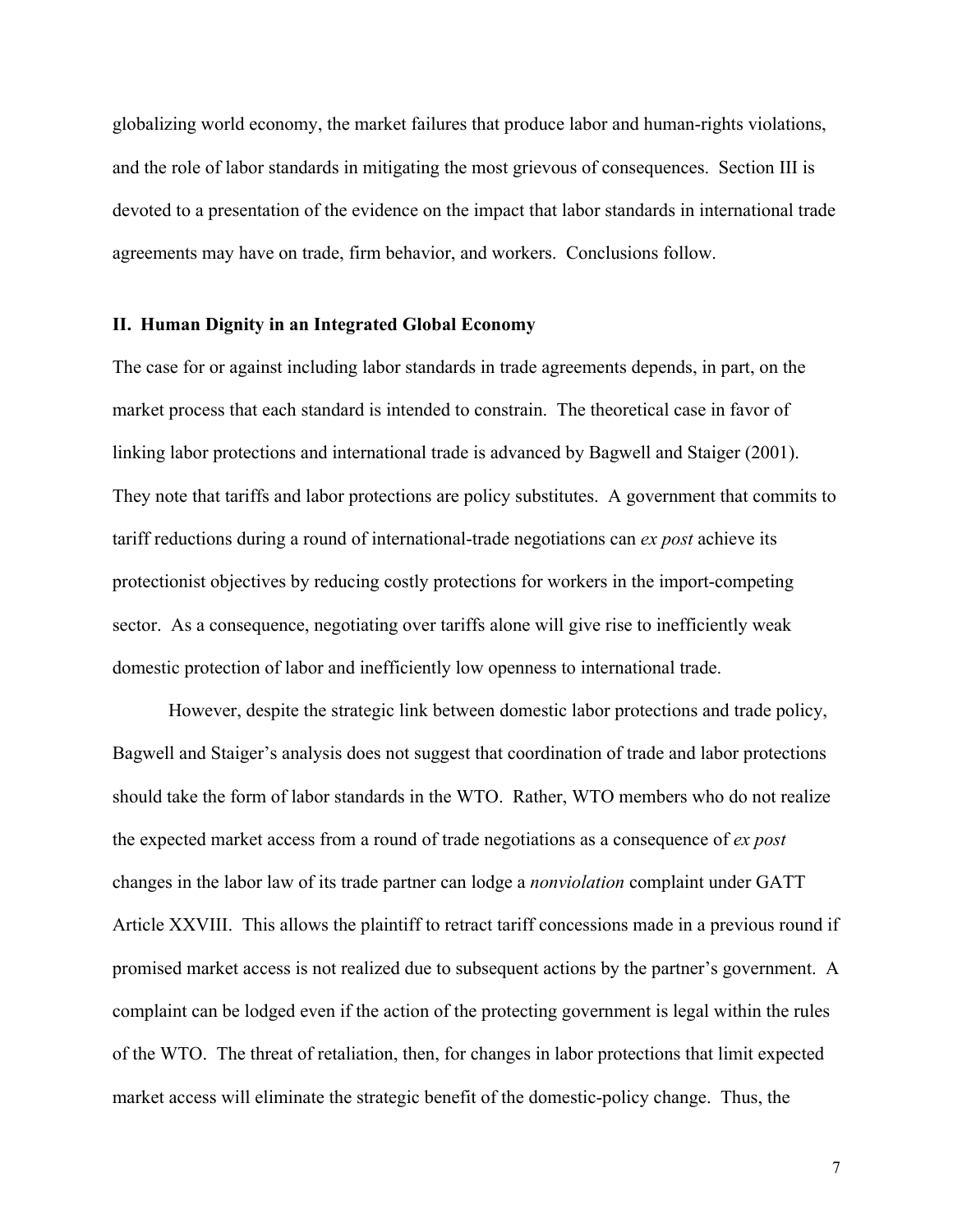efficient configuration of labor protections and tariffs can be achieved without incorporating labor standards directly into trade negotiations.

The analysis of Bagwell and Staiger focuses on the *strategic* link between labor standards and trade. Srinivasan (1998) considers *humanitarian* motivations for international labor standards. He first argues that the heterogeneity of cross-country standards is reasonably the consequence of variations in tastes and income. Free trade is the optimal policy in the face of such working-conditions heterogeneity. To the extent that standards heterogeneity gives rise to human-rights violations, Srinivasan, citing Rawls (1993), argues that the most efficient mechanism for addressing human-rights concerns in trade partners is simply to allow for free international migration of labor. A second mechanism for internalizing the external effect of poor conditions of work on those with a concern for human rights is to provide for income transfers, reflecting the willingness to pay for humanitarian conditions of work.

Despite the theoretical elegance of the Bagwell-Staiger and Srinivasan analyses, little of their proposed mechanisms have been adopted to address concerns with working conditions in global-supply chains. The only exception concerns the use of transfers to compensate developing countries for the adoption of labor protections.

The first and most direct transfer emerges as a consequence of the adoption of labor standards in preferential trade arrangements (PTAs). To the extent that the developing countries in PTAs are small relative to their preferential trading partners, the agreements generate a transfer from the developed to the developing country. Small developing countries are able to sell to their larger partners at the world price plus the tariff applying to exports of non-members. The transfer of tariff revenue to the developing-country trade partner can be thought of as compensation for their agreement to adopt certain labor standards.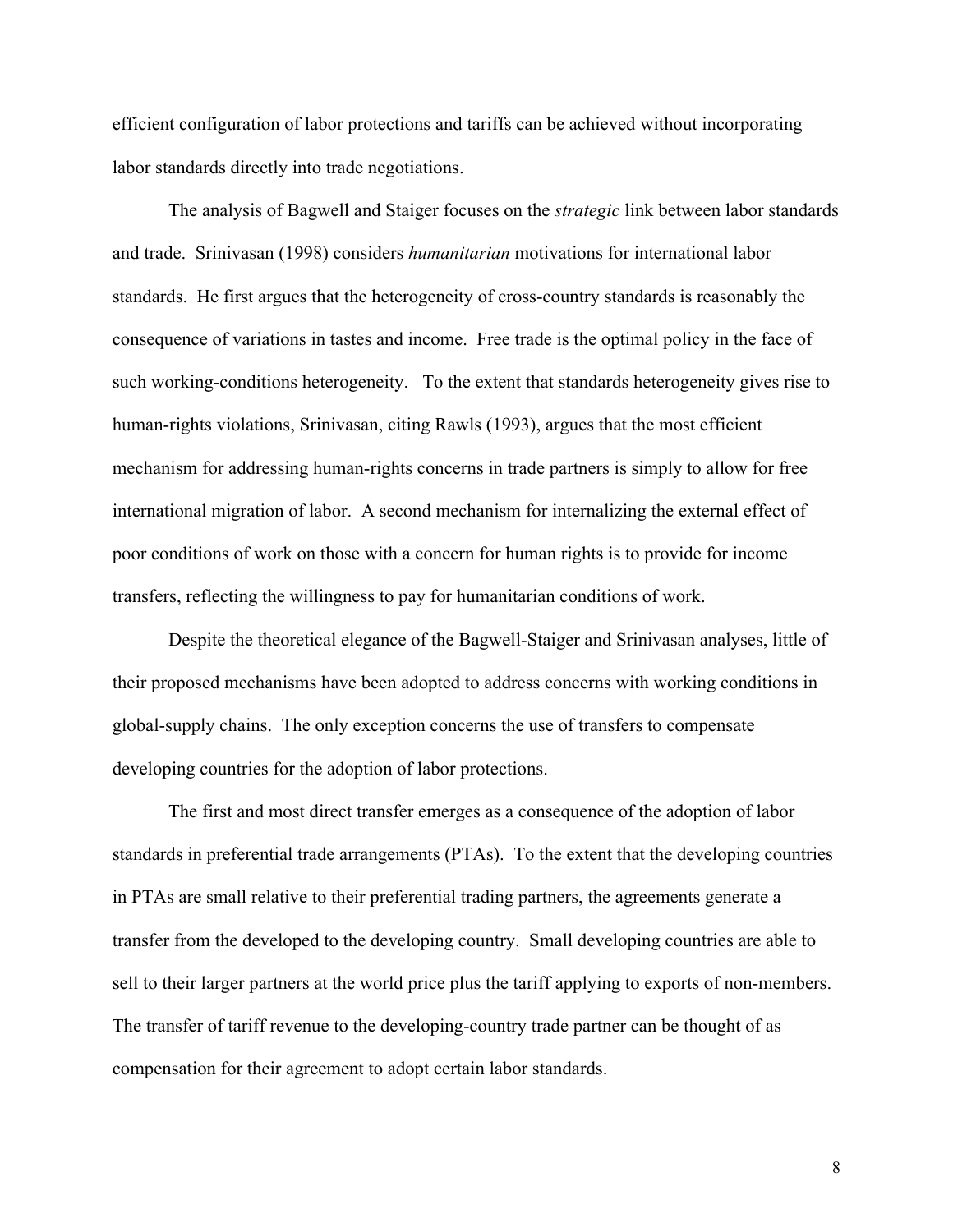However, it should be noted that transfers generated through PTAs are not first best.<sup>15</sup> That is, PTAs introduce distortions between member and nonmember trade partners, giving rise to a loss of efficiency relative to a multilateral agreement.

A second strategy has been to employ market-based mechanisms to improve conditions of work in developing countries (see Elliott and Freeman, 2003; O'Rourke, 2003). Consumerproduct labels detailing conditions of work can, in principle, allow consumers with a disutility for consuming goods produced under inhumane conditions to increase utility by choosing goods produced under humane conditions. However, if the consumer demand for humane conditions of work is small relative to the overall market, it is possible for the market to direct goods already produced under humane conditions of work to those consumers concerned with working conditions. While consumers may be better off, there is no consequence for workers either in terms of wages or conditions of work (see Brown, 2006).

Furthermore, market-based mechanisms cannot remedy the more likely case in which the humanitarian concern for the well-being of workers is a public good. A consumer-product label potentially allows a human-rights-sensitive consumer to choose goods produced under humane conditions of work. However, the external effect generated from the consumption by others onto the human-rights-sensitive consumer is not internalized by a product label.

Given the political and practical challenges of a right to international migration, tariff retaliation and a system of income transfers for addressing human-rights violations, the linking of labor standards and trade has emerged as the preferred option in this constrained policy environment. Linking market access and labor standards has at least two theoretical

 $15$  It may also be the case that compensation is not necessarily to those harmed.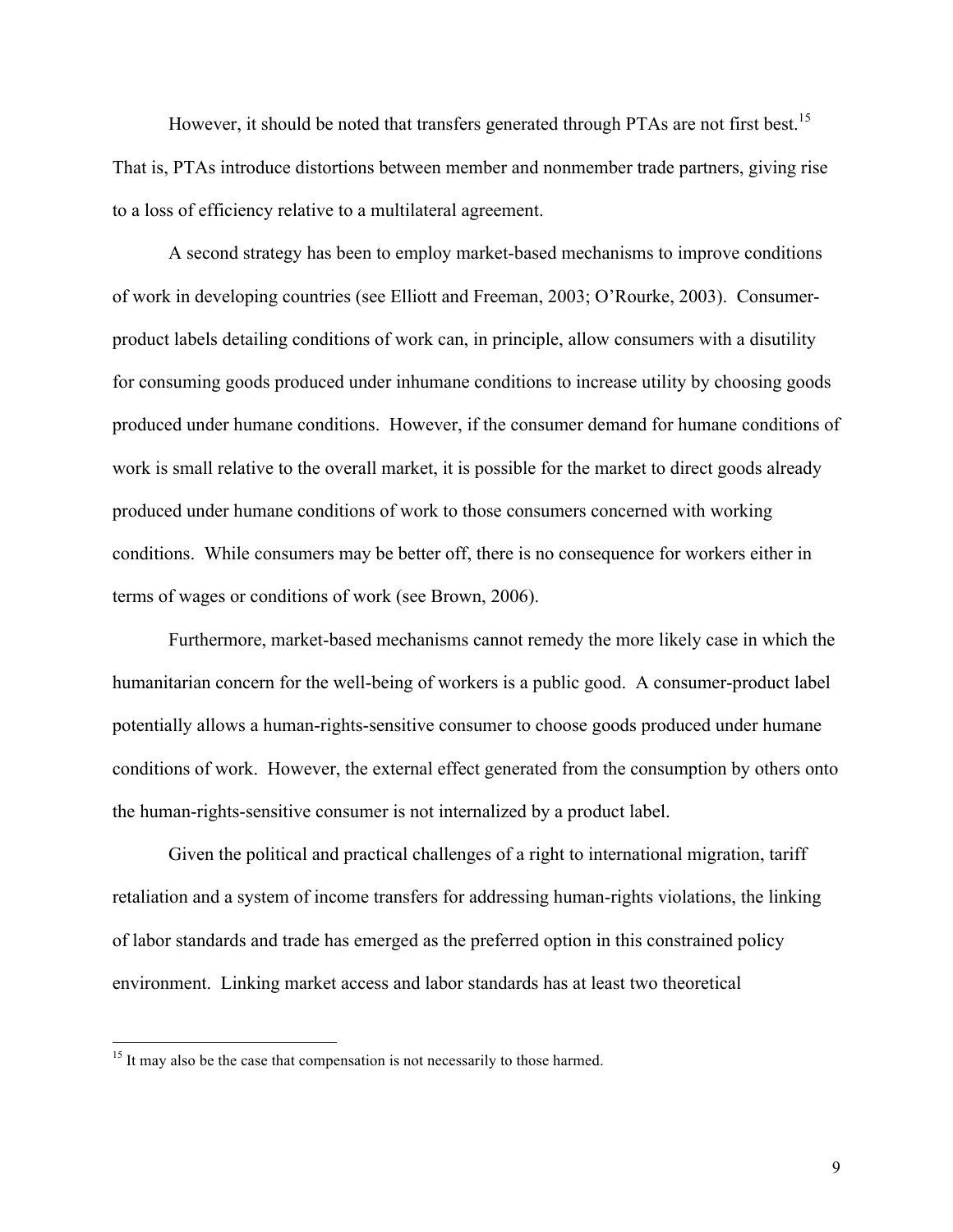justifications. Spagnolo (2001) argues that linkage should occur when trade and labor standards are viewed as policy *substitutes*. Policy objectives are substitutes when failure to achieve an agreement on one issue increases the value of achieving agreement on the other. In this setting, linking negotiations increases the cost of a negotiating failure, providing greater incentive for negotiating parties to reach agreement.

Linkage may also be desirable if negotiating parties are having more difficulty in establishing an enforcement mechanism for labor standards than for trade standards. Using trade punishments to enforce trade and labor agreements transfers some enforcement power from trade to labor. The consequence, of course, as Limão (2005) has noted, is that a linked agreement will have stricter labor standards but less trade liberalization than two unlinked agreements.

## **Globalization, Labor and Human-Rights Violations, and the Remedy for Market Inefficiency**

Below we detail seven labor-standards categories, in each case exploring the link between globalization and labor and human-rights violations, as well as the market inefficiency or inequity that a standard would remedy.

**Forced Labor and Human Trafficking.<sup>16</sup>** Human trafficking typically involves kidnapping, inducing workers to migrate based on false pretenses, or physically preventing workers from abrogating a labor contract. The most egregious cases involve trafficking of women or children into sex slavery. Less horrific but still a violation of labor and human rights are the cases of migrant workers who do not control their travel documents, working papers, or

<sup>&</sup>lt;sup>16</sup> While these are the forms most related to globalization; traditional debt bondage is still a problem in some places and may have little/no link to globalization, as Kimberly Elliott has pointed out to us.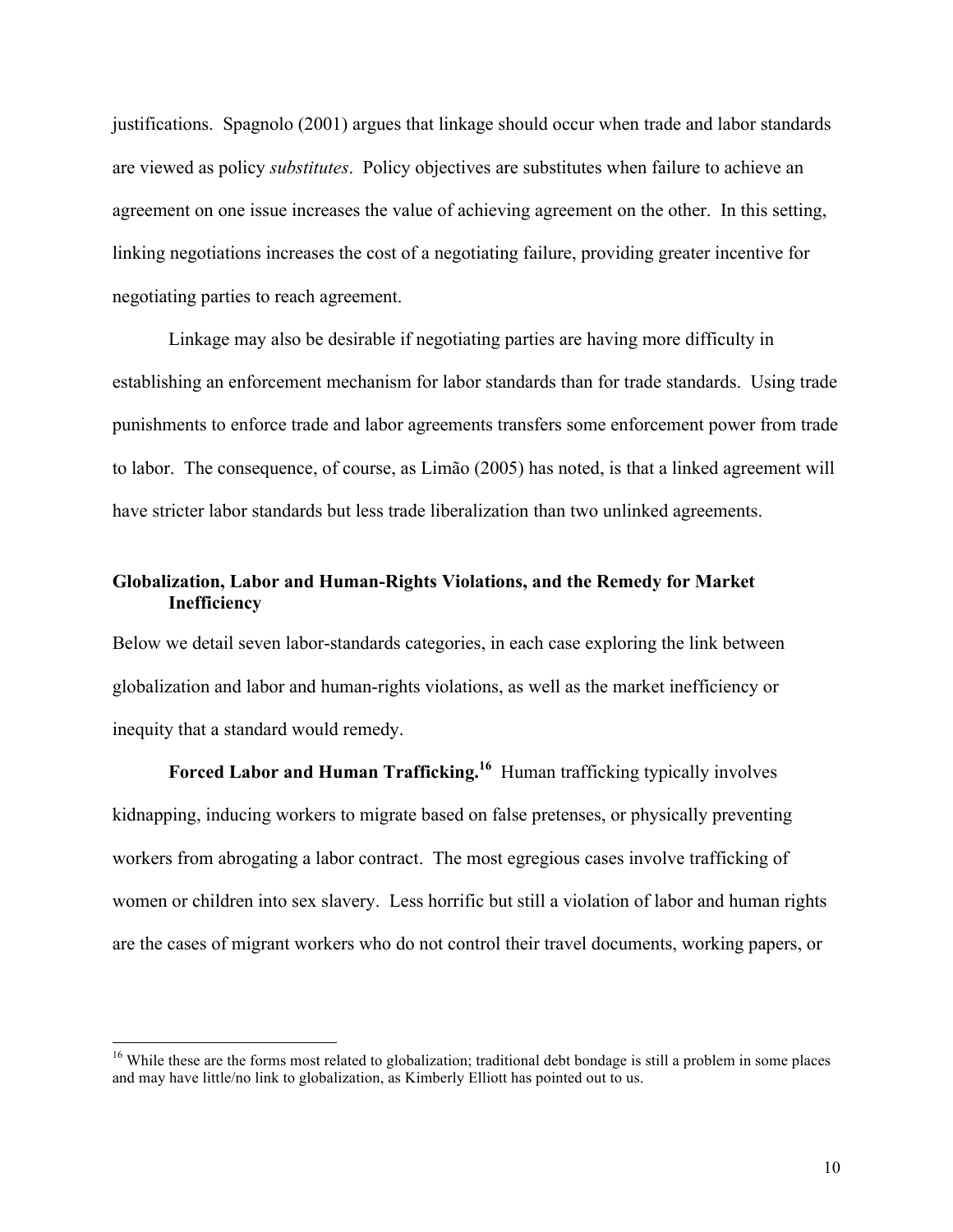residency permits. Such restrictions on the freedom of movement are a violation of the corelabor standard prohibiting forced labor.

Clearly, violations related to forced labor arise due to a governmental failure to protect each individual's property-rights claim to her or his own body. Domestic legal structures that permit forced labor generate a transfer from the individual to the trafficker and incidentally exert downward pressure on wages and employment opportunities for workers with fully protected property rights. Following Srinivasan,<sup>17</sup> human-rights activists may attempt to transfer wealth to a government that is failing to protect property rights or buy the right to the worker from the trafficker. However, in both cases, the use of a positive transfer provides a perverse incentive to increase trafficking in order to elicit a larger payment from the human- rights activist. A negative penalty attached to the failure to prohibit trafficked/forced labor, such as a refusal to trade in goods produced with trafficked/forced labor, provides a well-targeted tax on the humanrights violation (see Srinivasan, 1998).<sup>18</sup>

**Child Labor.** In contrast, a standard prohibiting the employment of children, while profoundly morally compelling, is challenging to justify from an efficiency or equity perspective. Theory and evidence on the causes, consequences and effective policies targeting child labor have been exhaustively studied and surveyed (see Basu, 1999; Brown et al., 2003; Edmonds, 2008).

<sup>&</sup>lt;sup>18</sup> David Kucera has pointed out to us and as noted above, debt bondage may be the most prevalent form of forced labor. Since poverty increases vulnerability to debt bondage, it may be similar to some forms of child labor in this regard. A useful volume dealing with debt bondage is Andrees and Belser (2009). It may also be noted that not all trafficked labor will necessarily be forced. For example, as Kimberly Ellioiot has suggested to us as an example, Mexican migrants who use coyotes to cross the U.S. border may then look for work on their own, so that this may not strictly be a form of trafficking.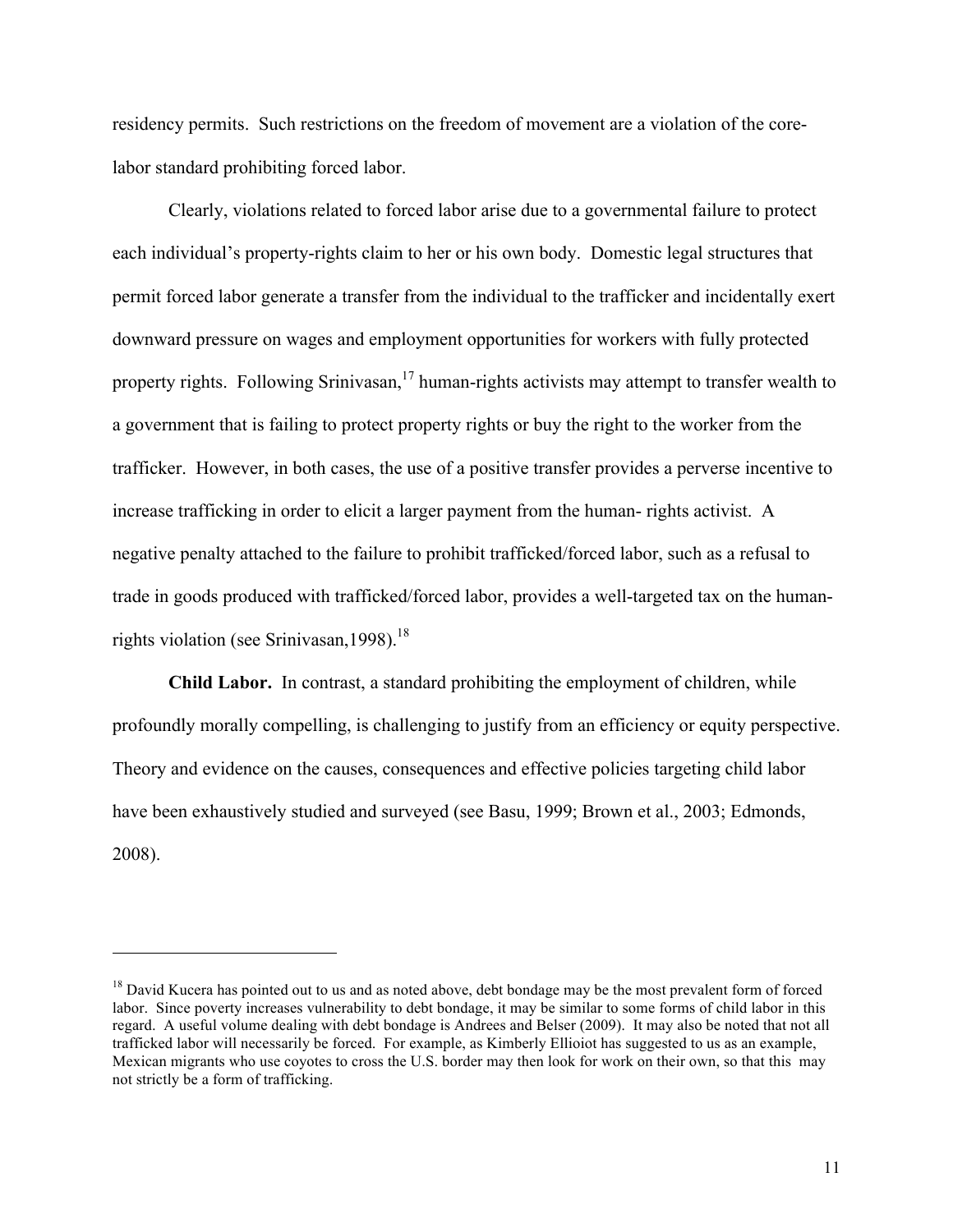The level of child labor may be inefficiently high as a consequence of several market failures. From an efficiency perspective, the decision between work and school depends on the wage that the child could earn in current employment relative to the present discounted value of the future earnings as an educated adult. As Baland and Robinson (2000) note, however, binding credit constraints limit the ability of a family to make efficient education investments. Multiple remedies exist, including providing credit, conditional cash transfers that replace earnings for children attending school, improving school quality and availability, and relieving poverty. In fact, cross-country empirical evidence presented by Edmonds and Pavcnik (2006) provides strong support for the hypothesis that poverty is the decisive determinant of the work-school choice. Further Edmonds and Pavcnik (2005a; 2005b) find that income growth associated with trade liberalization is correlated with a decline in child labor and increased schooling.

Labor standards that prohibit the employment of children without addressing the root causes of poverty and credit constraints pose a risk of unintended consequences. Empirical inquiry on the impact of prohibitions against child labor and mandatory education provide little evidence that a regulatory approach is likely to have a significant positive effect on working children. Lleras-Muney (2002) finds evidence that U.S. laws regulating the minimum age for obtaining a work permit during the early part of the  $20<sup>th</sup>$  century increased the school completion rate for white males. However, Goldin and Katz (2003) argue that mandatory education and minimum age-of-work laws accounted for no more than five percent of the increase in school enrollment during the first four decades of the  $20<sup>th</sup>$  century.

The lone exception to the above analysis concerns the case in which a child is sold into bonded servitude and compensated only with subsistence housing, food and water. In this case,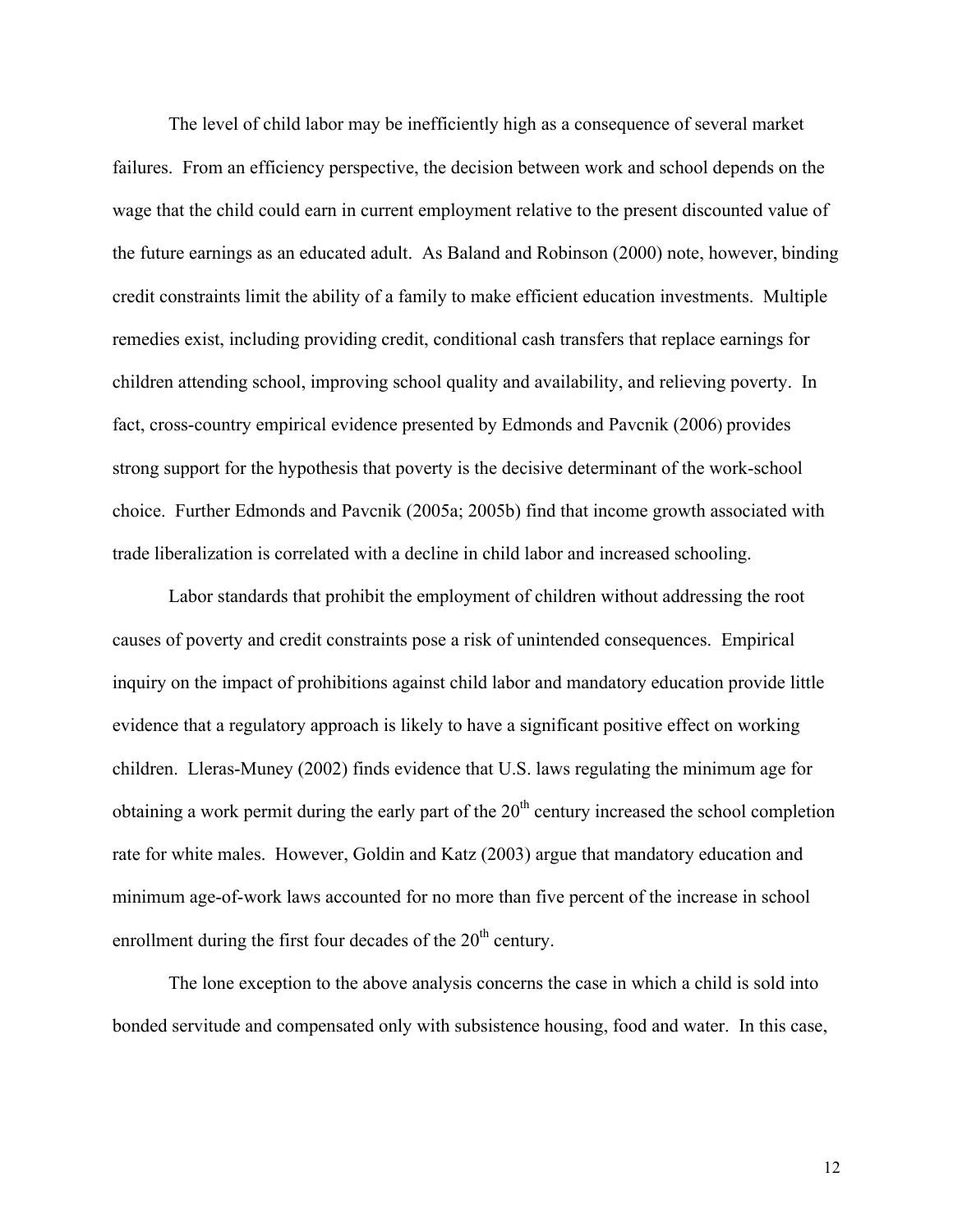the guardian selling the bond has extracted all of the value of the child's labor for his own purposes. Such contracts violate prohibitions against forced labor and exploitative child labor.

**Discrimination and Sexual Harassment.** Similarly, an efficiency-based justification for linking market access and nondiscrimination is difficult to establish. No demographic group has been more positively affected by globalized markets than women. The pro-competitive effect of international trade has been one factor in narrowing the gender gap in industrialized countries. As Black and Brainard (2004) note, globalizing firms are highly motivated to minimize the cost of production, an objective incompatible with a taste for discrimination on the part of managers and supervisors. Further, Busse and Spielmann (2006) find that gender-wage inequality is a significant factor in explaining the comparative advantage of developing countries.<sup>19</sup> Globalsupply chains appear to seek out markets in which the alternative employment opportunities for women are limited. To the extent that discrimination is observed in sectors such as the apparel industry, it is against men and pregnant women, according to Warren and Robertson (2010).

It is noted in World Bank (2004) that the poorest women in the world have discovered new employment opportunities in apparel, footwear, jewelry, electronics, and call centers, etc. For example, according to Paul-Muzumdar and Begum (2000), in Bangladesh, two-thirds of the 2 million newly created jobs in the apparel industry are held by women. For many of these women, employment opportunities created in global-supply chains may be the first formal work experience other than prostitution. Another example is that 85 percent of women newly employed in the Madagascar apparel industry had never previously received compensation in the form of cash, as compared to 15 percent for men, according to Nicita and Razzaz (2003).

 $19$ David Kucera has suggested to us that different forms of gender equality could have opposite effects. Busse and Spielmann, for instance, point to the positive association with gender-wage inequality and the negative association with educational attainment and labor-force activity rates. In this connection, see especially Van Staveren, Elson, Grown, and Cağatay (2007).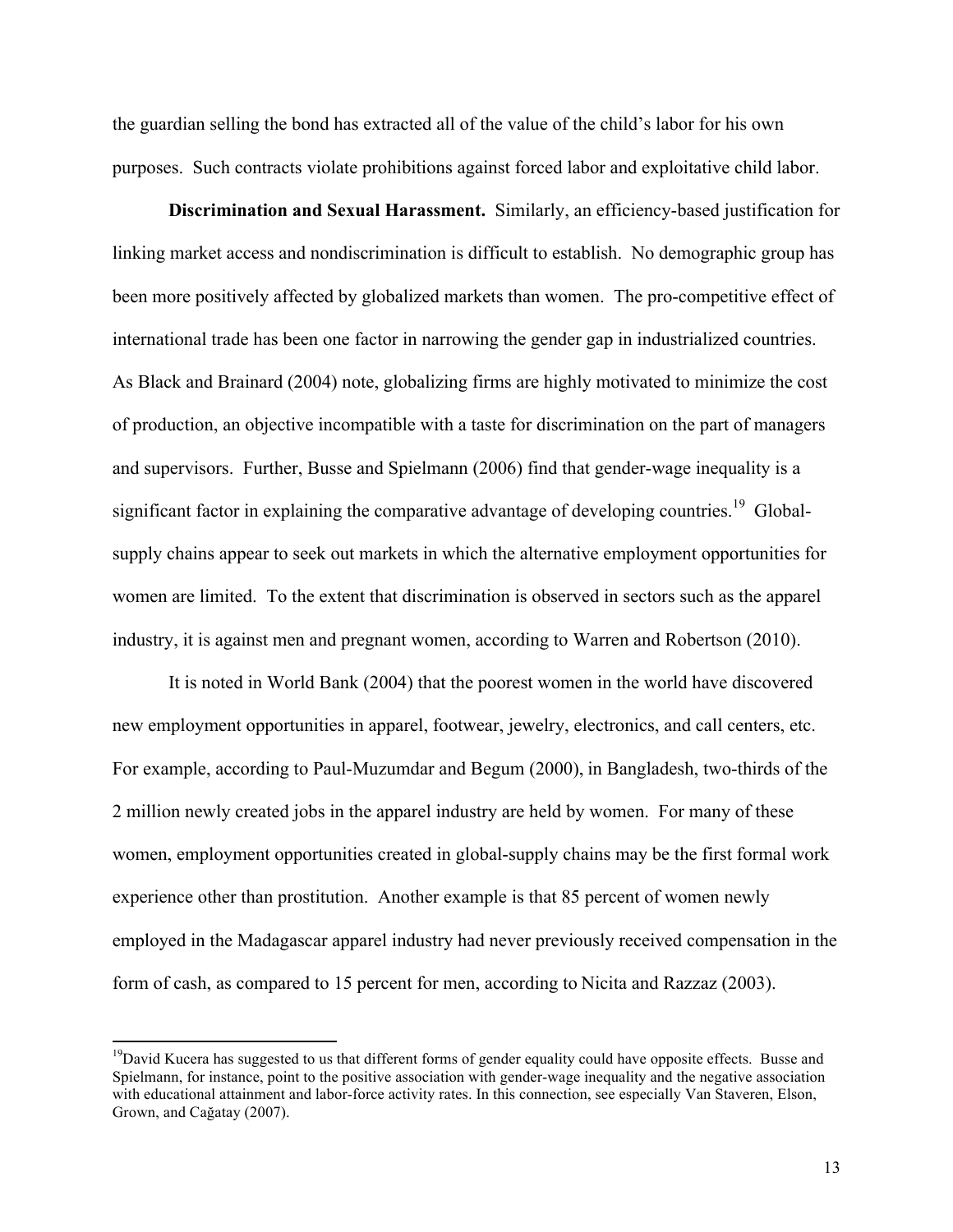Earning money wages raises the status of women, having long-run consequences particularly for the educational attainment of girls.

Yet, the impact of globalization is not monotonically positive. As women transition from traditional nonmarket work to market work, there is evidence that men in traditional societies continue to process the market activity of women through a traditional lens. Prior to the arrival of a garment factory in a traditional society, prostitution is often the only paid occupation in which women have previously participated. As a consequence, as noted by Khosla (2009), women employed in a newly opened apparel factory are seen as equivalent to prostitutes and, thus, are often subjected to sexual harassment. Women are also disproportionately negatively affected when globalized industries shift to a lower-wage market (see Levinsohn, 1999).

Labor standards prohibiting sexual harassment could potentially speed the transition to a modern perception of paid female employment. In the interim, monitoring sexual harassment in a factory setting will increase the willingness of community elders to permit the market employment of women.

**Freedom of Association and Collective Bargaining**. The right to join a union is the standard that appears to evoke the most intensely negative response among labor-standards critics. Unions can be anti-competitive and corrupt, and they can limit the flexibility of a firm to adapt to a changing market environment. The empirical evidence, though, paints a less toxic picture of the effect of unions on economic performance. Aidt and Tzannatos (2002) survey research on the impact of the rights to freedom of association and collective bargaining on economic growth, and they find no systematic relationship. The only significant effect appears to be that high union density reduces wage inequality.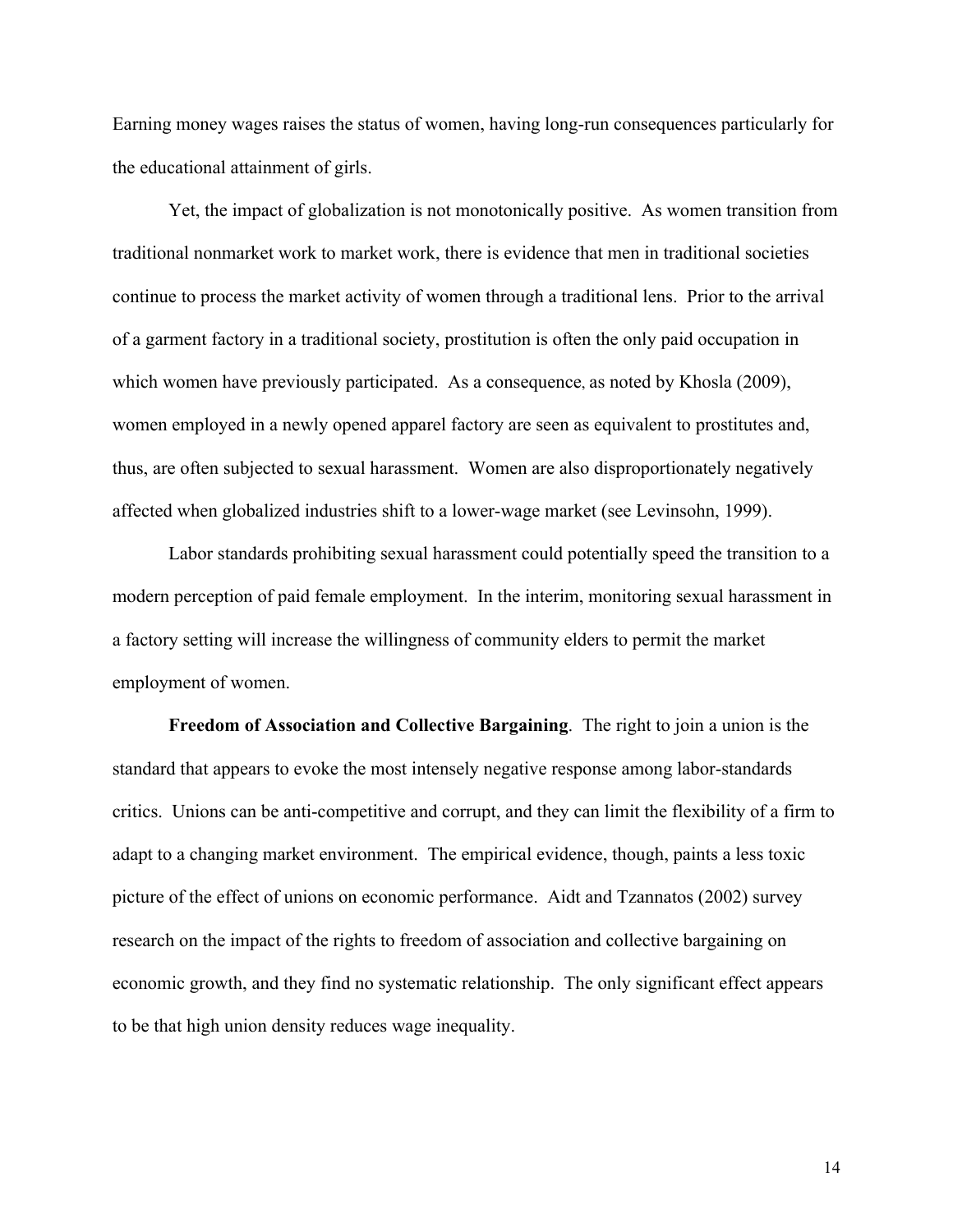Elliott (2004) argues that integrated labor markets improve the cost-benefit ratio of union activity. First, as noted in Freeman and Medoff (1984), the unions subject to the competitive pressure of international trade enhance the *voice* face while constraining the *monopoly* face of unions. Unions provide a voice to workers in developing countries for several reasons: (1) Migrant labor with restricted movement may lack a meaningful market mechanism for disciplining employers. As will be discussed below, migrant workers are typically tied to a single employer, limiting their ability to move to an employer that pays a higher wage and/or offers better conditions of work. (2) Conflict over reasonable hours of work and the tradeoff between wages and working conditions can only be resolved through negotiation between workers and firms. (3) Low-literacy workers with limited market experience may lack the communication and bargaining skills necessary to guarantee that they are paid as promised, are not subject to excessive hours of work, or exposed to extremely hazardous working conditions.

**Compensation, Contracts, and Hours**. Critics of international labor-standards harmonization commonly focus intense attention on "cash" or "outcome" standards. Such standards involve the terms of employment particularly related to hours and wages. The outcome of bargaining between workers and firms must by necessity reflect underlying technology and constraints imposed by goods and factors markets. Heterogeneity in wages and working conditions across industries and countries is an inevitable reflection of cross-country variations in productivity and income.

However, labor standards, as implemented by the ILO in connection with trade agreements, do not impose uniform wages or hours on all markets or industries.<sup>20</sup> Rather, firms

<sup>&</sup>lt;sup>20</sup>In this connection, see Brown and Stern (2008), who argue that efforts to improve labor standards have to be tailored to the economic and social circumstances prevailing in a country at a specific time. Legalistic means to prod governments into revising their domestic laws or enforcing them will therefore be unsuccessful unless economic incentives can be changed to erode prevailing social norms and ease the way for the acceptance of new norms that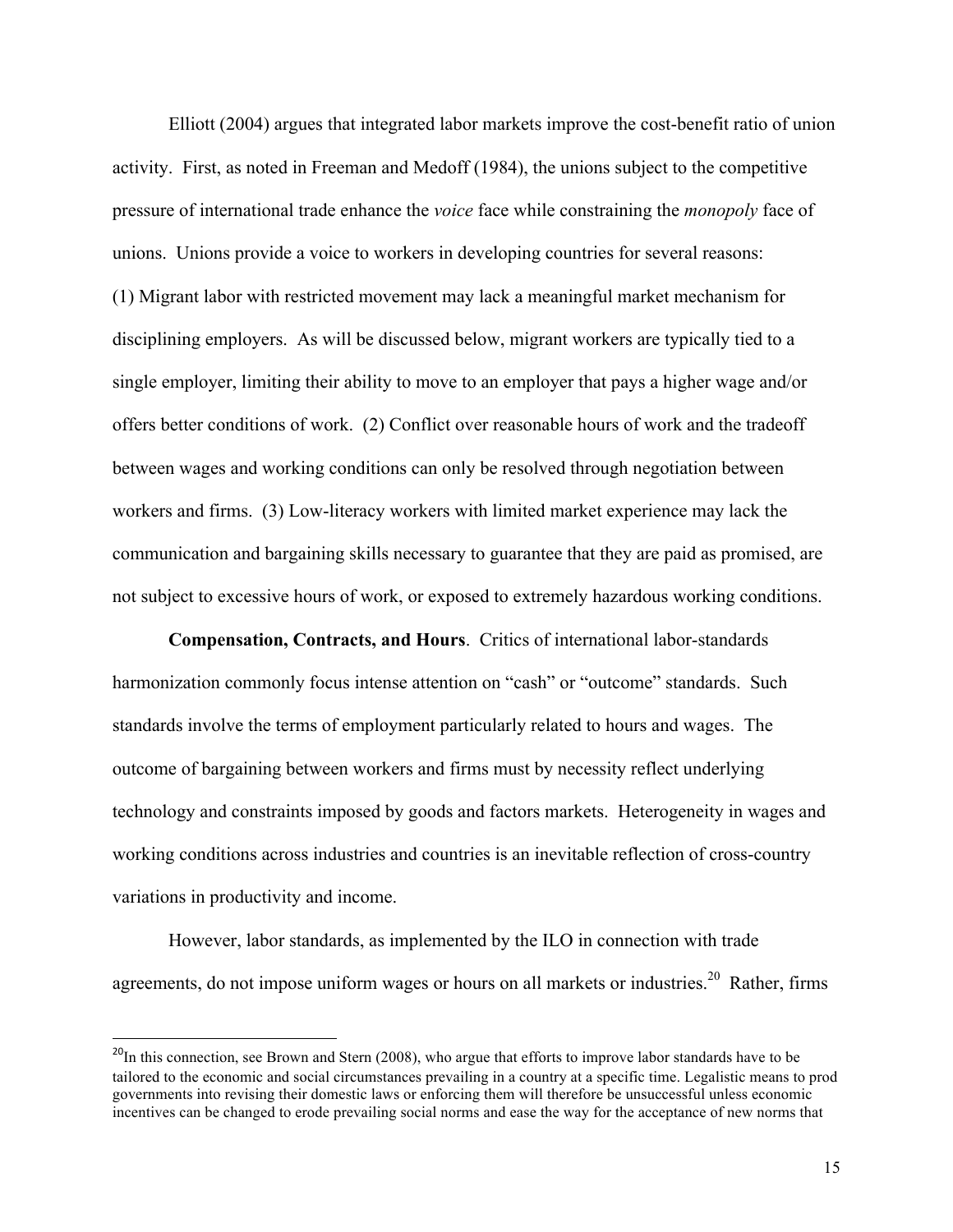in each country are required only to adhere to national law. Nevertheless, the question still remains: what market failure is an "outcomes" standard designed to address?

Labor-management practices in developing countries often follow the *traditional* human resource (HR) model, including extremely fine division of labor, piece-rate pay, close monitoring of work effort, one-directional communication, etc. (see Ichniowski, Shaw, and Prennushi,1997). Arguably, technology is determining the HR choice since work effort in simple production processes is easily observable and, therefore, perfectly contractible, as noted in Lazaer and Oyer (2007). However, the empirical evidence on the use of high-powered incentives such as piece rate pay is mixed. Bandiera et al. (2007) find that piece-rate pay increases productivity in traditional industries relative to hourly pay. However, Hamilton et al. (2003) find that HR innovations including production teams increase productivity and workplace satisfaction relative to use of alienating high-powered individual piece-rate pay.

More seriously, labor-management practices in developing countries commonly fall below even the traditional system. Workplaces employing a *sweatshop* HR system characterized by nonpayment of wages, extreme hours of work, and physical and sexual abuse, etc., are common, according to the National Labor Committee (2006). Such factory managers pay workers the reservation wage and then employ nonpecuniary motivational techniques such as verbal and physical abuse to elicit work effort. These sweatshop-labor-management practices are unrelated to the nature of technology, stemming rather from an ability to exploit low-literacy, docile female workers with limited market experience.

<u> 1989 - Andrea Santa Andrea Andrea Andrea Andrea Andrea Andrea Andrea Andrea Andrea Andrea Andrea Andrea Andr</u>

will meet with public approval and be consonant with the distribution of political power. Moral suasion from both domestic and external sources may work more slowly than more legalistic means but is preferred because it contributes to altering the social norms that underlie and will reinforce the acceptance and effectiveness of labor standards.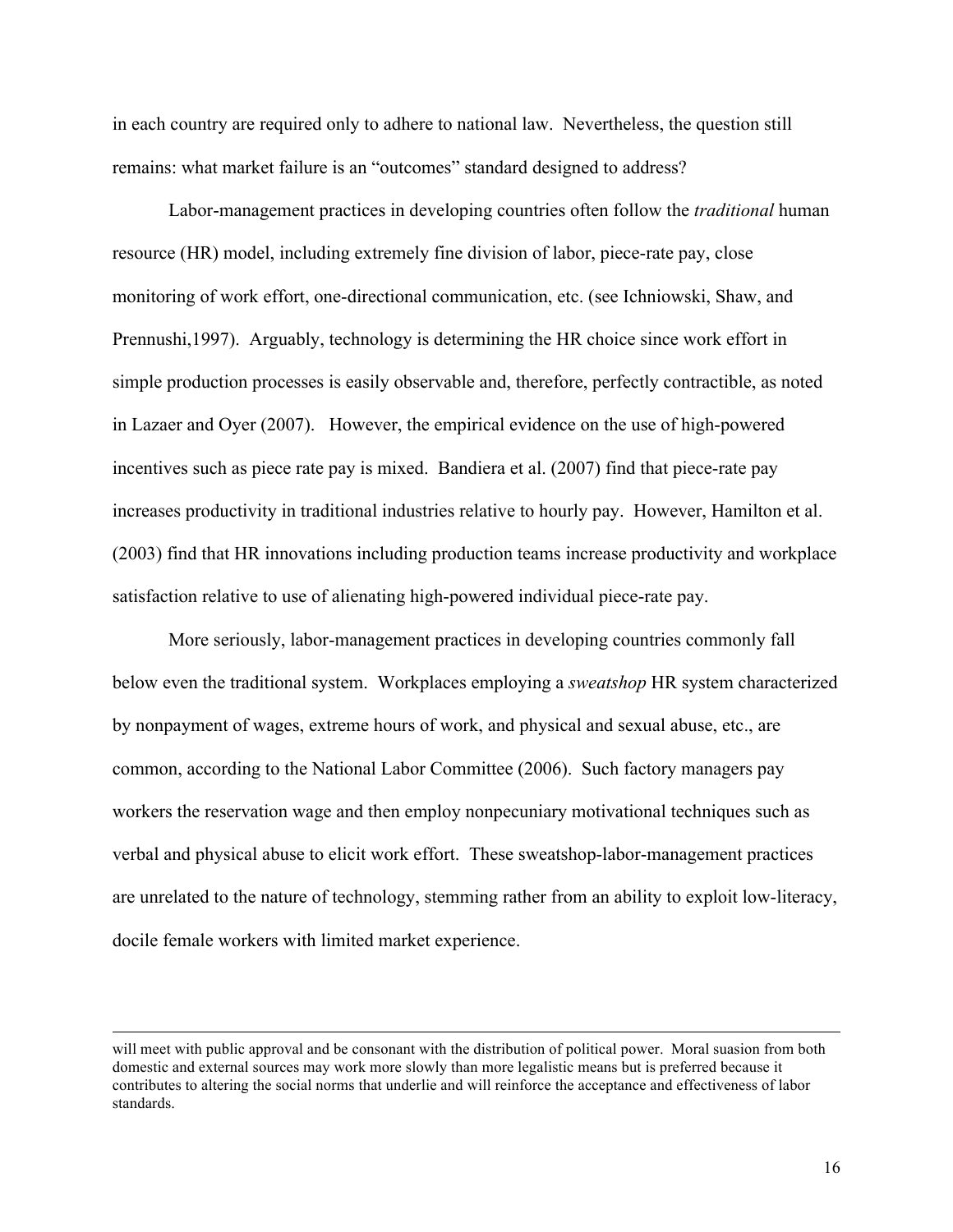Falk et al. (2006) and Lazear and Oyer (2007) note that HR innovations that improve efficiency may also enhance a sense of worker agency and perceptions of fairness, increasing labor's relative bargaining power and reducing capital's share of any economic rents earned by the firm. The tension between economic efficiency and firm profits is highlighted by Freeman and Kleiner (2005). In one factory-based intervention, Nike worked with a Chinese footwear factory to experiment with the use of pay incentives for line workers. But despite the fact that pay incentives were found to increase productivity, the factory reverted to pre-experiment pay practices at the end of the study.

Labor standards designed to require employers to pay workers as promised and prohibit verbal and physical abuse impose a binding constraint on the range of HR systems available to a factory. Weil (2005) notes that *efficiency-enhancing* HR innovations in the presence of labormarket imperfections characteristic of developing countries may be *profit-maximizing* only within the confines of a set of clearly articulated and enforced binding constraints such as laws, corporate codes, or international labor standards. Employers no longer able to employ an exploitative sweatshop model will be required to adopt innovations that include the use of pay incentives to elicit work effort and respectful communication and problem-solving. Such labor standards will not constrain the management options of firms employing a traditional (or more complex) HR system, according to Brown, Dehejia, and Robertson (2010).

**Occupational Safety and Health**. Hazardous conditions of work range from the exposure to lint dust in an apparel factory to exposure to toxic chemicals in the recycling of electronic waste. Workplace hazards can be efficiently managed through the provision of protective equipment and/or the payment of a compensating differential for employment involving health risks. A market failure may arise in the presence of an information asymmetry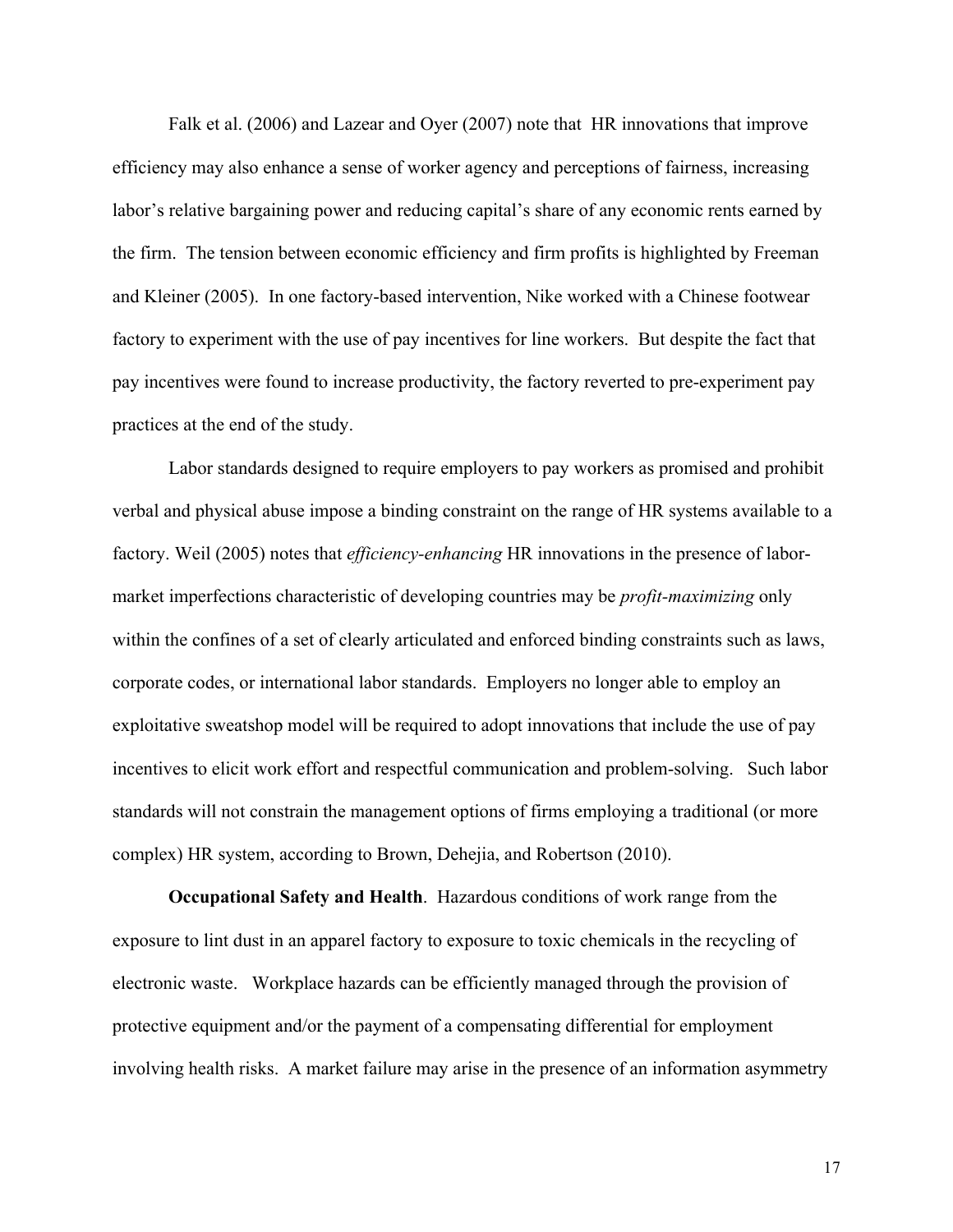between the worker and the employer. The cost of acquiring information and monitoring employer compliance with agreements to manage workplace hazards may be prohibitively high for a low-literacy worker lacking employment experience.

At a minimum, efficiency would require the employer to disclose known health risks associated with a particular task. However, a worker's *ex ante* evaluation of the tradeoff between monetary compensation and occupational health may differ from the *ex post* evaluation once the worker has had an opportunity to realize the negative health consequences associated with a particular task. In such a case, a labor standard prohibiting certain types of work contracts may produce an efficiency gain.

**Poverty**. The textbook Heckscher-Ohlin model of international trade leads us to expect that international trade will increase economic welfare and narrow the distribution of income in unskilled labor-abundant countries. Trade creates the opportunity to specialize in the production of goods in which a country has a comparative advantage, thereby increasing equilibrium income. To the extent that relative factor abundance determines comparative advantage, international trade should raise demand for the abundant factor and increase its return. For lowincome countries, the abundant factor (unskilled labor) is also the poor factor. Thus, international trade should raise the income of the poorest workers in the world both absolutely and relative to other factors of production, as noted in Krueger (1983) and Bhagwati and Srinivasan (2002). Indeed, Warcziarg and Welch (2008) find compelling cross-country evidence that trade liberalization increases economic growth.

Evidence of the positive impact of globalization on poverty alleviation is nowhere more evident than in the apparel industry. The positive impact emerges in the form of a wage premium in apparel employment, expanded formal employment opportunities for women, better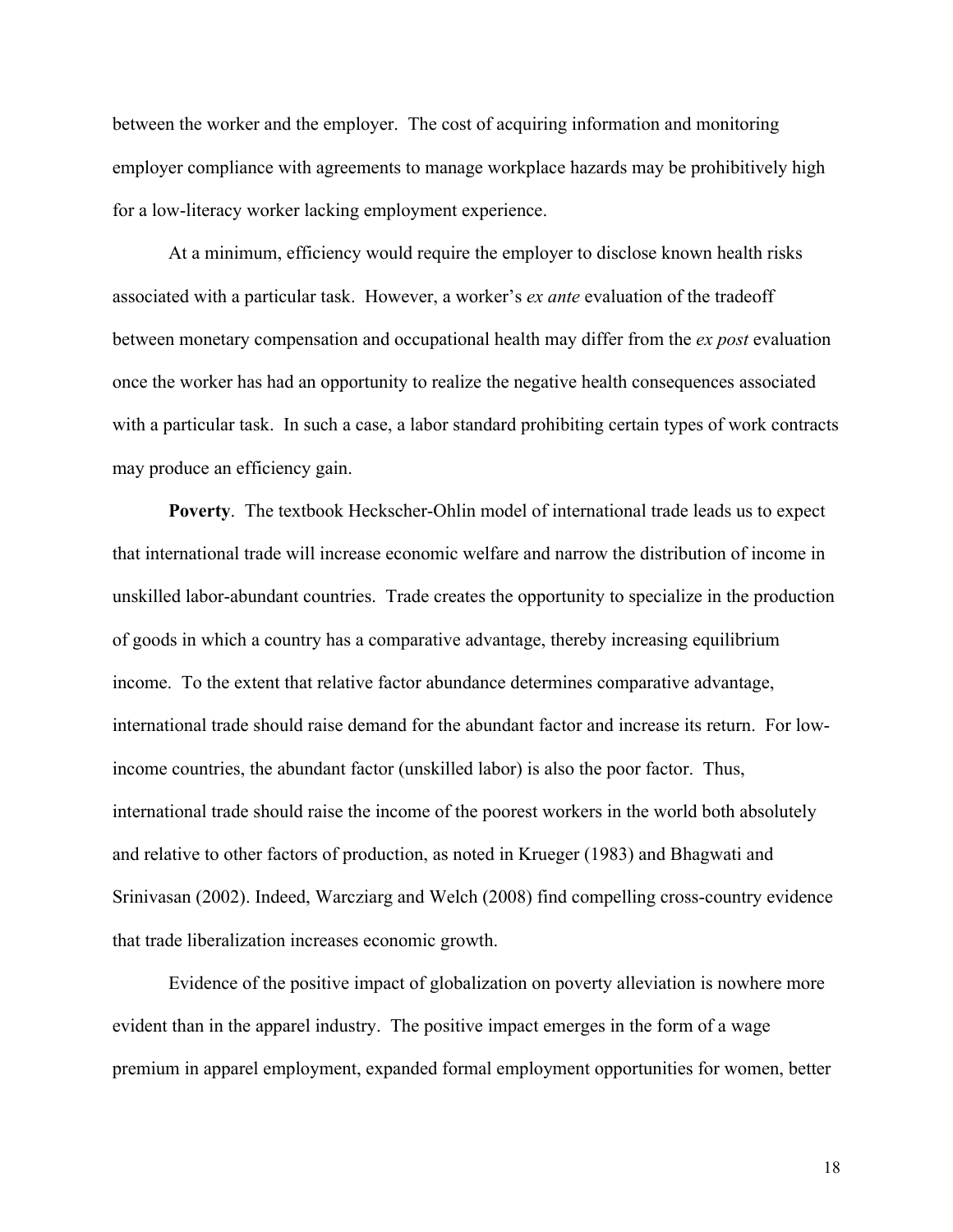conditions of work, less hazardous employment, job security, and higher educational attainment particularly for girls. Robertson et al. (2009), analyzing household survey data in Cambodia, El Salvador, Honduras and Indonesia, find that the apparel industry pays a wage premium even after controlling for worker characteristics. For example, workers in the Cambodian apparel industry earn 80 percent more than the average worker with similar skills, experience, and gender. The wage premia in other developing countries are smaller but still quite significant, such as in El Salvador (18.8% in 2000), Honduras (21.5% in 2004), and Indonesia (7.4% in 2004). Robertson et al. also find that the apparel industry is characterized by lower accident rates and better employment and social security. Work hours are longer than in other occupations, though it is unclear whether this is a worker or employer choice.

The end of the Multi-Fibre Arrangement (MFA) provides additional evidence of the positive and negative consequences of globalization. Nicita and Razzaz (2003) simulate a fiveyear expansion of the textile industry in Madagascar and find that purchasing power for a household with a member employed in the textile industry could potentially rise by 24 percent. Yet, following the end of the MFA, workers in the Zone Franche in Madagascar suffered a 20 percent decline in pay relative to workers outside the zone, according to Cling, Razafindrakoto, and Roubaud (2009).

Higher wages and expanded employment opportunity for women in the apparel industry have had deep consequences for the social outcomes for women and girls. Khosla (2009), surveying the literature on the impact of the ready-made garment industry in Bangladesh, finds evidence of greater economic independence, respect, social standing, and *voice* for women. More strikingly, Bajaj<sup>21</sup> reports on research by Mobarak,<sup>22</sup> which finds that the school-

<sup>&</sup>lt;sup>21</sup> http://economix.blogs.nytimes.com/2010/07/21/garment-factories-changing-womens-roles-in-poor-countries/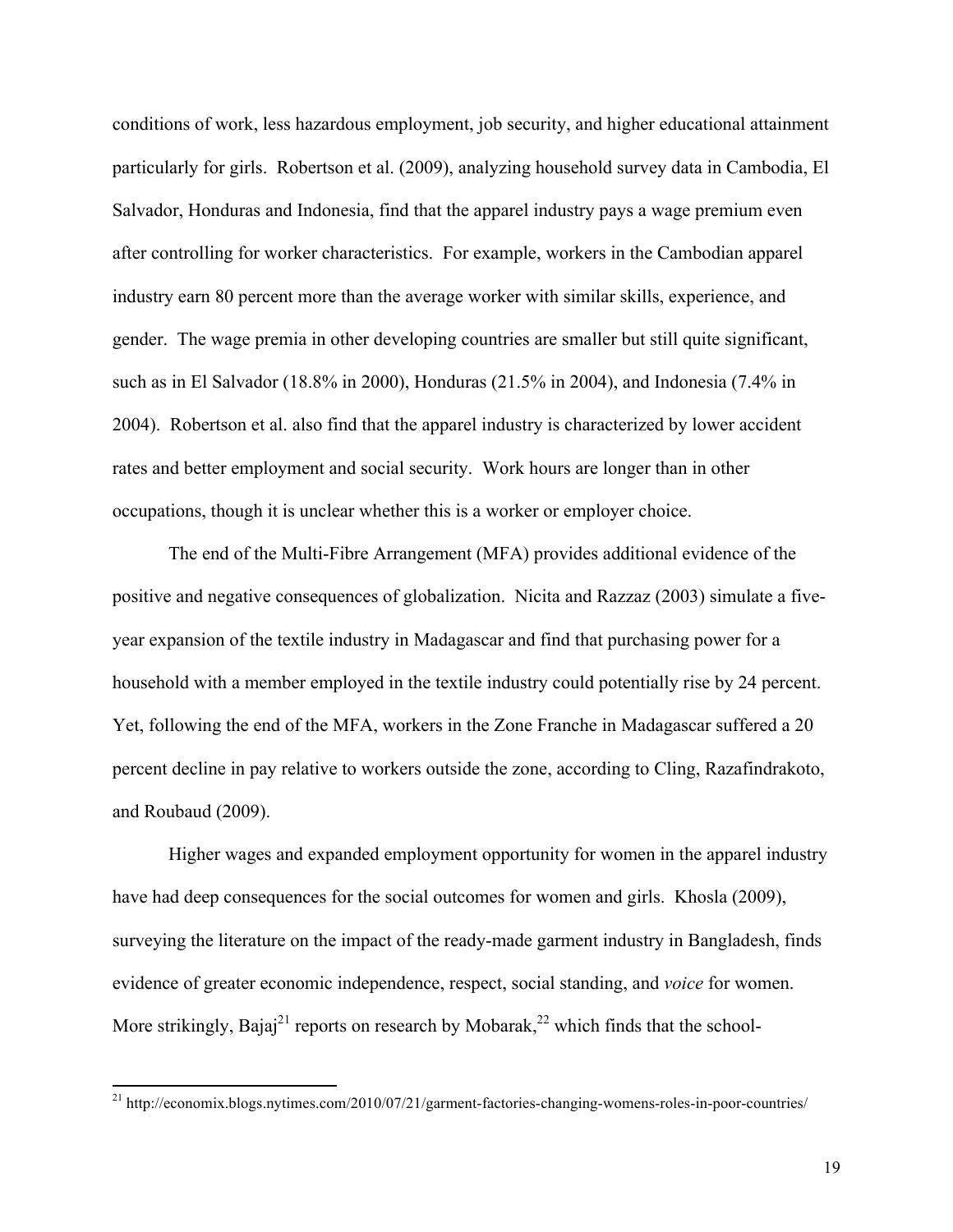enrollment rate of Bangladeshi girls aged 5 to 18 is approximately seven percentage points higher in villages with a garment factory as compared to other villages. Similarly, Oster and Millett (2010) find that the introduction of a call center in India raises the number of children in school in the local community by 5.7 percent. Yet, rightly or wrongly, the WTO has acquired a *corporatist* reputation in which the rules appear to greatly favor the interests of producers. As Maskus (1997) notes, the 'social clause' advocated during the Uruguay Round was intended to provide the same type of protection for labor that the Trade Related Intellectual Property Rights Agreement (TRIPS) provides to the owners of intellectual property. Under the prevailing set of rules in the WTO, globalization alters the power relationship between capital and labor by protecting: (1) market access for exports, (2) physical and intellectual property rights, and (3) the international mobility of capital. Labor, by contrast, is not guaranteed any protections within the WTO and is subject to considerable restrictions on international migration. Economic integration under the terms of the WTO charter could, in principle, lower labor's cost share as capital moves or threatens to move to markets with the lowest labor costs and weakest restrictions on the employment of labor. Labor standards are proposed first and foremost to lower the probability that labor loses absolutely as the consequence of globalization and secondarily to preserve labor's current share of income.

Indeed, despite the overall positive picture in evidence at the macro-level, there remains considerable evidence that trade lowers the *relative* wages of unskilled workers particularly in developing countries, and there are notable episodes in which liberalization has increased poverty. Though there are many potential explanations, Harrison (2007) notes that unskilled

<u> 1989 - Andrea Santa Andrea Andrea Andrea Andrea Andrea Andrea Andrea Andrea Andrea Andrea Andrea Andrea Andr</u>

<sup>22</sup> http://www.som.yale.edu/faculty/am833/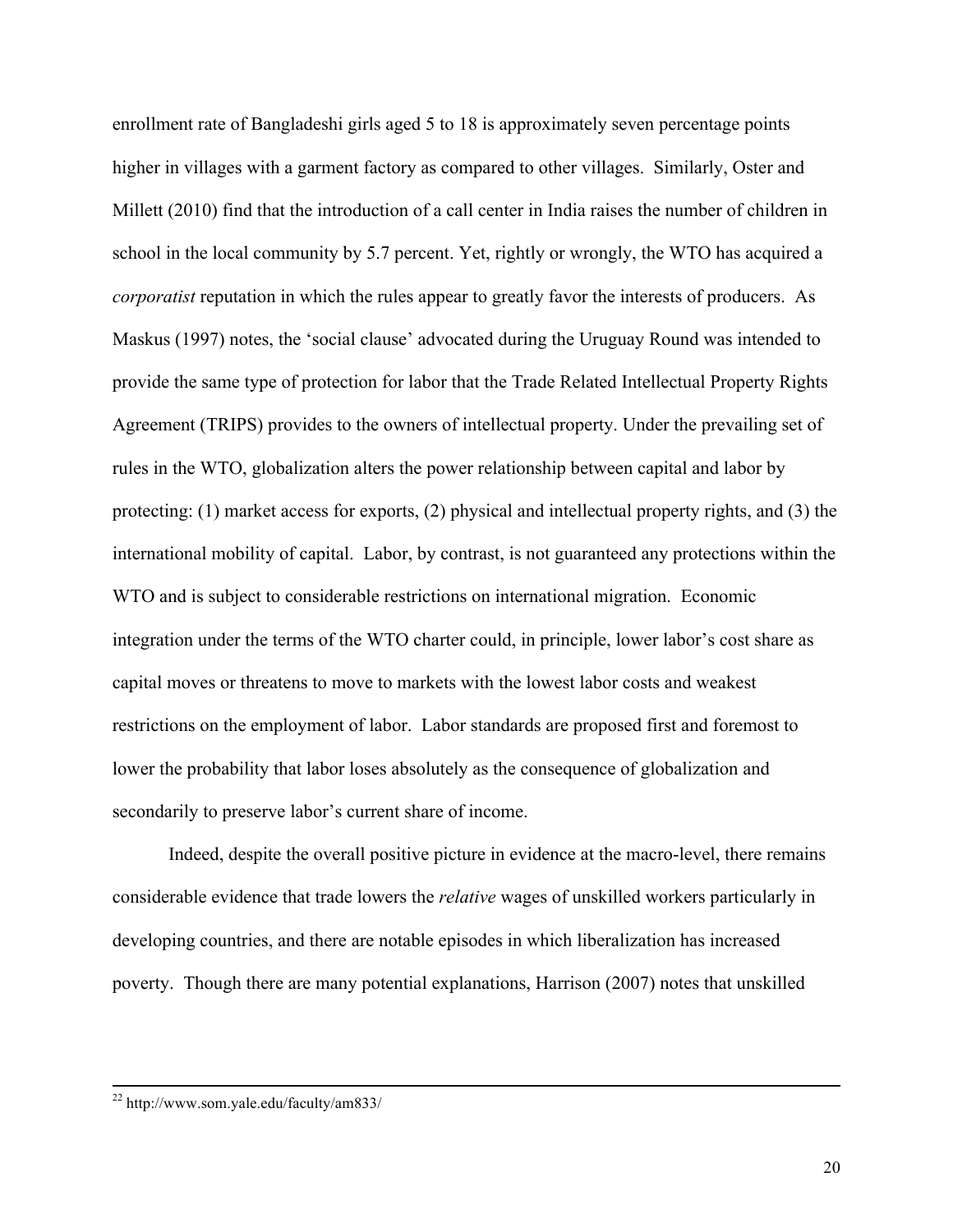labor in developing countries is less mobile than other factors and is, therefore, unable to take advantage of new employment opportunities created by international trade.

More importantly, the poorest workers in the world with limited literacy, savings, and market experience are vulnerable to exploitation. Harrison and Scorse (2010), notably, find that prior to the anti-sweatshop campaign undertaken in Indonesia during the mid-1990s, foreignowned and export-oriented firms had poorer compliance with minimum-wage laws than comparable domestic firms supplying the domestic market. Pressure by international buyers to raise wages in the textile, footwear, and apparel industries improved minimum-wage compliance and lowered profits *without* lowering employment. These findings are consistent with the hypothesis that successful exporters are more effective in monopsonistic wage-setting behavior than other firms.

Jordan provides a second example in which firms producing for export are seeking regulatory settings in which monopsonistic employment practices are feasible. The Qualified Industrial Zone (QIZ) Agreement, signed by the United States and Jordan in 1999, was developed as part of the U.S.-facilitated Palestinian-Israeli peace process. Tariff concessions were provided to Israeli exports provided that they had 11.7 percent value-added in Jordan and eight percent from Israel.<sup>23</sup> The expectation was that the QIZ agreement would provide economic incentives for Israeli capital to work with Palestinian labor, thereby creating economic interdependence between these two factions.<sup>24</sup>

The weakness in the QIZ Agreement, however, is that there was no requirement that eligible factories hire Palestinian workers in order to obtain preferential treatment. Nor was

<sup>&</sup>lt;sup>23</sup> In addition, the collective value-added by the United States, Jordan, Israel, and the West Bank and Gaza must be 35 percent.

 $^{24}$ However, Kimberly Elliott notes that the OIZ factories are in Jordan, and the exports are from Jordan. Since Israeli has its own FTA, it would not need the QIZ. It may be that the QIZ was negotiated as a reward for Jordan negotiating a peace deal with Israel; Egypt has a similar agreement.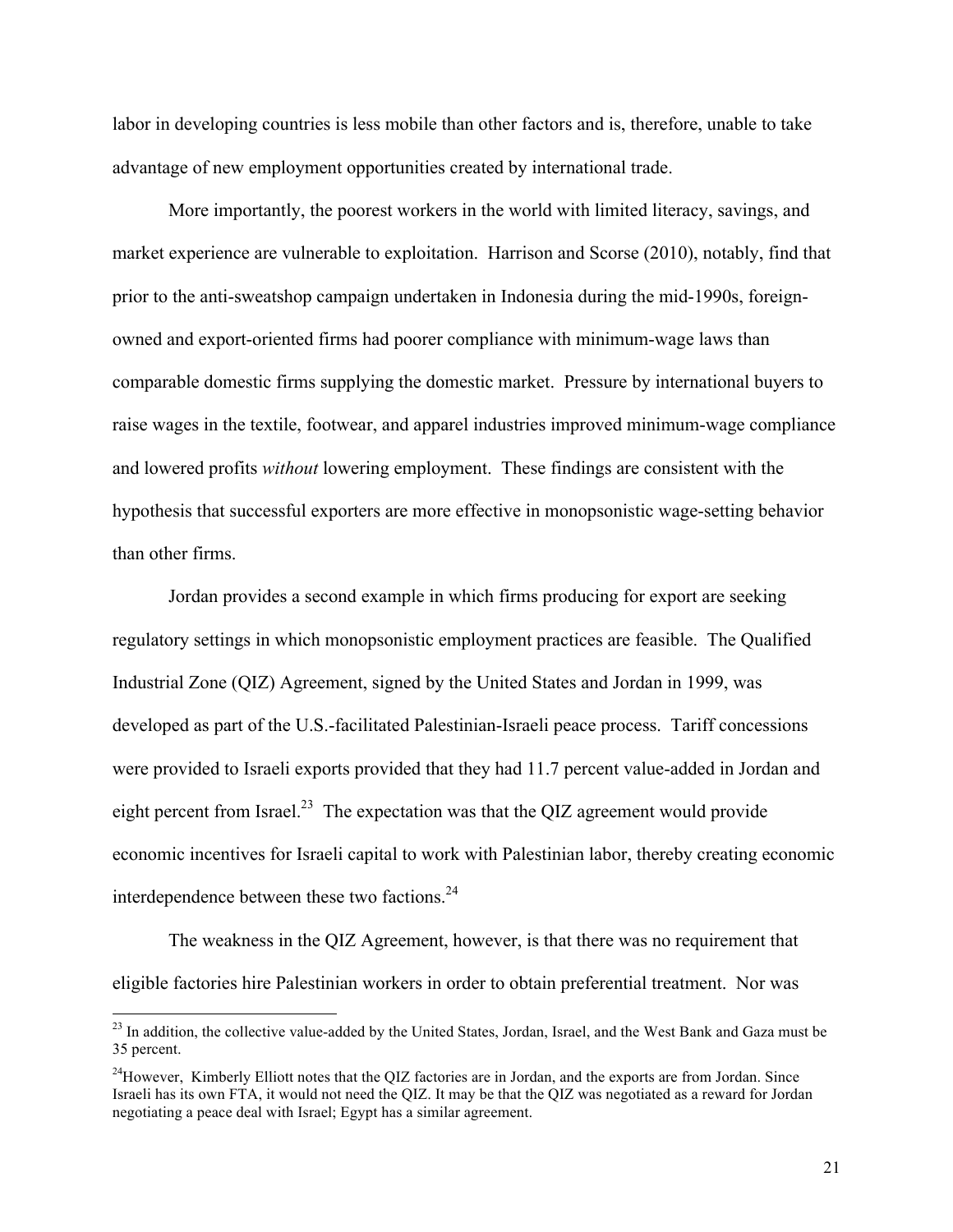there any requirement that the capital be Israeli owned. While the Agreement had some initial success creating 17,654 jobs for Jordanians by 2004, since that time the Jordanian share of apparel employment has steadily declined.<sup>25</sup> This is the case, even though the unemployment rate for Jordanian women is over 25 percent.

Factory owners prefer to import migrants from Bangladesh, India, Sri Lanka, and China. The preference for migrant labor stems in part from an asymmetry between the legal treatment of Jordanians and migrants in laws regulating work, residency permits, and rights to freedom of association and collective bargaining. Jordanian workers are permitted to join a union and are free to move from one employer to another. However, a migrant receives a work permit for employment only at a sponsoring firm. A migrant worker can change jobs, though only with the permission of the sponsoring employer. As a consequence, migrant labor is not free to move to a factory with higher pay and/or more desirable working conditions, and migrants were apparently excluded from Jordanian labor laws. Thus, the competitive mechanism that normally protects workers from monopsonistic exploitation is disabled.

More generally, according to Warren and Robertson (2010), ILO monitoring in Cambodia, Vietnam, Jordan, and Haiti has found frequent compensation-related violations including: (1) failure to comply with minimum wage law, (2) failure to provide information about the wage calculation, (3) excess deductions, (4) excessive payment *in-kind*, (5) failure to pay wages as promised, (6) failure to pay on time, and (7) improper calculation of overtime compensation. Violations related to hours of work are also common, including forced overtime, excess overtime, and failure to provide weekly rest.

<sup>25</sup> Kimberly Elliott notes that part of Jordan's response to the sweatshop scandal was to formally adopt a policy of encouraging Jordanian employment in the garment sector, but the effect of the policy remains to be determined.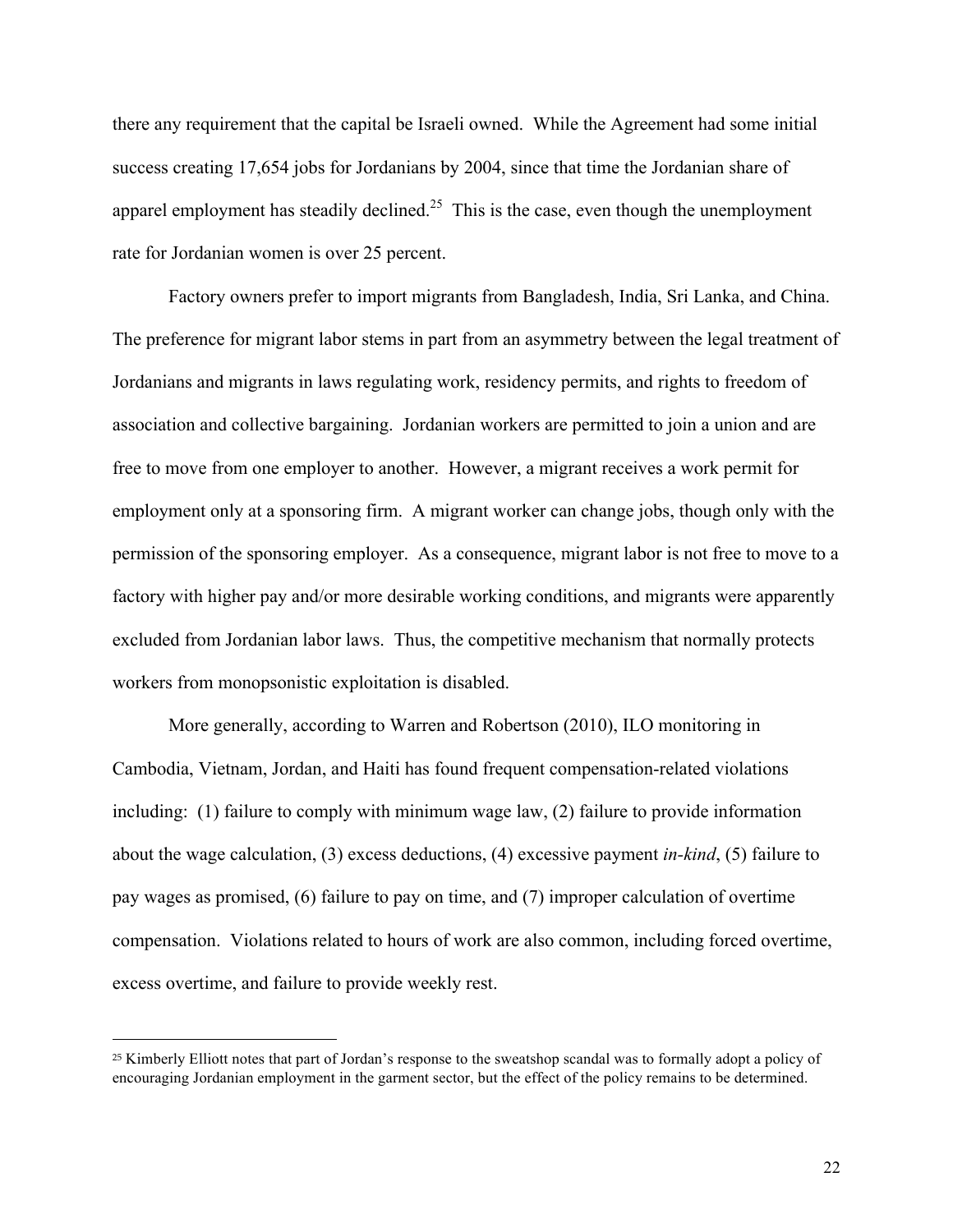A set of labor standards that requires employers to clarify payment calculations and that monitors compliance with basic pay requirements – such as paying wages as promised and setting wages consistent with the statutory minimum wage – could inhibit the ability of employers to engage in monopsonistic wage-setting behavior and improve the overall competitiveness of the labor market. Such standards would allow the market to set the wage level consistent with labor productivity, while providing workers the information required in order for them to choose the employer with the constrained utility-maximizing pay and benefits package.

## **III. Empirical Evidence on the Impact of Labor Standards on International Trade and Investment: Is There a Race to the Bottom?**

The implications of labor standards can be most readily seen from their implementation in practice. Below, we provide detailed experience from the U.S. Generalized System of Preferences (GSP) and Better Factories Cambodia, and we also review more broadly the impact of labor standards on international trade and investment.

## **The Experience of U.S. GSP and Better Factories Cambodia**

The early use of the violations-petitioning process provided for by the US GSP highlights the connection between labor rights generally and freedom of association specifically with emergent democracy. The first two successful petitions were brought against Chile (1986) and Guatemala (1988). Both cases involve the downfall of violently repressive military regimes targeting labor organizers.

The petition filed in 1986 by the AFL-CIO against Chile followed more than a decade of violent repression of union rights, the murder in 1982 of Tucapel Jimenez (a public-employee workers-union member) and the 1985 murder of three teachers' union leaders. The Chilean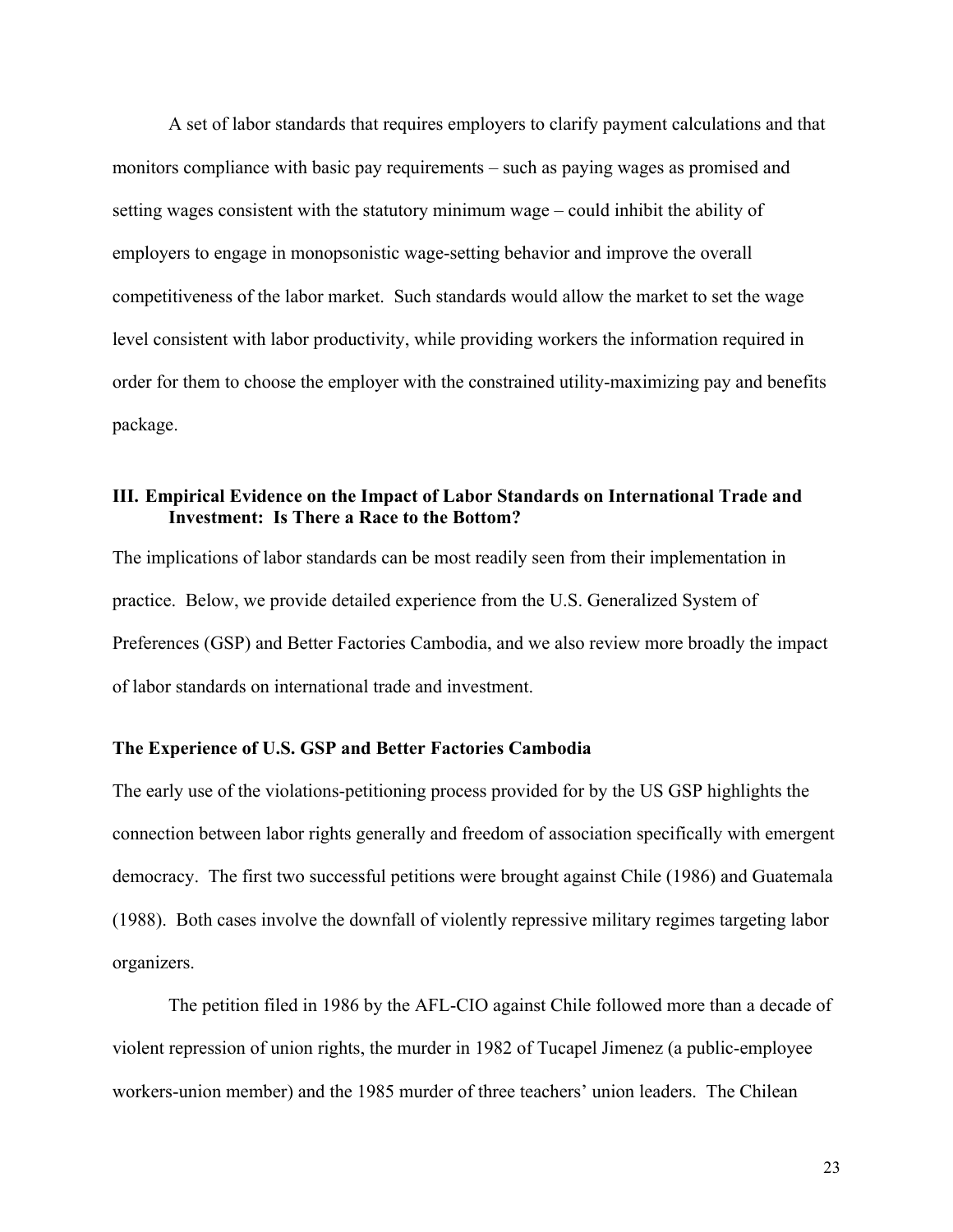government argued against suspension of GSP status, claiming that they were taking "positive steps," halting the killing, jailing, and harassment of union leaders. However, violations continued, leading to Chile's suspension from the U.S. GSP in February 1988.<sup>26</sup> Compa and Vogt (2001) argue that loss of preferential treatment of Chile's exports to the U.S. market undermined business support of the government and was a factor in the transition to democracy.

The petition against Guatemala was filed with the United States Trade Representative (USTR) in 1988. The petition provided evidence of assassination, arrests, and torture of tradeunion activists and repressive provisions of the Guatemalan Labor Code. Yet despite the compelling evidence of labor-rights violations, the USTR rejected all petitions. USTR staff argued that the human-rights violations were not a direct reprisal for their trade-union work.27 Yet, faced with mounting evidence and repeated petitions, the US Trade Policy Staff Committee (TSPSC) accepted a petition for review in 1992.

Shortly thereafter, Guatemala's GSP status became a factor in restoring democratic rule. In mid-May 1993, Guatemala's president Jorge Sarrano dissolved the Parliament and the Supreme Court. By mid-June 1993, under threatened loss of GSP status, human-rights advocate Ramiro Deleon Carpio was installed as the President, and Serrano was exiled. The loss of support from the business community linked to Guatemala's GSP status was a critical factor.

By contrast, petitions involving Malaysia, Indonesia, and Pakistan were less successful. Compa and Vogt (2001) argue that business opposition marshaled by the U.S.-ASEAN Council for Business and Technology successfully blocked review of Indonesia by the USTR.<sup>28</sup> The

 $^{26}$  Amending the Generalized System of Preferences, 52 FED. REG. 49, 129 (Dec. 30, 1987).

<sup>27</sup> USTR, GSP Subcommittee of the Trade Policy Staff Committee, *Workers Rights Review Summary: Petitions Not Accepted for Review* (Guatemala 1988, 1989, 1990 and 1991).

<sup>&</sup>lt;sup>28</sup> The U.S. ASEAN Council includes Mobil, Texaco, Chevron, American Express, General Electric, General Motors, Nynex, Caterpillar, etc.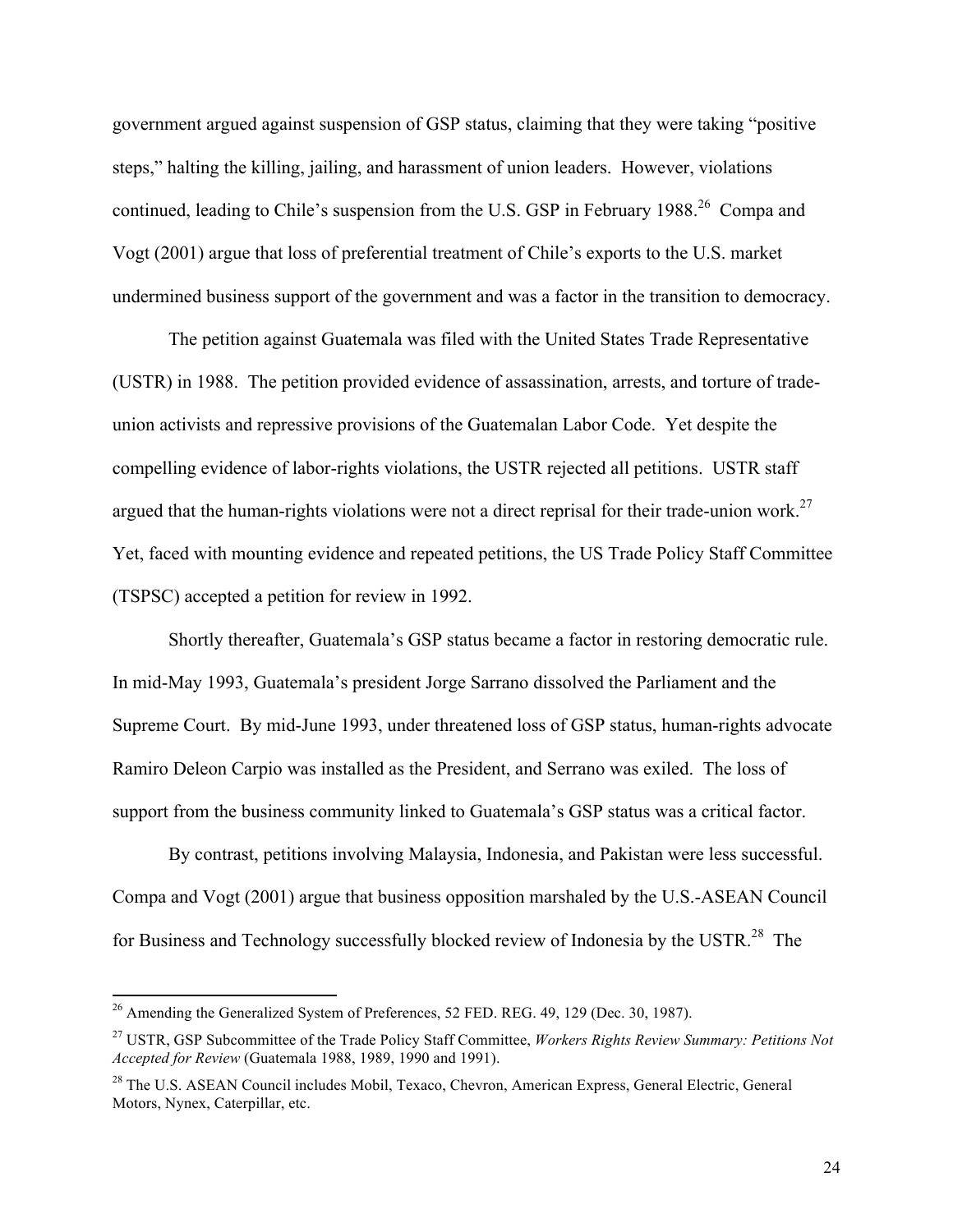Clinton Administration did suspend GSP treatment of Pakistani exports of sporting goods, surgical instruments, and hand-woven rugs in 1996 over the concern with child labor. However, Pakistan's pivotal role in the war in Afghanistan became an over-riding concern, and GSP treatment was reinstated by the Bush Administration.

Despite the failure of the Clinton Administration to deploy the loss of GSP preferences against Indonesia, Harrison and Scorse (2010) document a significant impact of the attendant anti-sweatshop campaign on minimum-wage-law compliance, as discussed above. By 1997, exports from factories in districts from which Nike sourced were more compliant than domestic firms.

A significant aspect of the US GSP stems directly from the binary link between working conditions and preferential treatment. A finding of noncompliance and a loss of GSP status had a dramatic impact on government stability, local businesses, American business interests and the implementation of U.S. foreign policy during the 1980s and 1990s.

Intentionally or not, evolution of the labor standards in the international trading system addressed the consequences of such high-stakes implementation. A revised labor-standards framework employed in agreements between the United States and Mexico, Chile, and Jordan dramatically lowered the level of tension over working conditions in developing-country trade partners. These agreements typically require each government to enforce their own labor law and failure to do so is not the subject of dispute resolution.

Perhaps more importantly, removal of monitoring to the ILO ratcheted down the power of the incentives embedded in the US GSP scheme. The ILO employs a consultative tripartite approach rather than confrontation. Factories are inspected against the set of core standards and national labor law. Factories are offered an opportunity to respond and noncompliance is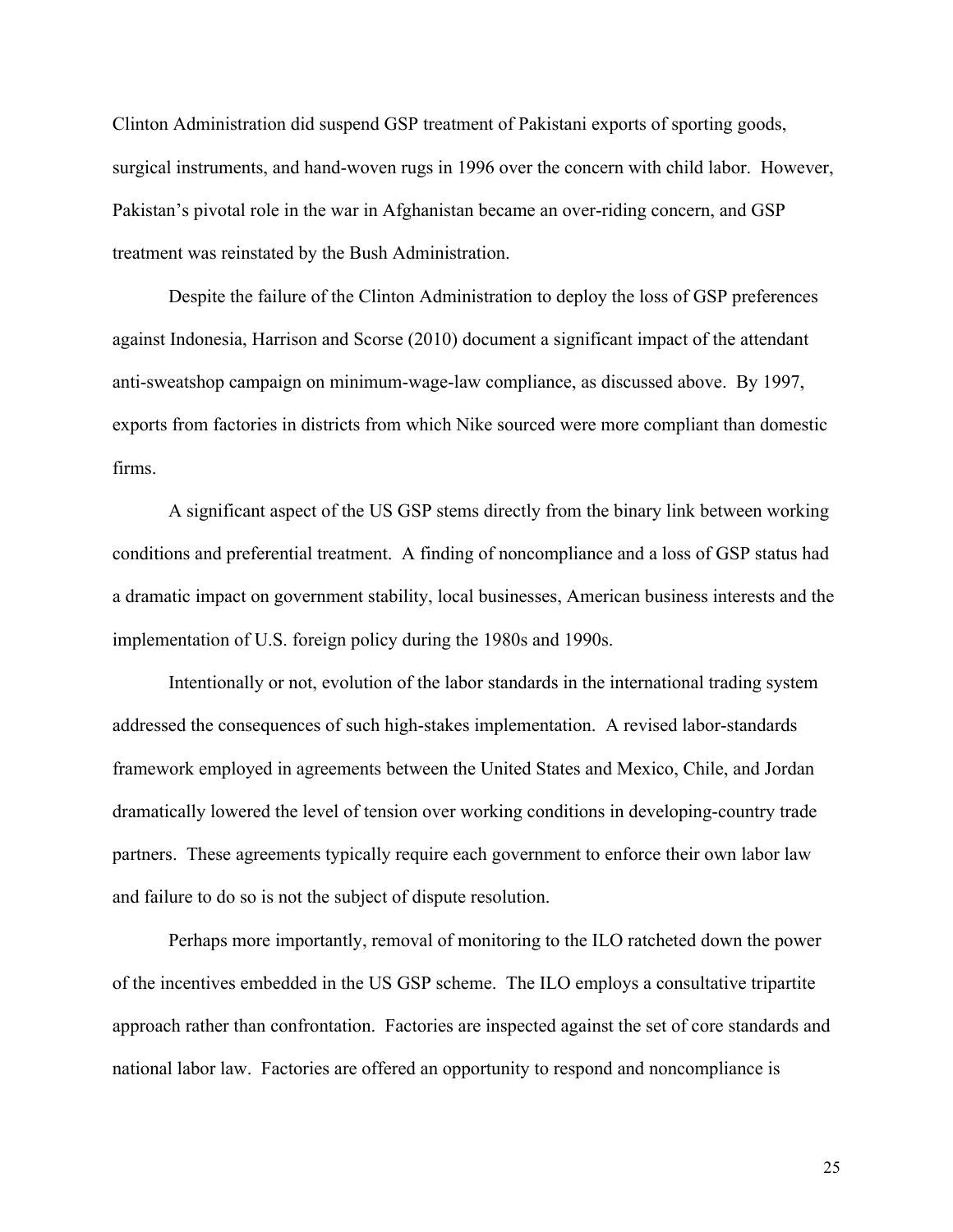publically disclosed. The ILO then engages factories in consultation and training aimed at remedying noncompliance. However, for most factories (excluding those in Haiti), the main consequence of noncompliance is the impact that reports have on current and prospective business relationships and the public embarrassment of disclosure of noncompliance.

Furthermore, beyond the core labor standards, the ILO relies on national labor law to establish the baseline against which factories are monitored.<sup>29</sup> The ILO issues a report determining whether a factory is in compliance with the local minimum-wage law and whether workers are paid as promised, thus removing the common criticism of *outcome* standards which reflect industrialized country expectations of pecuniary and nonpecuniary compensation.

The ILO monitors are also less vulnerable than the USTR to the pressures that emanate from geopolitical concerns and business interests. Regulatory independence is obviously a consequence of the fact that ILO monitors are not employees of any government.

Finally, considerable attention has also been paid to establishing and demonstrating a business case for workplace organization that is also compliant. Monitoring imposes a binding constraint on the human-resource-management system selected by a factory manager. Evidence discussed above supports the case that the exploitative model, an initial labor-management strategy typically chosen by factory managers, is not the most efficient and may not be the most profitable.

Evidence from the experience of Better Factories Cambodia (BFC) illustrates the impact of the *softer* enforcement approach employed by the ILO. The U.S.-Cambodia Textile

<sup>&</sup>lt;sup>29</sup> David Kucera has pointed out to us that that the ILO does in fact try to play a more active role in guiding local labor law. On some non-core standards, it advocates putting processes into place, but on others, such as overtime, it has very specific guidelines. Indeed the first ILO convention specifies a maximum of 48 hours, and many other conventions and recommendations are highly detailed regarding what should and should not be acceptable, such as those on occupational safety and health. This suggests that it might be useful to get the views of ILO legal staff who deal with standards and with conditions of work and employment in order to determine what the ILO actually does in individual countries.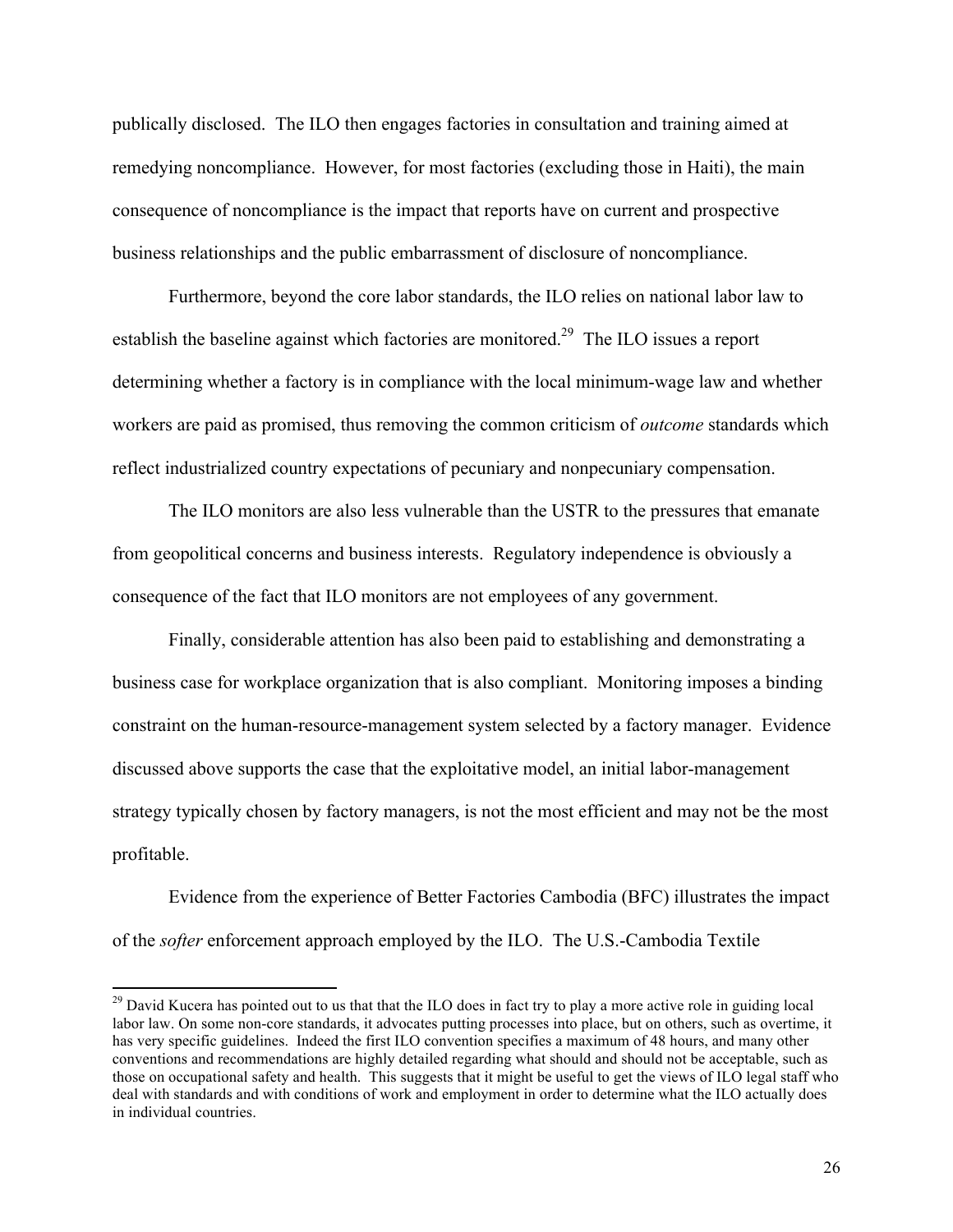Agreement provided for unequivocal linkage between labor-rights enforcement and market access. As Polaski (2004) notes, following steady improvement in labor-law compliance, Cambodia's apparel and textile quota allocation was increased by 12 percent in each of 2002 and 2003 and by 14 percent in 2004.

Empirical analysis of BFC is supportive of the positive impact on Cambodia. First, BFC monitoring and reporting appears to have given Cambodia a reputation for acceptable conditions of work among large reputation-sensitive international buyers. Polaski (2004) reports that Cambodian exports of quota-constrained apparel expanded by 44.8 percent between 1999 and 2002. By comparison, non-quota constrained apparel exports expanded by 302 percent. While not definitive, this evidence is consistent with the hypothesis that international buyers were attracted by Cambodia's demonstrated reputation for protecting workers rights. According to Polaski (2009), the expansion in exports is mirrored in new job opportunities for Cambodian workers. Apparel employment in Cambodia expanded from 80,000 in 1998 to 350,000 in 2008. The overwhelming majority of these workers are young women aged 18 to 25 who have migrated from impoverished rural households. These workers received \$US 50 per month which is 25 percent higher than the average *household* income in rural Cambodia.

Polaski (2009) notes that the most common compliance violations uncovered by the ILO concerned: (1) incorrect payment of wages, (2) excess hours of work and forced overtime, (3) occupational safety and health and (4) the right to form a union. Warren and Robertson (2010), analyzing compliance data between 2001 and 2008, find improved average compliance rates across all compliance dimensions.

Further analysis of the BFC compliance data is indicative of either an efficiency wage, monopsonistic exploitation and/or a business case for improved conditions of work. Similar to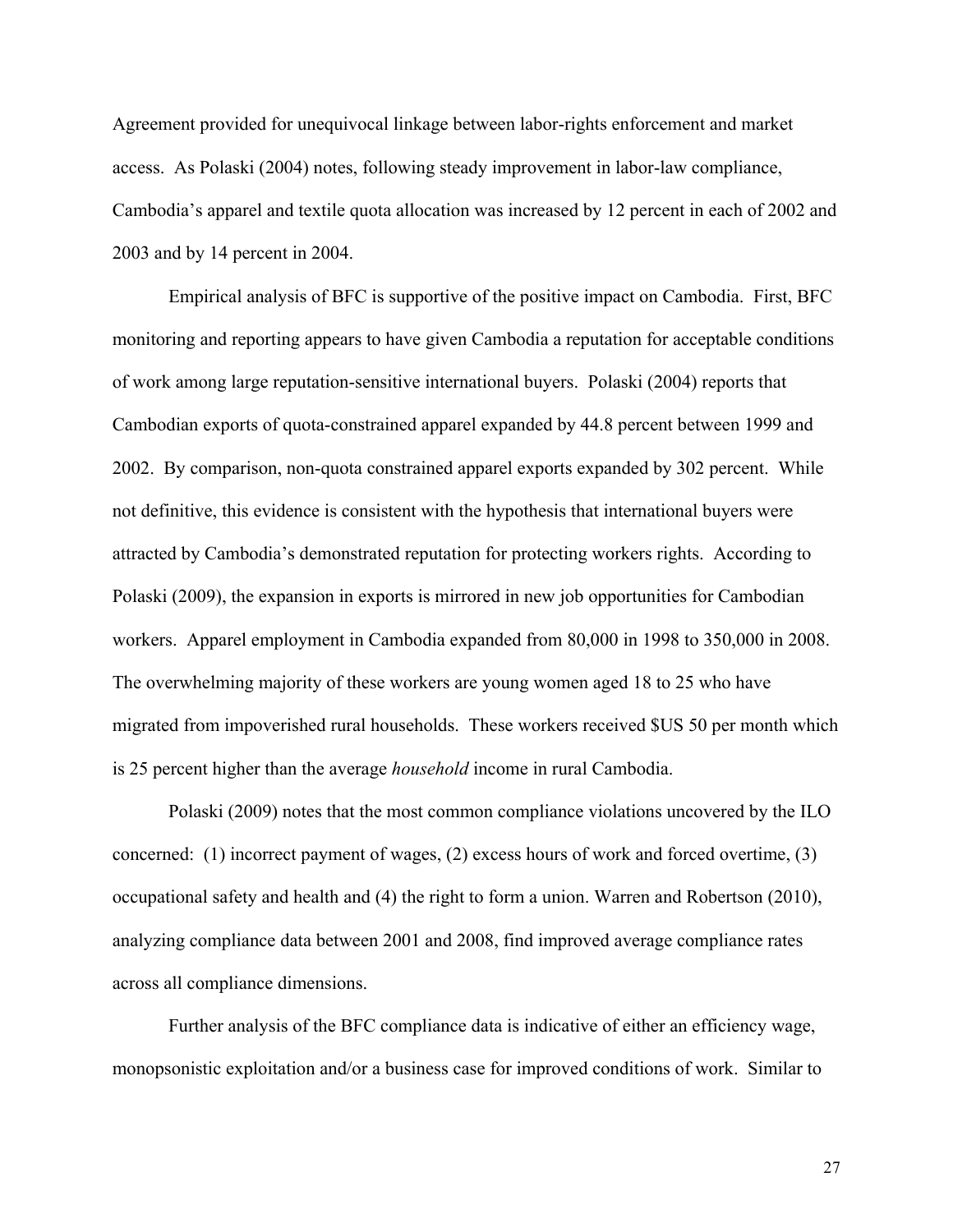findings by Harrison and Scorse (2010), Warren and Robertson (2010) find no evidence of a trade-off between pecuniary and non-pecuniary forms of compensation. That is, compliance improved across all dimensions even as employment expanded and the unit value of apparel fell after the end of the MFA. These two findings are consistent with a business case for compliance.

Brown, Dehejia, and Robertson (2010) employ two natural experiments to identify the impact of compliance on factory performance. First, prior to November 2006, points of noncompliance were publically disclosed. From November 2006 forward, BFC reported summary compliance statistics only. Subsequently, the financial crisis of 2008 provided an exogenous shock. Prior compliance behavior was used to predict the probability of survival.

Several findings are consistent with a business case for compliance:

- (1) The threat of factory-level public disclosure of noncompliance deterred retrogression in compliance. This effect was stronger for factories supplying a reputation-sensitive buyer than for other factories. However, all factories were deterred from retrogression by public disclosure. These findings are consistent with the hypothesis that public disclosure helped Cambodian apparel factories coordinate away from a prisoner's dilemma in noncompliance. Following the end of the public-disclosure period, the rate of improved compliance slowed and retrogression occurred in factories lacking a reputation-sensitive buyer. However, compliance did not return to the baseline even for factories lacking any incentive to remain compliant.
- (2) Factories that were more likely to comply than a statistical model predicted were also more likely to survive the financial crisis of 2008 than other firms. That is, idiosyncratic compliers are more resilient than other factories.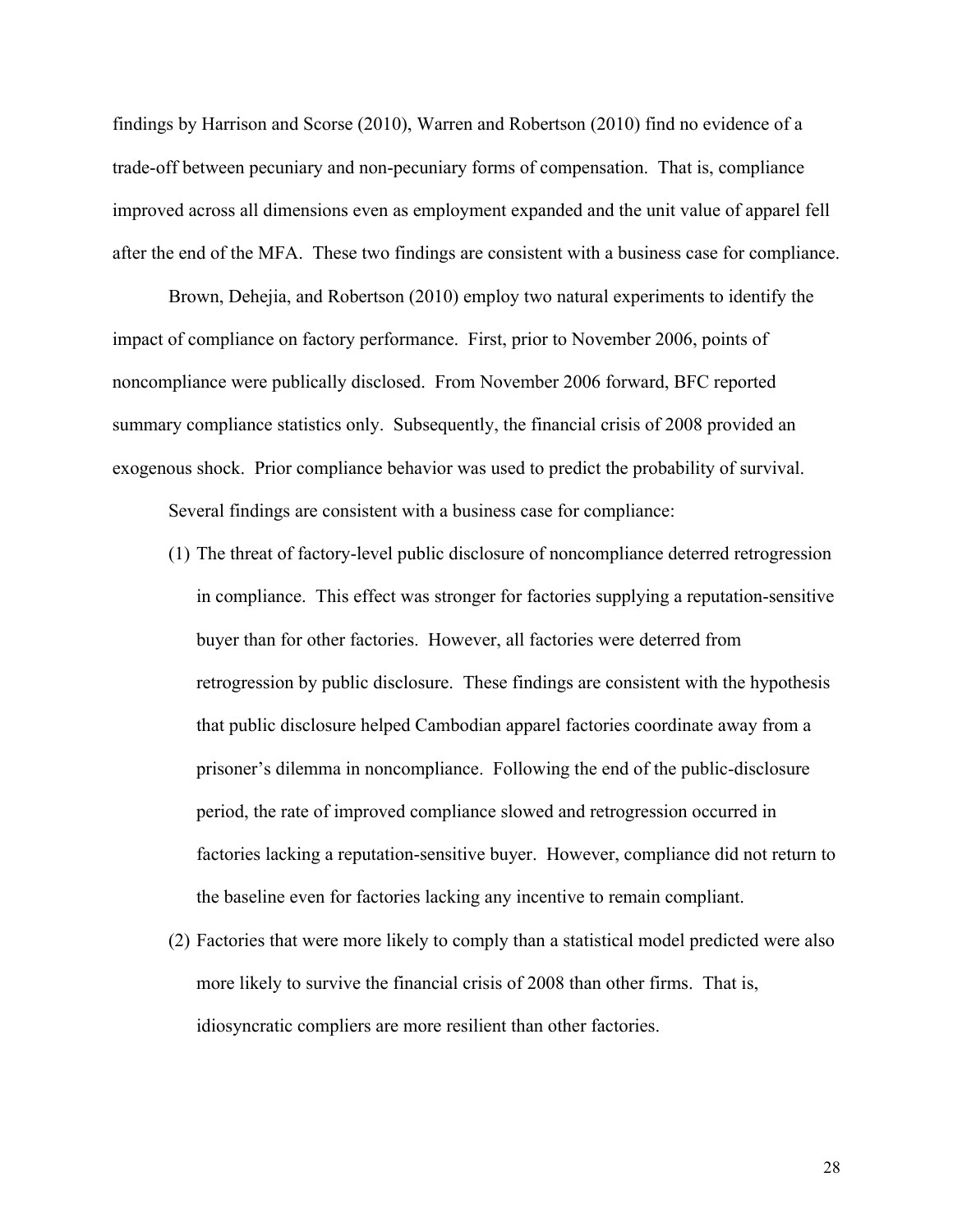(3) Further evidence of the inefficiency of sweatshop conditions was found by analyzing the correlation between compliance on wages and the probability of closure during the financial crisis. Factories that pay wages as promised, control sexual harassment, and find peaceful mechanisms for management disagreement were more likely to survive the financial crisis. By comparison, factories engaged in ostensibly more sophisticated human-resource-management practices were not more likely to survive.

## **Other Evidence of the Effects of Labor Standards on Trade and Investment**

Our preceding discussion suggests that there are a number of concerns surrounding governmentally enforced labor protections. In particular, will labor-market forces erode compliance with the core-labor-market protections that comprise: (1) freedom of association and collective bargaining, (2) nondiscrimination in employment, (3) elimination of exploitative child labor and (4) forced labor? A second closely related question is: "Will governments actively reduce statutory protection of core-labor protections in an effort to attract foreign capital and improve international competitiveness? With regard to the foregoing questions, we first consider the evidence on the impact of increased integration with global markets and compliance with core-labor standards.<sup>30</sup>

Black and Brainerd (2004) consider the evidence on nondiscrimination, noting that the intensification of competition that comes about with globalization should pressure firms engaging in gender discrimination to end this sub-optimal practice. They indeed find for U.S. industries between 1976 and 1993 that the residual gender gap narrowed more rapidly in

<sup>&</sup>lt;sup>30</sup> Olney (2011) characterizes labor standards in terms of employment protection based on 17 measures of hiring and firing costs for 30 OECD member countries for the period, 1985-2008, rather than core labor standards per se. Haberli, Jansen, and Monteiro (2011) focus on labor standards in terms of the effects of domestic labor-market regulation in regional trade agreements. Their data set covers information on employment-protection legislation and unemployment benefits for 90 developed and developing countries for the period, 1980 to 2005.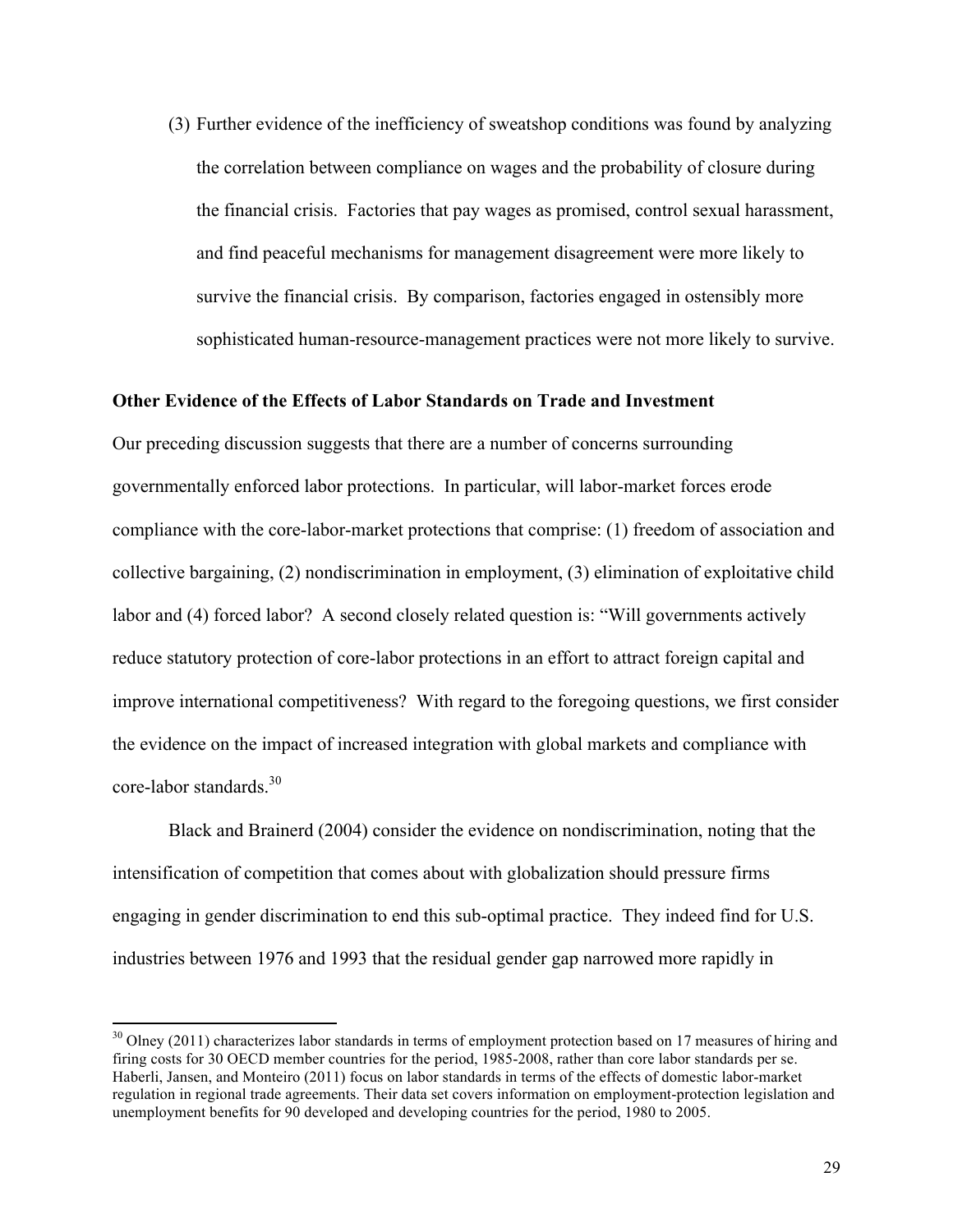concentrated industries than in competitive industries. Thus, the pressures of international trade appear to erode the ability of firms in concentrated industries to indulge a taste for discrimination.

As our previous discussion made clear, the channels through which trade impacts employment of children are more complex. In their thoroughgoing analysis of Vietnam's integration into the global rice market, as we have noted, Edmonds and Pavcnik (2005a) find that the incidence of child labor depends on each family's asset holdings. Between 1993 and 1998, Vietnam removed rice-export restrictions, producing a 29 percent increase in the domestic price of rice. From a theoretical perspective, the subsequent rise in the return to land and labor in rice production has an ambiguous impact on working children. On the one hand, the rise in adult wages in rice production increases the opportunity cost of household production. As a consequence, the rise in the wages of rural mothers may lead some families to draw their daughters out of school and into household production. Similarly, the rise in the wages of children working in the rice sector could increase the opportunity cost of child leisure and schooling. Families for which these substitution effects dominate may actually respond to the rise in the price of rice by increasing child labor. On the other hand, rising household income will increase the demand for quality children. Rising household wealth will relax the liquidity constraints that families face when trying to make education investments in their children.

Edmonds and Pavcnik (2005b) find that households with large and medium-sized landholdings reduced the amount of time their children work and increased leisure and schooling. The effect is particularly pronounced for older girls. Thus, the income effect dominated some of the other forces that might have drawn children further into rice or household production. However, children in families with small landholdings increased their supply of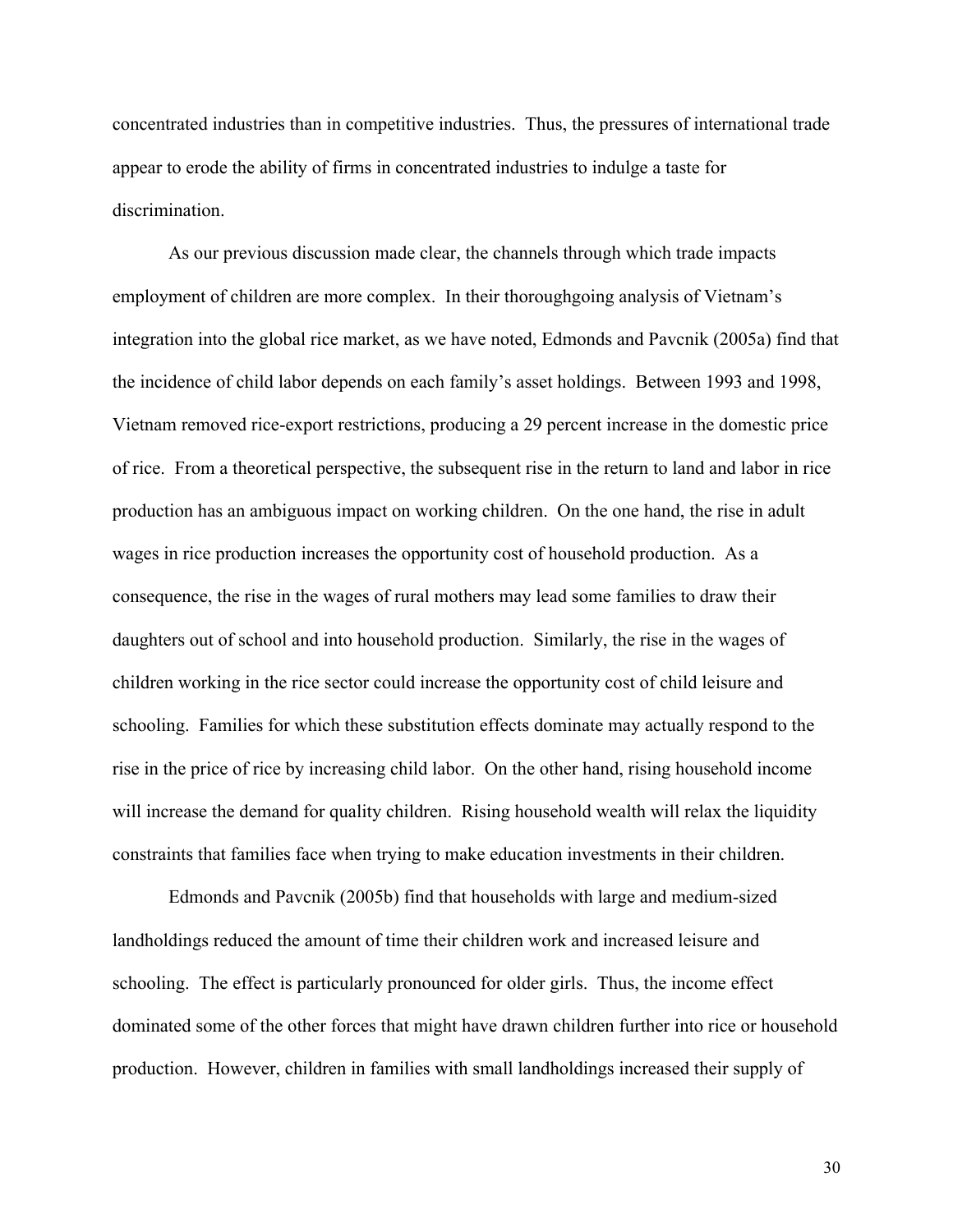labor to the rice market. Thus, trade increased the employment opportunities for these children. Furthermore, urban households suffered a decline in real income when the price of rice rose. These families also increased the time their children spent working. It should be noted, though, that on balance, child labor declined in Vietnam following the liberalization of the rice market. A 30 percent increase in the price of rice resulted in a nine percentage point decline in child labor.

Edmonds and Pavcnik (2006) report similar results for a cross-country analysis. It appears that trade openness and child labor are *negatively* correlated. Each one percent increase in trade openness reduced child labor by 0.7 percent. Edmonds and Pavcnik find that the negative correlation between child labor and income is primarily driven by the positive correlation between trade openness and income growth.

Neumayer and de Soysa (2005b) extend the results of Edmonds and Pavcnik to include FDI. Not only do countries open to trade have a lower incidence of child labor, countries with a larger stock of capital also have fewer working children. Indeed, there seems to be little empirical evidence that capital owners are attracted to markets in which child labor is common. In fact, the opposite appears to be the case. Neumayer and de Soysa (2005a, 2007) find a similar conclusion when analyzing the connection between trade and gender discrimination, forced labor, free association and collective bargaining. Even in a sub-sample of developing countries, the correlation between trade/FDI openness and labor protections is either positive or zero.

Harrison and Scorse (2010) study the impact of export orientation for minimum-wage law compliance for Indonesian firms during the 1990s. Over this period, Indonesia quadrupled its minimum wage in nominal terms, resulting in a doubling of the real minimum wage. They find that foreign-owned firms were more likely to be in compliance than domestic-owned firms,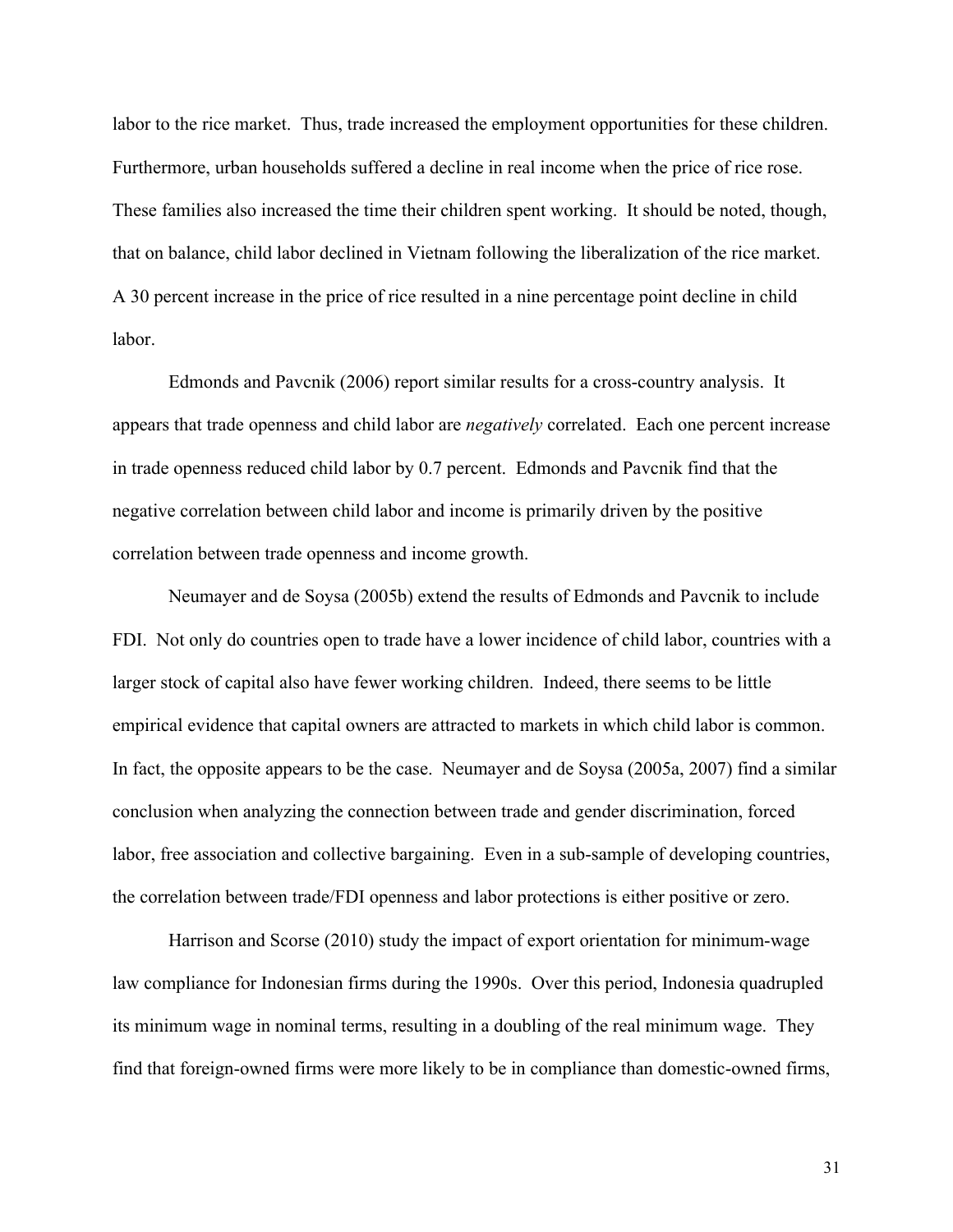even controlling for worker and plant characteristics. Furthermore, export-oriented firms were also more likely to be in compliance. However, Harrison and Scorse attach an important caveat to their results. Firms that were export oriented began the decade with *poorer* compliance performance than firms supplying the domestic market. It was not until the middle of the 1990s that export-oriented firms produced a record of compliance that exceeded that of domestic producers. The authors speculate that anti-sweatshop agitation early in the decade along with U.S. threats to retract tariff preferences under the GSP may have raised wages in export-oriented firms. That is, they find some evidence that Western buyers were sourcing from low-cost vendors paying below-market wages. Such firms may therefore have been a worthy target of human-rights activists.

Another noteworthy study is by Galli and Kucera (2004) who consider the effect of enforced rights to collective bargaining and free association on labor market organization for 14 Latin American countries during the 1990s. They are specifically trying to address the question as to whether employers will attempt to avoid recognizing these civic rights by informal employment practices. However, they find that greater recognition of labor rights is negatively correlated with informal employment. This is the case both across countries and across time.

In light of the evidence that at least some labor protections increase production cost, we need to consider the possibility that in a globalizing environment, some governments may scale back labor protection in order to gain a competitive edge. This *race to the bottom* in labor protections lies at the heart of organized labor's objections to further trade liberalization.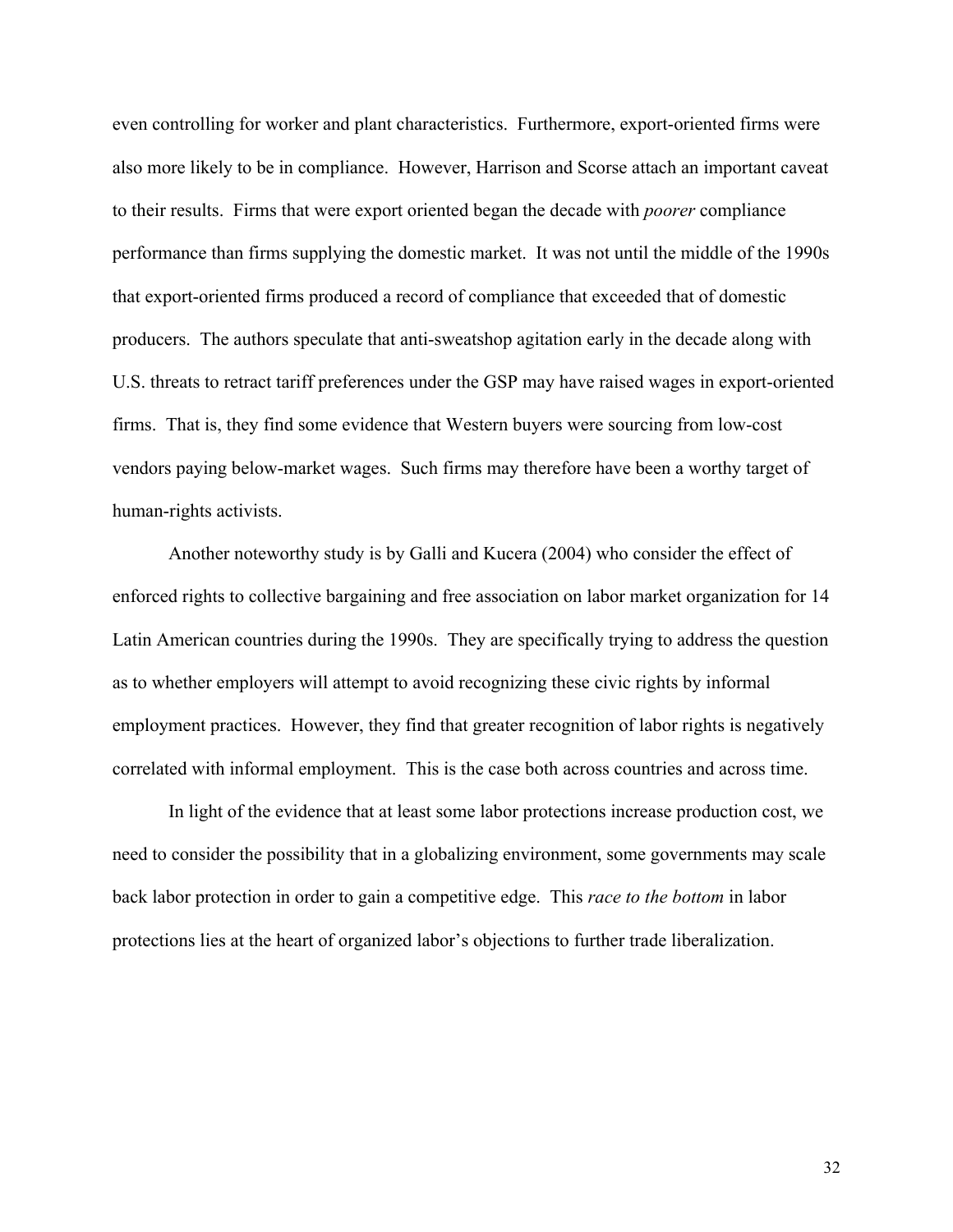### **Is There a Race to the Bottom?**

 

Some of the theoretical issues involving a race to the bottom are discussed in Martin and Maskus  $(2001)$ .<sup>31</sup> Brown, Deardorff, and Stern (1996) also discuss a number of channels through which international trade may affect incentives for labor legislation. What is especially noteworthy throughout this literature is that often trade provides incentives for a *race to the top* rather than the *bottom*.

For example, consider discrimination in employment. Martin and Maskus point out that employment discrimination against any particular group of workers is inefficient and, therefore, actually lowers productivity. So, a government looking for international competitiveness might strengthen anti-discrimination legislation. They point out that the only core-labor protections that might erode competitiveness are the rights to free association and collective bargaining that provide workers with the ability to constrain the supply of labor in the export sector.

The analytical framework used by Martin and Maskus is implemented empirically by Busse (2002), who reports that discrimination in employment against females weakens comparative advantage in unskilled-labor-intensive production as Martin and Maskus predicted. However, lax enforcement of laws regulating forced labor and child labor does, indeed, improve comparative advantage.

Brown, Deardorff, and Stern acknowledge that in some contexts labor protections such as health and safety may increase the cost of production. In a closed economy, some of these costs may be passed on to consumers, thus making them politically more palatable. But firms in a small open economy face fixed world prices. As a consequence, all of the cost of the standard will be borne by the producer. Nevertheless, even in this context, some countries will have an

<sup>&</sup>lt;sup>31</sup> See also Maskus (1997) for an extended analysis of international trade and domestic policy regulating core labor practices.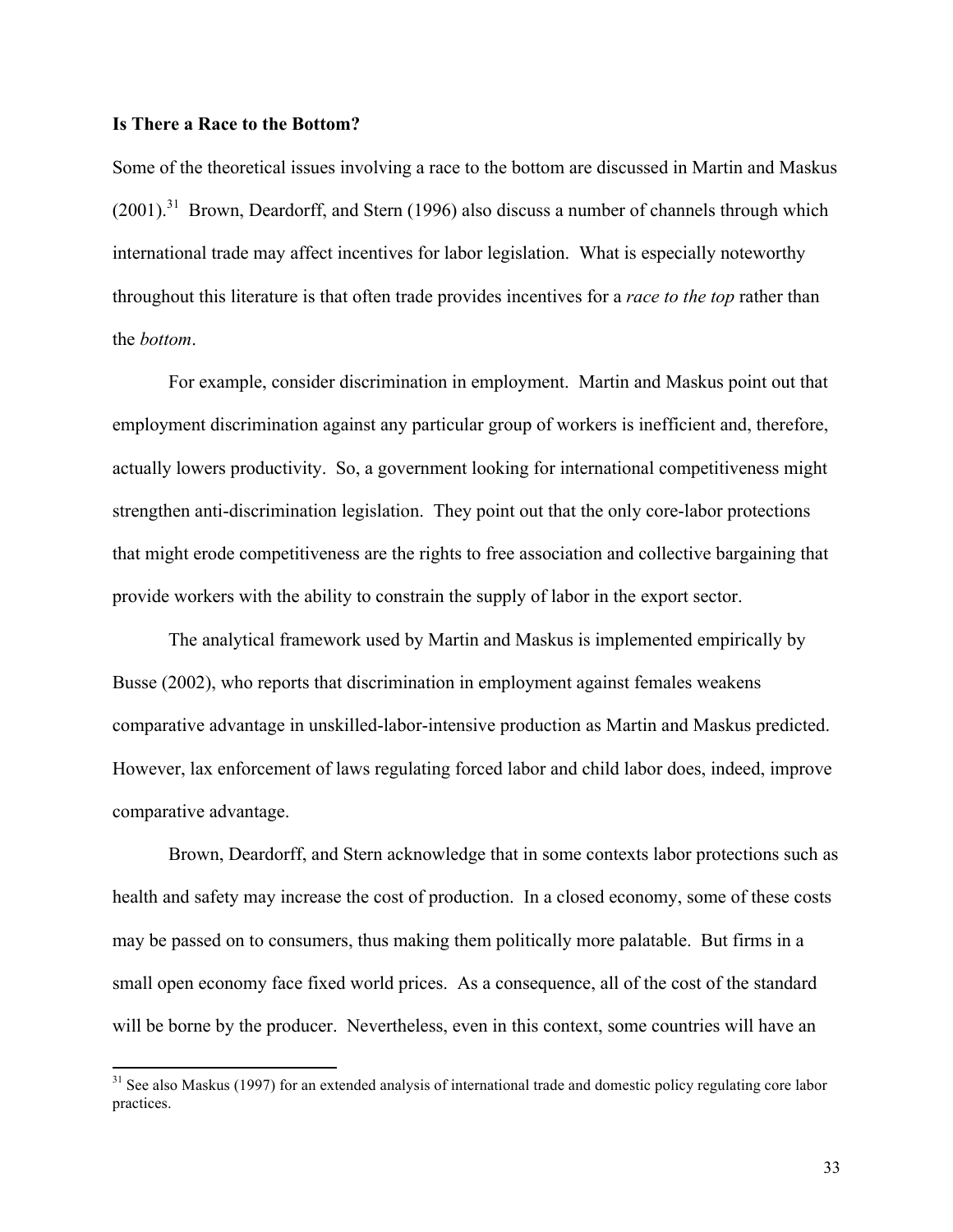incentive to tighten standards. Such an outcome will emerge if labor standards are labor-using. Some examples of labor-using standards are restrictions on hours worked or minimum age of employment. An internationally adopted labor-using standard will contract the supply of labor on the world market. The contraction in the supply of labor in labor-abundant countries will improve their terms of trade at the expense of labor-scarce countries. As a consequence, laborabundant countries could be motivated to set labor standards both to achieve domestic objectives as well as to capture a terms-of-trade benefit.

Another consideration is raised by Rodrik (1998), who notes that trade openness may lead domestic producers to seek relief from costly labor standards. However, capital owners are not the only factor of production competing in the political arena. Workers in a globalizing economy also face more wage, price, and employment volatility. Governments may therefore be pressured to play a risk-reducing role either through expenditures or regulations. Indeed, as an historical matter, labor has typically won this contest. Huberman (2002) examines the evolution of labor protections during the first globalization century. This period is characterized by profound convergence in factor prices. One might expect therefore to observe convergence in labor-market institutions as well. However, this is not the case until the eve of WWI. For the most part, countries typically developed idiosyncratic labor protections that reflected their own particular political and social institutions.

Moreover, to the extent that standards converged, they converged up. In a companion piece, Huberman and Lewchuk (2002) note that, between 1850 and 1913, the rise in wage and employment instability that accompanied rising trade shares led workers to demand greater government protections against employment risk and uncertainty. Governments that adopted labor protections also found labor willing to support greater trade liberalization. Thus, trade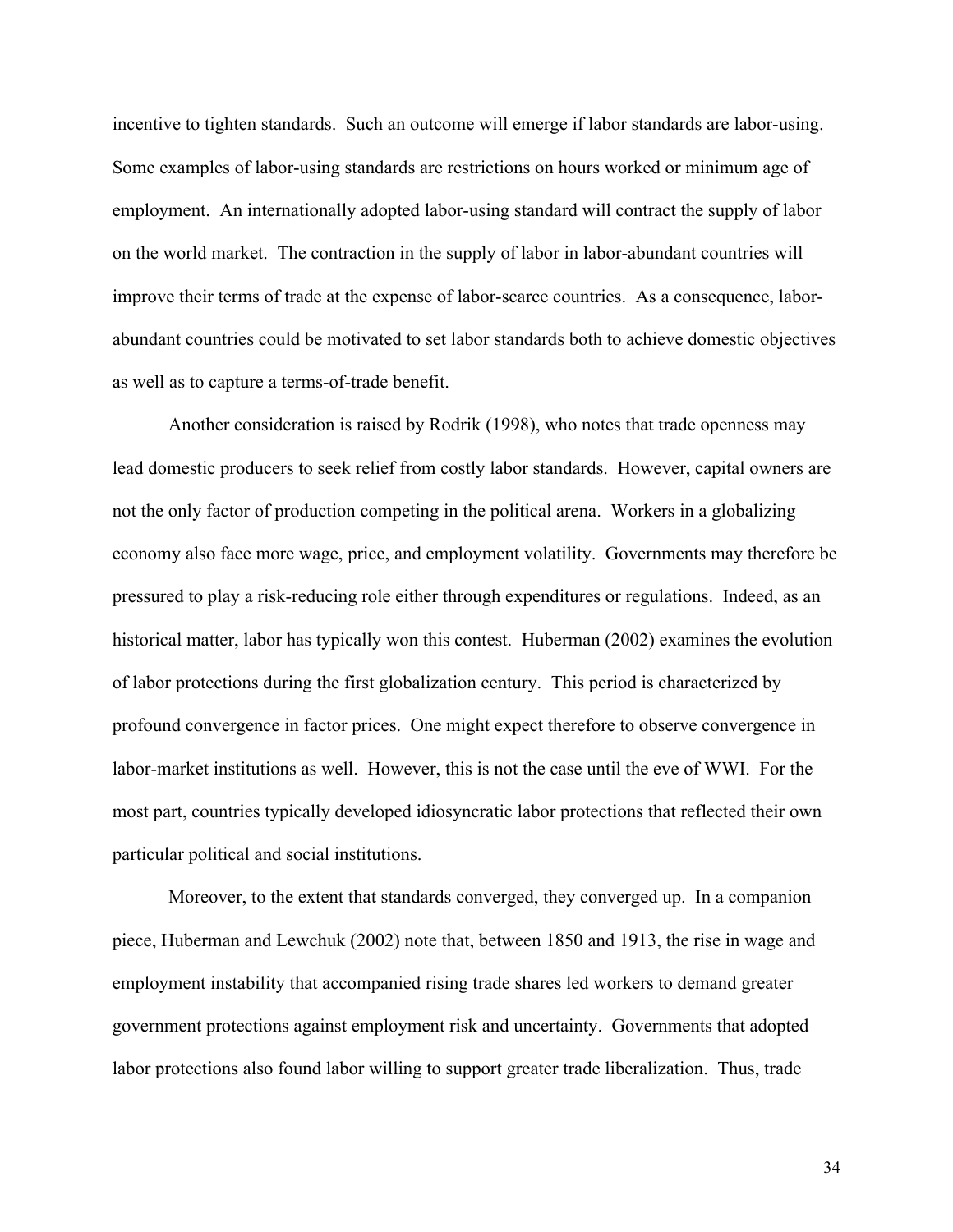begat labor protections and labor protections begat trade openness. Rodrik comes to the same conclusion based on analysis of data from the second half of the  $20<sup>th</sup>$  century. Those open economies with the largest terms-of-trade volatility also have larger governments.

An especially important *race-to-the-bottom* argument concerns the impact of weak labor protections on foreign direct investment (FDI). It seems intuitive that foreign capital may seek out the lowest cost and most malleable labor force. However, there is limited empirical evidence to support this line of thought. For example, Kucera (2002) finds that capital appears to be drawn to markets in which free association and collective bargaining rights are protected and child labor and discrimination in employment are prohibited. Foreign capital typically looks for stable labor markets that are not disrupted by political and labor violence. Further, foreign capital is typically not interested in working with the skill levels possessed by child labor. And, perhaps most importantly, societies that protect labor rights are more likely to enforce contracts and protect ownership rights generally. These are two features of the political environment that the foreign capital owners are seeking when searching for a location to install capital.<sup>32</sup>

Kucera's results are confirmed by Teitlebaum (2010), using Kucera's updated data set covering 170 countries for 1994-97 according to 37 categories of potential labor-rights violations. Teitlebaum attempts to improve upon Kucera's judgmentally weighted measures by use of item-response theory, which is related to factor analysis and can help to understand how the component categories of labor rights relate to the underlying concept of violations of these rights. Teitlebaum finds no statistically significant relationship between labor rights and FDI and

<sup>&</sup>lt;sup>32</sup> Moran (2011) has documented that "... by far the majority of manufacturing FDI in developing countries flows to more advanced industrial sectors rather than to garments, footwear, and other lowest-skilled operations, and the weighting toward more skill-intensive investor operations is speeding up over time." He further notes that "…survey data consistently show that foreign investors pay more than local firms…," and "[T]his process exhibits race-to-the- top dynamics quite at variance with the race-to-the-bottom assumptions in much of the sweatshop literature."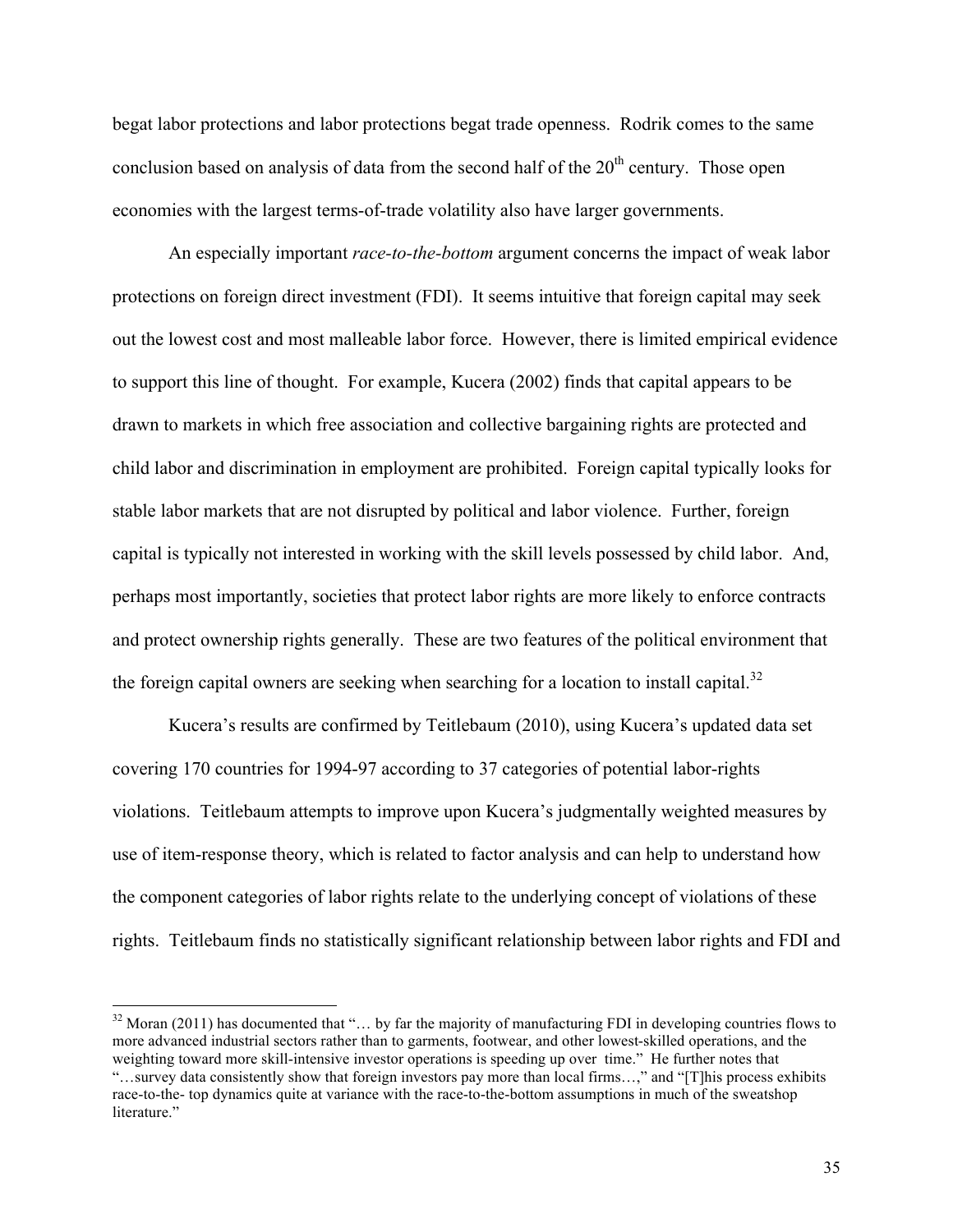therefore evidence against the notion of *race-to-the-bottom*. 33, <sup>34</sup>As he states (p. 473): "Investment is more likely to be influenced by levels of human capital, existing stocks of investment, north-south differences, and country size than by government repression of organized labor."35

 

<sup>34</sup> Olney (2011) finds that a reduction in employment rules leads to an I ncrease especially of inflows of mobile foreign direct investment (FDI), and that countries are competitively cutting each other's employment rules. However, we find his analysis misleading. For a start, employment protection is a measure of only one specific aspect of labor standards, so one has to be careful not to make claims about lower labor standards. In the OECD countries that Olney is studying, the highest employment protection standards are in the peripheral Mediterranean countries (those with the lowest social-insurance standards). The Scandinavian countries, the UK, and Ireland have relatively low employment protection standards, and the middle European countries like France and Germany are somewhere in between. But that ranking does not correspond to their overall labor standards. If there is a correlation with FDI flows, other variables may be operative. On the competitive undercutting of standards among countries, most all the OECD countries since the 1980s have been living in the belief that more flexible labor markets are a desirable aim of policy, and most have sought to revise their employment-protection regulations accordingly. They have been responding to a common belief shared by many of their policy makers, not to competition from their neighbors. The idea that these countries - at least the bigger ones - adjust their labor standards in order to attract FDI is in our judgment not credible. Does, for example, United States do that?

Haberli, Jansen, and Monteiro (2011) conclude that a lowering of protection levels occurs especially in high-income countries stemming from regional trade agreements (RTAs) among such countries and not from RTAs involving middle-income or low-income countries. Their model is that RTAs intensify competition among regional exporters who (through unmentioned political channels) bring about a lowering of labor standards to reduce costs. In our view, this is an altogether too narrow an explanation of changes in labor standards. Their evidence of weakening labor standards between 1980 and 2005 among high-income countries is an interesting, systematic corroboration of what we already know. It is entirely consistent with the trend in macroeconomic policies toward more flexible labor markets, or, even more broadly, with the shift toward more market-oriented labor policies initiated by countries such as the United States, UK, and other high-income countries. This trend may not have much to do with RTAs. Their more legalistic analysis of the enforcement of labor provisions in RTAs is well done, but again, they may not be grasping the underlying political reality and are not asking why the provisions so far included in RTAs are so feebly enforced.

<sup>35</sup> The question arises as to whether labor standards and human rights are covered in bilateral investment treaties (BITs). According to correspondence with Ana Frischtak, a specialist in international trade law, most BITs do not cover labor standards and human rights. In the 1994 US-Model BIT, which the US uses or at least professes to use as a model for negotiations with other countries, Articles 12 and 13 cover environment and labor, respectively. The language in both Articles 12 and 13 is relatively weak. For example, Article 13 provides that:

"The Parties recognize that it is inappropriate to encourage investment by weakening or reducing the protections afforded in domestic labor laws. Accordingly, each Party shall strive to ensure that it does not

<sup>&</sup>lt;sup>33</sup>Kucera and Sarna (2006) use a gravity model covering 162 countries from 1992-99 and conclude that stronger freedom of association and collective bargaining rights and enhanced democracy rights positively impact manufacturing exports. We should note, however, that according to Aronson (2011), China may be a special case and can be characterized as a low-wage investment haven insofar as its failure to implement its domestic laws effectively may distort international trade and investment.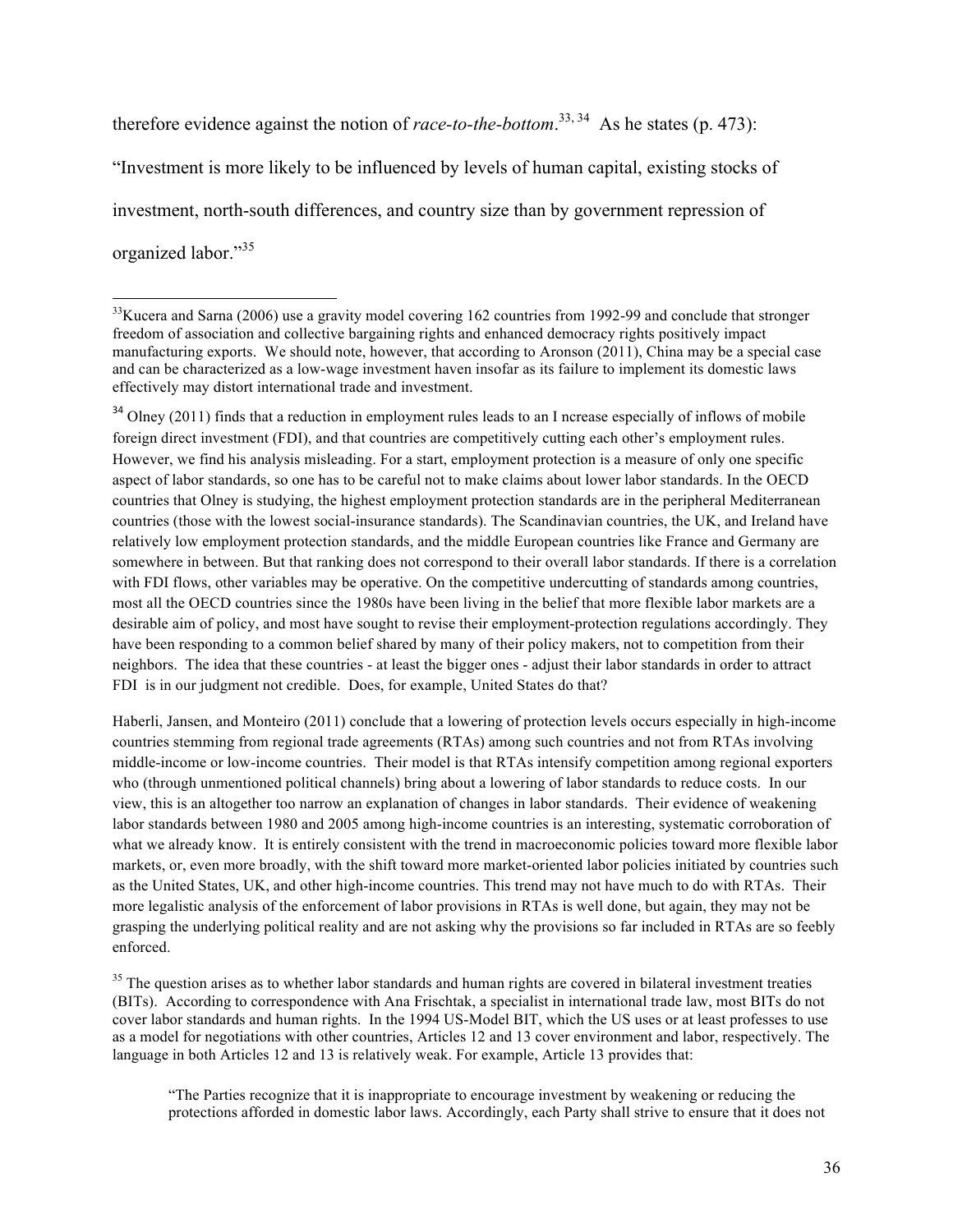### **IV. Conclusions**

Over the last three decades, the international trade community has undertaken an exhaustive and exhausting discussion as to whether access to global markets should be conditioned on an acceptable record of labor protections and human rights. As of the Singapore Ministerial (1996), weak labor protections and their accompanying human rights violations are formally excluded as a basis for restricting imports within the WTO *multilateral* system. The sole exception applies to goods produced by prison labor. However, trade–linked labor standards are not prohibited in preferential trading agreements as provided for in WTO Article XXIV governing the creation of customs unions and FTAs and the *Enabling Clause* of 197936 governing special and differential treatment for developing country exports. While the WTO charter establishes some terms limiting the use of PTAs, there are no restrictions on conditionality relating to labor standards and enforcement. As a consequence, most current PTAs involving developed and developing countries contain labor-standards provisions.37

The pure theory of labor-standards setting establishes cross-country heterogeneity of labor law, free trade, and humanitarian transfers as the first-best policy configuration. The pure theory, however, does not address optimal international-standards setting in the presence of certain market and government failures. The most egregious government failure involves the

<u> 1989 - Andrea Santa Andrea Andrea Andrea Andrea Andrea Andrea Andrea Andrea Andrea Andrea Andrea Andrea Andr</u>

waive or otherwise derogate from, or offer to waive or otherwise derogate from, such laws in a manner that weakens or reduces adherence to the internationally recognized labor rights…as an encouragement for the establishment, acquisition, expansion, or retention of an investment in its territory. If a Party considers that the other Party has offered such an encouragement, it may request consultations with the other Party and the two Parties shall consult with a view to avoiding any such encouragement. "

It is unclear how such a paragraph would ever be enforced against a party and whether a party could even be found to have breached the agreement as a result of the above. It seems pretty aspirational. It remains to be determined whether and to what extent more recent U.S. and other countries' BITs are covering labor and human-rights issues. It is likely that they probably are not, but, to the extent that they are, they are most likely doing so in a relatively weak way.

<sup>&</sup>lt;sup>36</sup> GATT Document, Differential and More Favorable Treatment, Reciprocity and Fuller Participation of Developing Countries ('Enabling Clause') (28 November 1979) L/4903 (reproduced in Annex) para 2(a).

 $37$  But, as noted earlier, the labor-standards provisions are not subject to the WTO dispute-settlement procedures.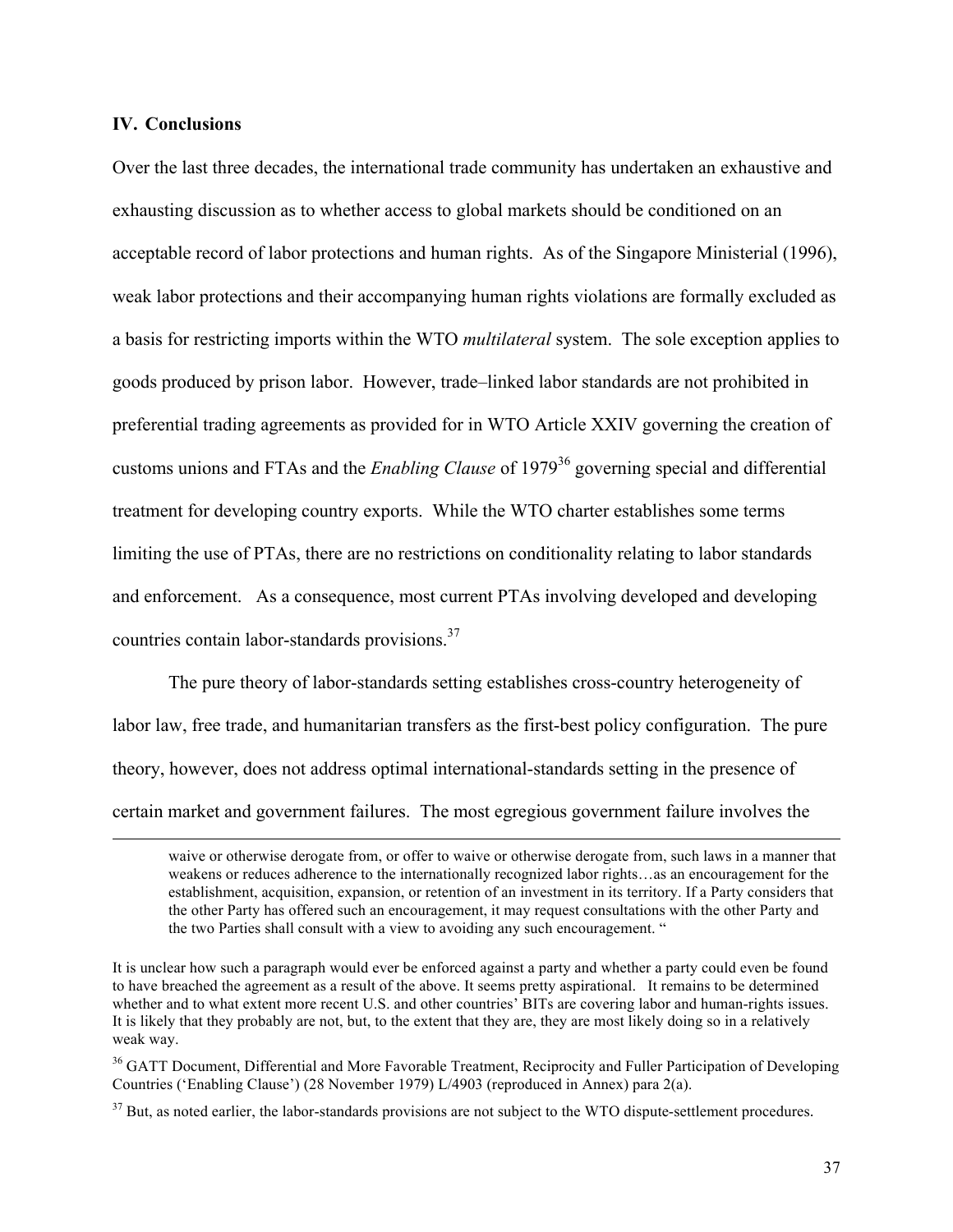inability to enforce the property claim that each individual has over his or her own body, giving rise to forced labor and human trafficking. Less severe human-rights violations involve the exercise of monopsony power that occurs when governments fail to enforce labor agreements. Firms employing low-education, docile female workers with limited market experience may find that the profit-maximizing human-resource-management system consists of payment of a reservation wage, failure to pay wages as promised, excess hours of work, and verbally and physically abusive motivational techniques. Additional labor and human-rights violations as they pertain to extremely hazardous conditions of work may arise as a consequence of information asymmetries between workers and managers. Workers may only appreciate the dangers of locked exit doors and toxic materials after the dangers have been realized. As a consequence, an employer will not have a pecuniary incentive to adopt the *ex post* efficient configuration of workplace hazard mitigation and compensating pay differentials.

International labor standards that prohibit forced labor require the enforcement of agreed upon terms of employment and require employers to provide a safe workplace or disclose and compensate for occupational dangers that can improve market efficiency and equity in a global trading context. Basic labor protections also increase the probability that the gains from trade are not procured exclusively by employers.

The first cases of strict enforcement of trade-linked labor standards involved high stakes confrontations with nondemocratic regimes violently repressing union rights. However, standards of enforcement were inconsistently applied as developed country government objectives concerning security, business interests, and human rights came into conflict.

Since 1996, labor-standards setting and monitoring have fallen largely under the purview of the ILO, with preferential access to developed country markets the enforcement mechanism.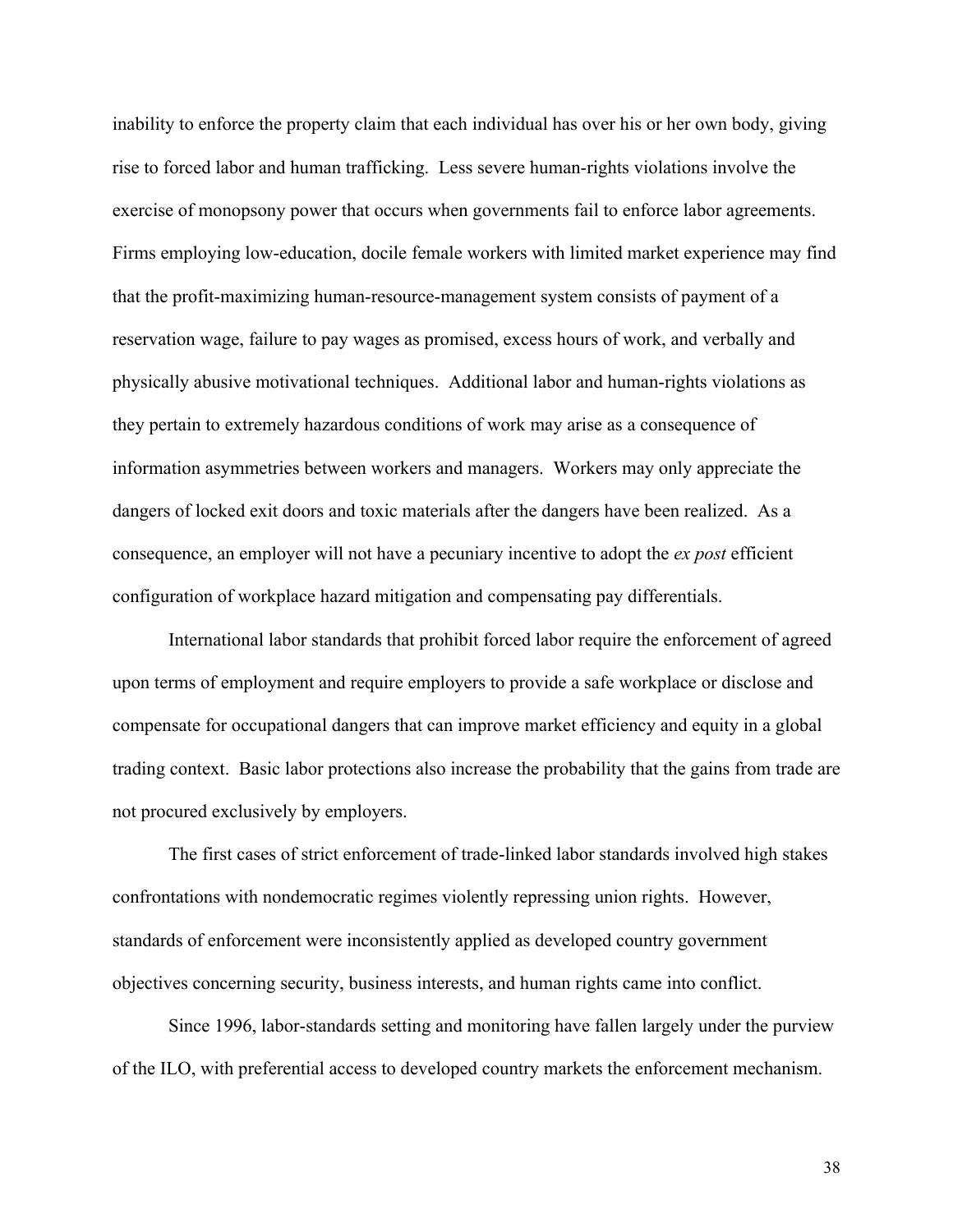Several aspects of ILO standards conform with the pure theory of international-labor-standards setting. Core standards that penalize firms engaging in forced labor address the government failures involving the protection of each individual's property right to their own body. Labor standards that focus on workplace practices and terms of employment address government failure to enforce labor contracts and informational asymmetries that produce inefficient work contracts.

However, beyond core labor protections, the ILO adopts local labor law as the reference standard. Standards pertaining to regular work hours, overtime, and compensation are determined by national labor law, thus providing the cross-country heterogeneity of standards required for economic efficiency.

There is a variety of empirical evidence available that suggests that the implementation of labor standards in practice generally has a positive effect on international trade and investment. It is also the case that that there does not appear to be a race-to-the-bottom as far as the implementation is concerned.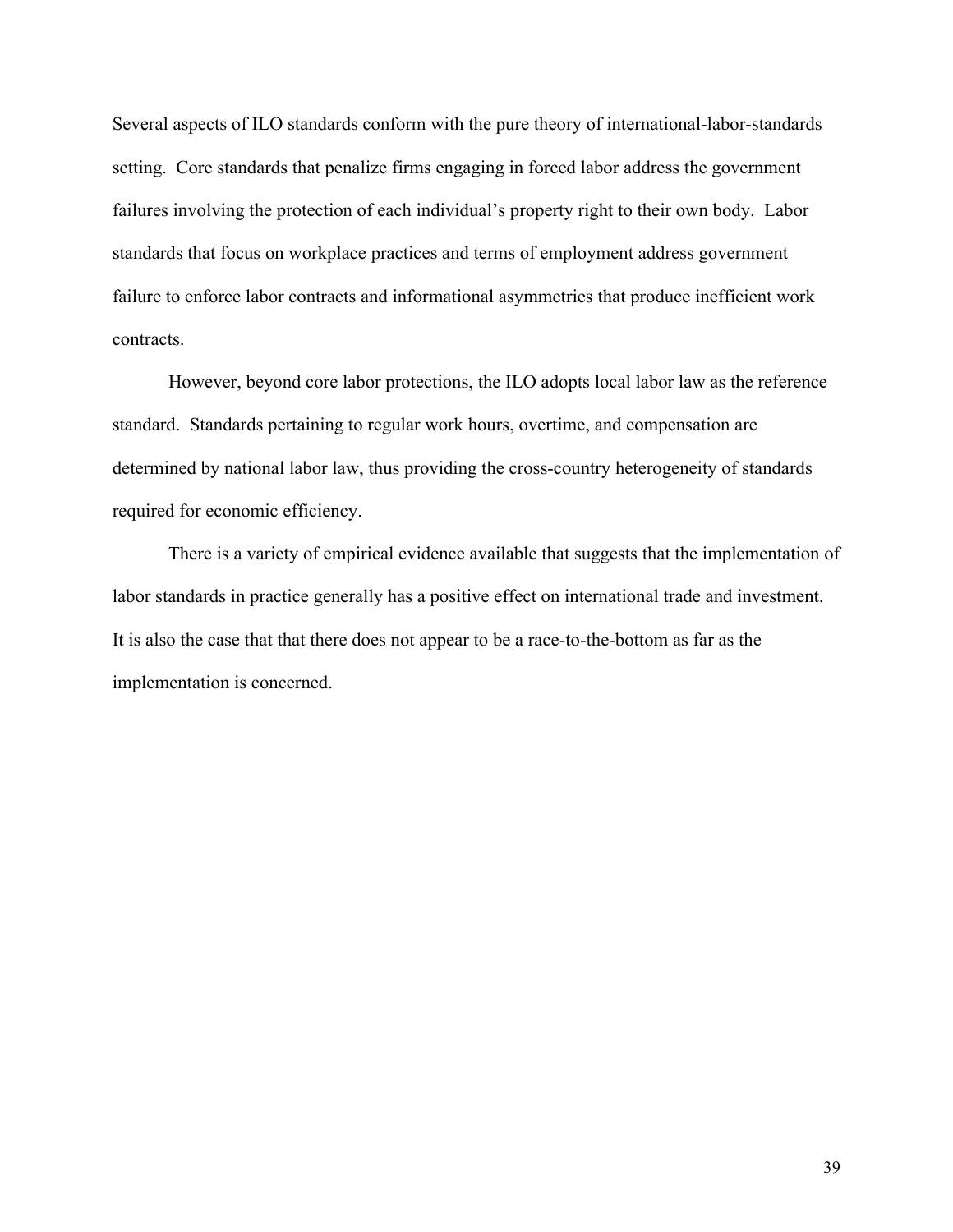## **References**

- Aidt, Toke, and Zafiris Tzannatos. 2002. *Unions and Collective Bargaining: Economic Effects in a Global Environment*. World Bank, Washington D.C.
- Andrees, Beate, and Patrick Belser (eds.). 2009. *Forced Labor: Coercion and Exploitation in the Private Economy.* Boulder: Lynne Rienner Publishers.
- Aronson, Susan. 2011. "How China's Employment Problems Became Trade Problems," in process.
- Bagwell, Kyle, and Robert W. Staiger. 2001. "Domestic Policies, National Sovereignty, and International Economic Institutions." *Quarterly Journal of Economics*, Vol. 116, No.2 May.
- Baland, Jean-Marie, and James A. Robinson . 2000. "Is Child Labor Inefficient?" *Journal of Political Economy*, vol. 108 (4).
- Bandiera, O., I. Barankay, and I. Rasul. 2007. "Incentives for Managers and Inequality Among Workers: Evidence from a Firm-Level Experiment," *Quarterly Journal of Economics*, 122 (2), 729-773.
- Bajaj http://economix.blogs.nytimes.com/2010/07/21/garment-factories-changing-womensroles-in-poor-countries/
- Basu, Kaushik. 1999. "Child Labor: Causes, Consequences, and Cure, with Remarks on International Labor Standards." *Journal of Economic Literature*, vol. 37.
- Bhagwati, Jagdish, and T.N. Srinivasan. 2002. "Trade and Poverty in the Poor Countries." *American Economic Review Papers and Proceedings*, vol. 92(2).
- Black, Sandra, and Elizabeth Brainard. 2004. "Importing Equality? The Impact of Globalization on Gender Discrimination." *Industrial and Labor Relations Review*, Vol. 57, No. 4.
- Brown, Andrew G., and Robert M. Stern. 2008. "What Are the Issues in Using Trade Agreements to Improve Labor Standards?" *World Trade Review*, Vol. 7, April.
- Brown, Drusilla K. 2006. "Consumer Product Labels, Child Labor and Educational Attainment," *The B.E. Journal of Economic Analysis & Policy*, Berkeley Electronic Press, vol. 0(1).
- Brown, Drusilla K. 2011. "Labor Standards and Human Rights," in Amrita Narlikar, Martin Daunton, and Robert M. Stern (eds.). *The Oxford Handbook on the World Trade Organization*, Oxford: Oxford University Press, forthcoming.
- Brown, Drusilla K., and Robert M. Stern (eds.). 2007. *The WTO and Labor and Employment.*  Edward Elgar Publishers.
- Brown, Drusilla K., Alan V. Deardorff, and Robert M. Stern. 1996 "International Labor Standards and Trade: A Theoretical Analysis," in Jagdish N. Bhagwati and Robert E. Hudec, eds., *Fair Trade and Harmonization: Prerequisites for Free Trade?*, MIT Press, pp. 227-280
- Brown, Drusilla K., Alan V. Deardorff, and Robert M. Stern. 2003. "Child Labor: Theory, Evidence, Policy." In K. Basu, H. Horn, L. Roman, J. Shapiro (eds.), *International Labour Standards*‐ *Issues, Theories and Policy*, Basil Blackwell.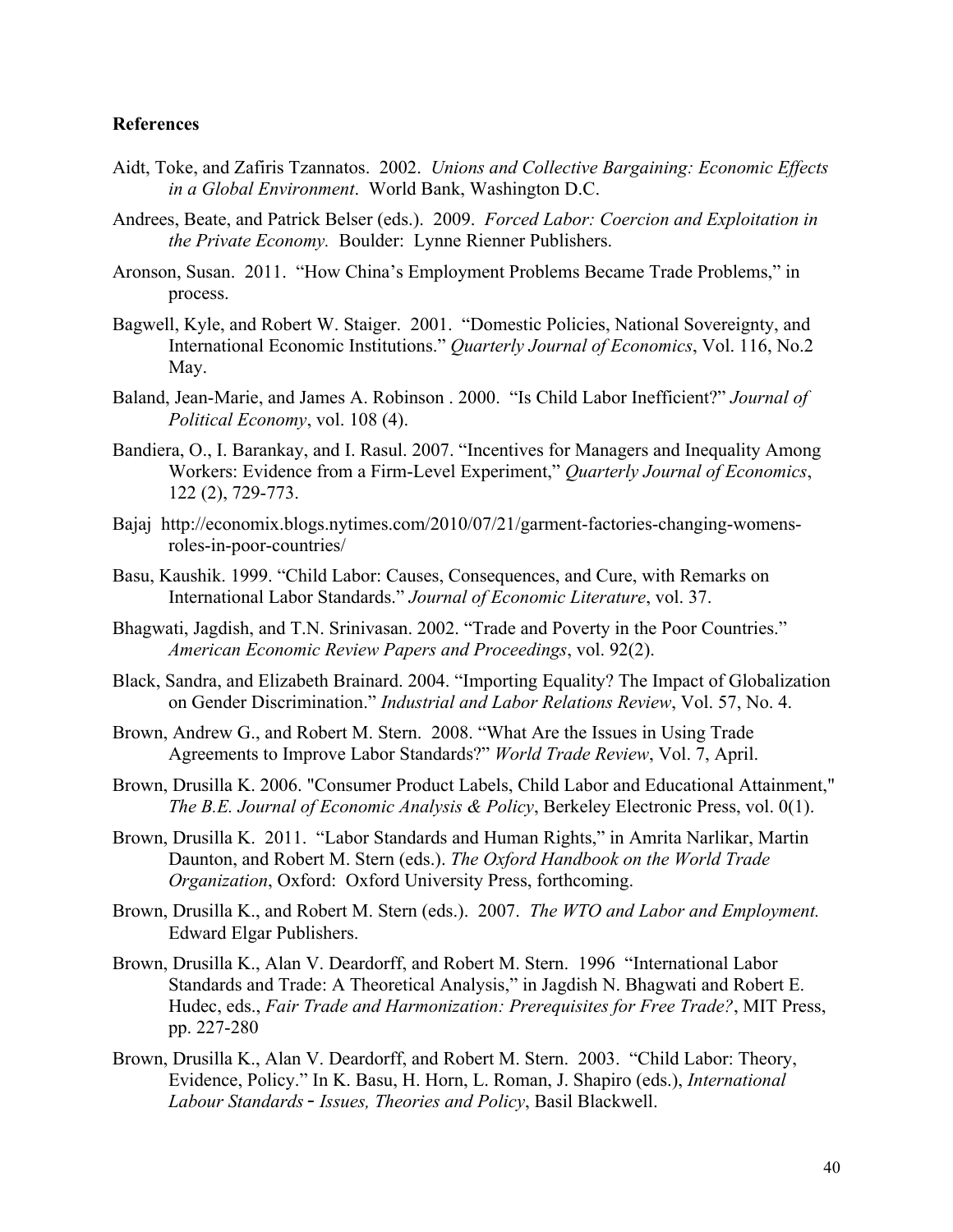- Brown, Drusilla K., Rajiv Dehejia, and Raymond Robertson. 2010. *Better Factories Cambodia, Summary of Findings, September 13.*
- Busse, Matthias. 2002. "Do Labor Standards Affect Comparative Advantage in Developing Countries?" *World Development*, 30 (11), November, 1921-32.
- Busse, Matthias, and Christian Spielmann. 2006. "Gender Inequality and Trade." *Review of International Economics.* Vol. 14, No. 3 (August).
- Cavaglia, Chiara. 2010. *Trading with the European Union: the impact of decent work in developing countries*. University of Manchester**.**
- Cling, Jean-Pierre, Mireille Razafindrakoto, and François Roubaud. 2009. "Export Processing Zones in Madagascar: The Impact of the Dismantling of Clothing Quotas on Employment and Labor Standards." In R. Robertson, D. Brown, G. Pierre, and M. Sanchez-Puerta (eds.), *Globalization, Wages, and the Quality of Jobs*. The World Bank, Washington, D.C.
- Compa, Lance A., and Jeffrey S. Vogt. 2001. "Labor Rights in the Generalized System of Preferences: A 20-Year Review." *Comparative Labor Law & Policy Journal*, Vol. 22, No. 199.
- Edmonds, Eric. 2008. "Child Labor." In *Handbook of Development Economics*, Vol. 4. T.P Schults and J. Strauss (eds.), North Holland.
- Edmonds, Eric, and Nina Pavcnik. 2005a. "Child Labor in the Global Economy." *Journal of Economic Perspectives.* Vol. 19.
- Edmonds, Eric, and Nina Pavcnik. 2005b. "The Effect of Trade Liberalization on Child Labor." *Journal of International Economics*, vol. 65.
- Edmonds Eric, and Nina Pavcnik. 2006. "International Trade and Child Labor: Cross-Country Evidence." *Journal of International Economics*, vol. 68.
- Elliott, Kimberly Ann. 2004. "Labor Standards, Development and CAFTA," *International Economics Policy Briefs*, Institute for International Economics, Center for Global Development, March, Number PB04-2.
- Elliott, Kimberly Ann. 2011. "Labor Rights," in Jean-Pierre Chauffour and Jean-Christophe Maur (eds.), *Preferential Trade Agreement Policies for Development: A Handbook.*  Washington, D.C.: World Bank.
- Elliott, Kimberly Ann, and Richard B. Freeman. 2003. "Vigilantes and Verifiers," in *Can Labor Standards Improve Under Globalization?* Institute for International Relations, Washington, D.C.
- Engerman, Stanley. 2003. "The History and Political Economy of International Labor Standards," in Kaushik Basu, Henrik Horn , Lisa Roman and Judith Shapiro (eds.), *International Labor Standards*, Malden, MA: Blackwell Publishing Ltd., 9-83.
- Falk A., E. Fehr, and C. Zehnder. 2006. "Fairness Perceptions and Reservation Wages—The Behavioral Effects of Minimum Wage Laws," *Quarterly Journal of Economics*, 121 (4), 1347-1380.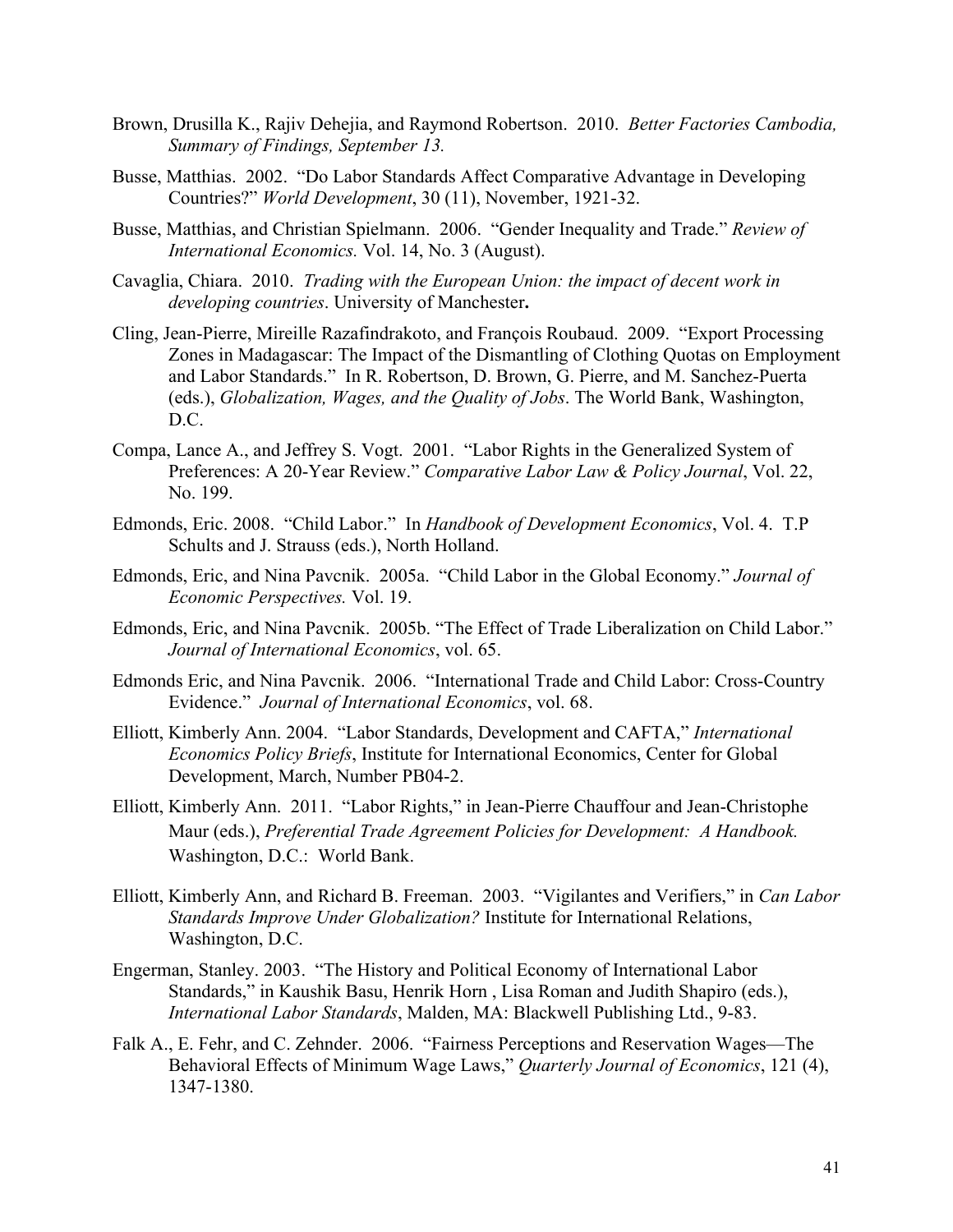Freeman, R., and M. Kleiner. 2005. "The Last American Shoe Manufacturers: Changing the Method of Pay to Survive Foreign Competition," *Industrial Relations*, 44 (2), 307-330.

Freeman, Richard, and James L. Medoff. 1984. *What Do Unions Do?* Basic Books, New York.

- Galli, Rossana and David Kucera. 2004. "Labor Standards and Informal Employment in Latin America," *World Development*, vol. 32, issue 5 (May), pp. 809-828.
- Goldin, Claudia, and Lawrence Katz. 2003. "Mass Secondary Schooling and the State: The Role of State Compulsion in the High School Movement." Working Paper No. 10075. National Bureau of Economic Research, Cambridge MA.
- Haberli, Christian, Marion Jansen, and Jose-Antonio Monteiro. 2011. "References to Domestic Labor Market Regulation in Regional Trade Agreements," NCCR Trade Working Paper no. 2010/35.
- Hamilton, B., J. Nickerson, and H. Owan. 2003. "Team Incentives and Worker Heterogeneity: An Empirical Analysis of the Impact of Teams on Productivity and Participation," *Journal of Political Economy*, 11 (3), 465-497.
- Harrison, A. 2007. *Globalization and Poverty*. University of Chicago Press, Chicago.
- Harrison, A. and J. Scorse. 2010. "Multinationals and Anti-Sweatshop Activism," *American Economic Review* 100:1, 247-73.
- Hoekman, Bernard, and Çaglar Özden. 2005. "Trade Preferences and Differential Treatment of Developing Countries." World Bank Policy Working Paper 3466 (April).
- Huberman, Michael. 2002. "International Labor Standards and Market Integration Before 1913: A Race to the Top?" University of Montreal, August.
- Huberman, Michael, and Wayne Lewchuk. 2002. "European Economic Integration and the Labour Compact, 1850-1913," *European Review of Economic History*, 7 (1), 3-41.
- Ichniowski, C., K. Shaw, and G. Prennushi. 1997. "The Effects of Human Resource Management Practices on Productivity: A Study of Steel Finishing Lines," *American Economic Review,* 87 (3), 291-313.
- Khosla, Nidhi. 2009. "The Ready-Made Garments Industry in Bangladesh: A Means to Reducing Gender-Based Social Exclusion of Women." *Journal of International Women Studies*, vol. 11, no. 1 (November).
- Krueger, Anne. 1983. *Trade and Employment in Developing Countries. Vol. 3, Synthesis and Conclusions.* University of Chicago Press, Chicago.
- Kucera, David. 2002. "International Labour Standards and Foreign Direct Investment," *International Labour Review*, 141 (1-2), 31-69.
- Kucera, David, and Ritash Sarna. 2006. "Trade Union Rights, Democracy and Exports: A Gravity Model Approach," *Review of International Economics* 14 (5):859-82.
- Lazear, E.P., and P. Oyer. 2007 . "Personnel Economics." National Bureau of Economic Research, Working Paper 13480.
- Levinsohn, James. 1999. "Employment Responses to International Liberalization in Chile." *Journal of International Economics*. Vol. 47.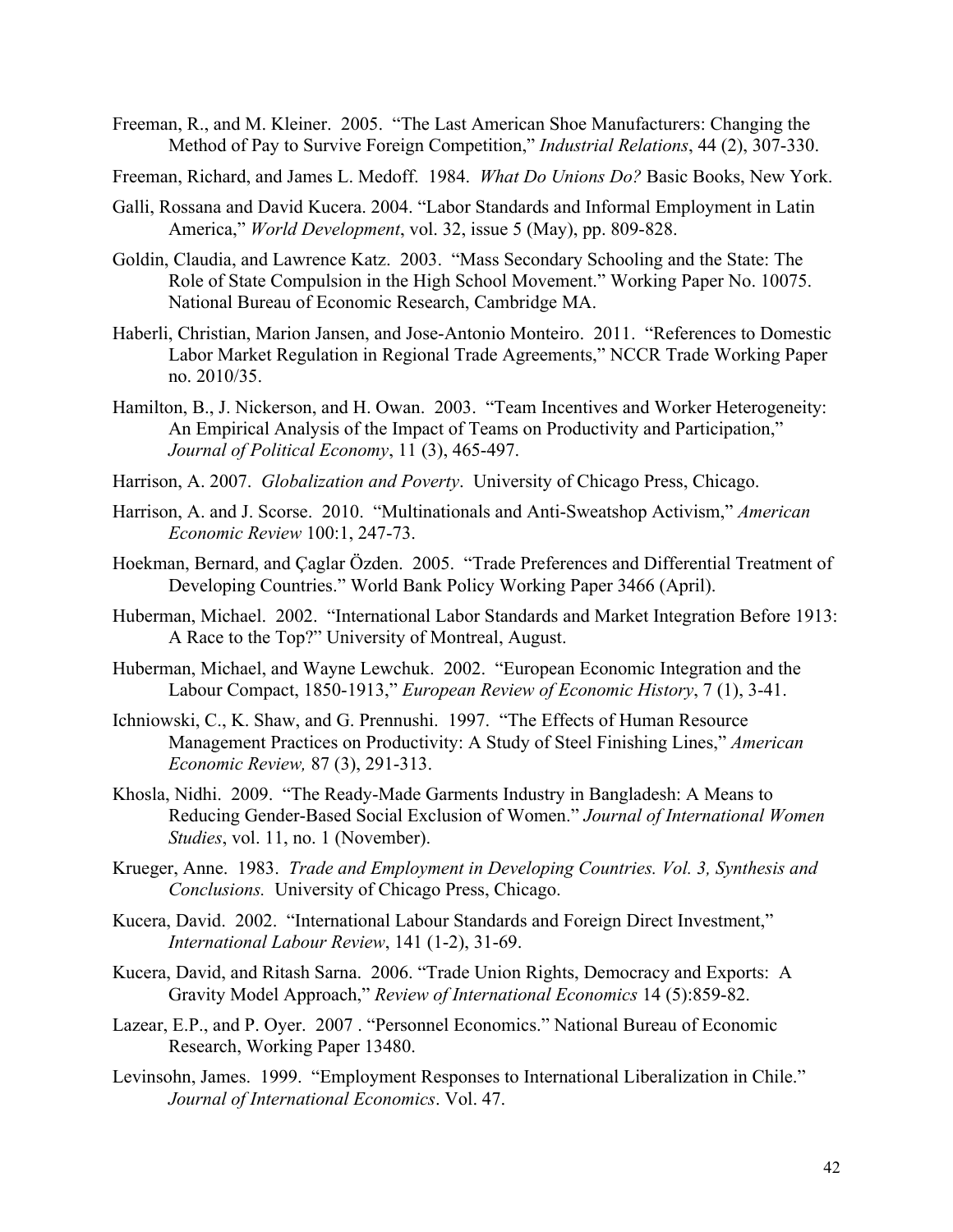- Limão, Nuno. 2005. "Trade Policy, Cross-Border Externalities and Lobbies: do Linked Agreements Enforce More Cooperative Outcomes?" *Journal of International Economics*, vol. 67.
- Lleras-Muney, A. 2002. "Were Compulsory Attendance and Child Labor Laws Effective? An Analysis from 1915 to 1939." *Journal of Law and Economics*, vol. 45.
- Martin, Will, and Keith Maskus. 2001. "Core Labor Standards and Competitiveness: Implications for Global Trade Policy,**"** *Review of International Economics,* 9 (2): 317-28.
- Maskus, Keith E. 1997. "Should Core Labor Standards Be Imposed Through International Trade Policy?" World Bank, Development Research Group, Washington, August.
- Moborakhttp://www.som.yale.edu/faculty/am833/
- Moran, Theodore H. 2011. *Foreign Direct Investment and Development: Launching a Second Generation of Policy Research.* Washington, D.C.: Peterson Institute for International Economics .
- National Labor Committee. 2006. *U.S.-Jordan Free Trade Agreement Descends into Human Trafficking and Involuntary Servitude*, Pittsburgh, PA.
- Neumayer, Eric, and Indra de Soysa. 2005a. "Globalization and the Right to Free Association and Collective Bargaining: An Empirical Analysis," *World Development* 34 (1), pp. 31- 49.
- Neumayer, Eric, and Indra de Soysa. 2005b. "Trade Openness, Foreign Direct Investment and Child Labor," *World Development*, vol. 33, issue 1 (January), pp. 43-63.
- Neumayer, Eric and Indra de Soysa. 2007. "Globalization, Women's Economic Rights and Forced Labor." *World Economy*, 30 (10), pp. 1510-1535
- Nicita, Alessandro, and Susan Razzaz. 2003. "Who Benefits and How Much? How Gender Affects Welfare Impacts of a Booming Textile Industry." World Bank Policy Research Working Paper 3029, April.
- OECD. 1996. "Trade, Employment and Labor Standards," A study of Core Workers' Rights and International Trade, COM/DEELSA/TD(96)8/FINAL. Organization of Economic Cooperation and Development, Paris.
- Olney, William W. 2011. "A Race to the Bottom? Employment Protection and Foreign Direct Investment," in process, May.
- O'Rourke, Dara. 2003. "Outsourcing Regulations: Analyzing Nongovernmental Systems of labor Standards and Monitoring." *Policy Studies Journal*, Vol. 31, No. 1.
- Oster, Emily, and M. Bryce Millett. 2010. "Do Call Centers Promote School Enrollment? Evidence from India." NBER Working Paper No. 15922 (April).
- Paul-Muzumdar, Pratima, and Anwara Begum. 2000. "The Gender Imbalances in the Export Oriented Garment Industry in Bangladesh." *Policy Research Report on Gender and Development.* Working Paper 12, World Bank, Washington D.C.
- Polaski, Sandra. 2004. "Protecting Labor Rights Through Trade Agreements: An Analytical Guide." *Journal of International Law and Policy*. Vol. 10 No. 13.